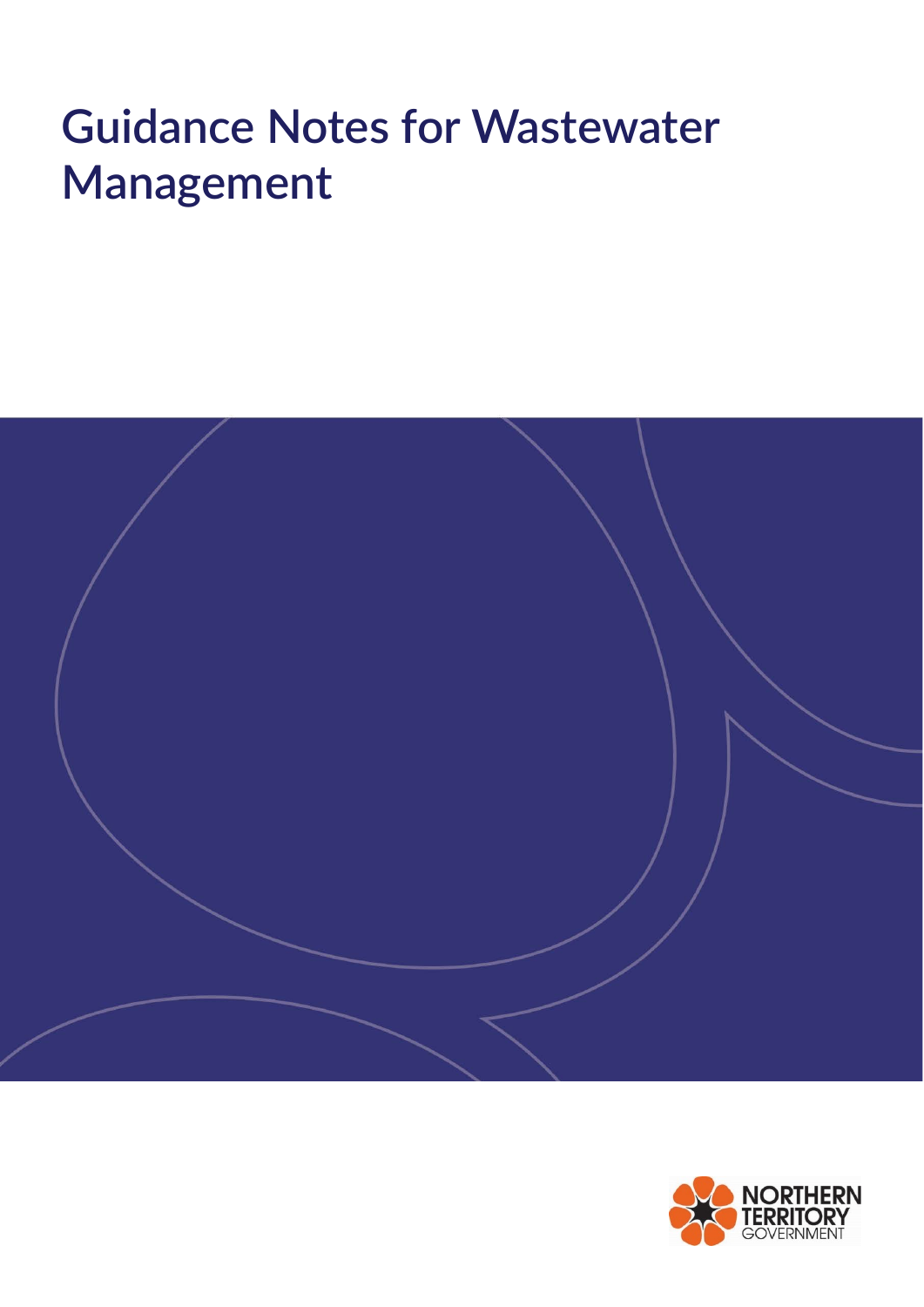| Document title         | 46TGuidance Notes for Wastewater Management                                                |
|------------------------|--------------------------------------------------------------------------------------------|
| <b>Contact details</b> | Department of Health - Public Health Directorate<br>wastewater@nt.gov.au or (08) 8922 7152 |
| NTG webpage            | <b>Northern Territory Government website</b>                                               |
| <b>Approved by</b>     | <b>Chief Health Officer</b>                                                                |
| Date approved          | 4 November 2020                                                                            |
| <b>TRM</b> number      | EFILE2020/41643-01                                                                         |

# <span id="page-1-0"></span>**Version control**

| <b>Version</b> | <b>Date</b>     | <b>Author</b> | <b>Changes made</b> |
|----------------|-----------------|---------------|---------------------|
| 1.0            | 4 November 2020 | Peter Rogers  |                     |

# <span id="page-1-1"></span>**Disclaimer**

The information provided in the Guidance Notes for Wastewater Management (the Guidance Notes) is general only and is based upon requirements for the design, installation and management of wastewater management systems in the Northern Territory.

The Guidance Notes and the information herein does not in any part act as an approval to install a wastewater management system.

The Northern Territory Government accepts no liability for costs or damages to any person or property resulting from the application of the Guidance Notes.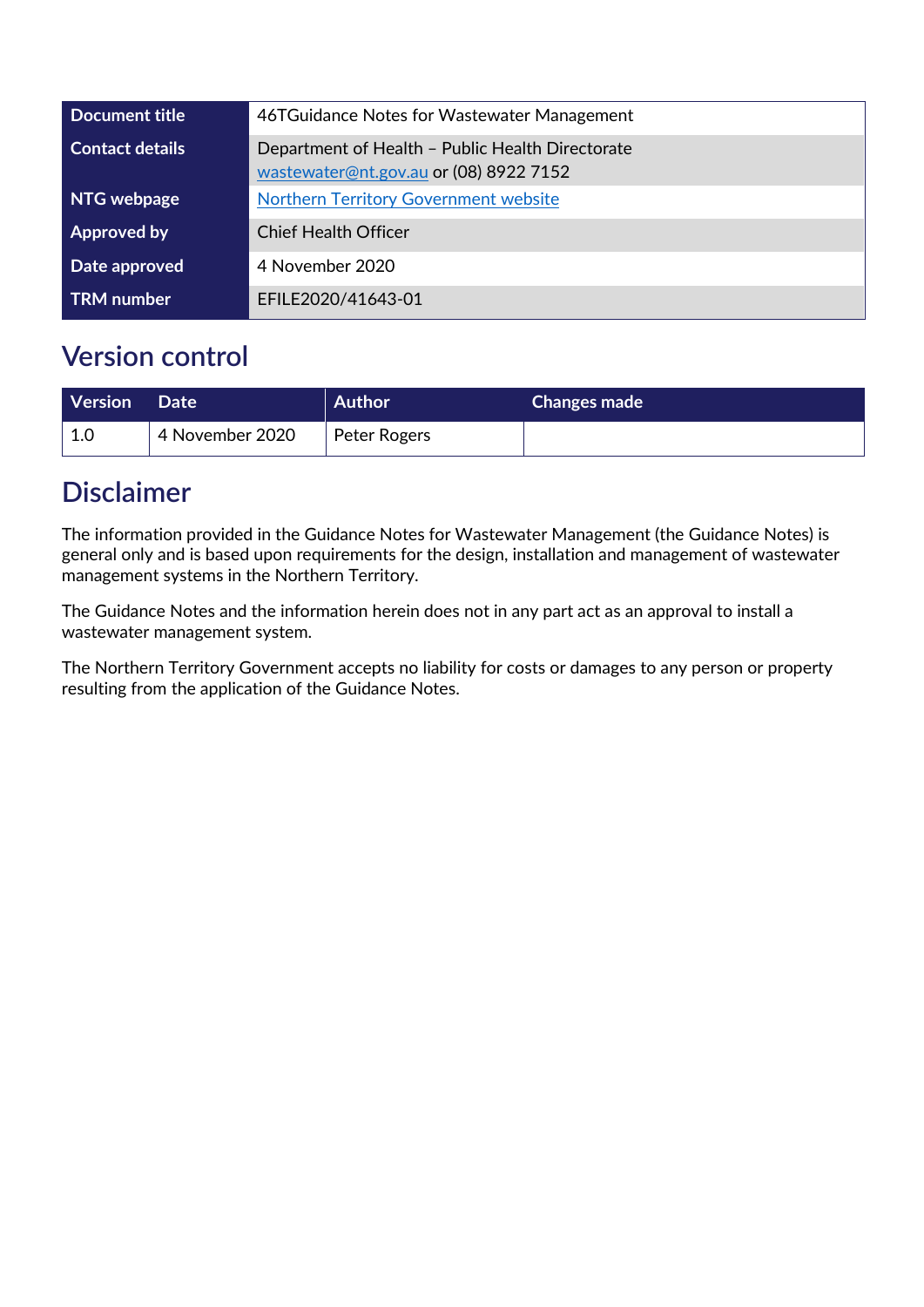# **Contents**

| 8. Management of WMS in proximity to public drinking water supply bores managed by Power and |  |
|----------------------------------------------------------------------------------------------|--|
|                                                                                              |  |
|                                                                                              |  |
|                                                                                              |  |
|                                                                                              |  |
|                                                                                              |  |
|                                                                                              |  |
|                                                                                              |  |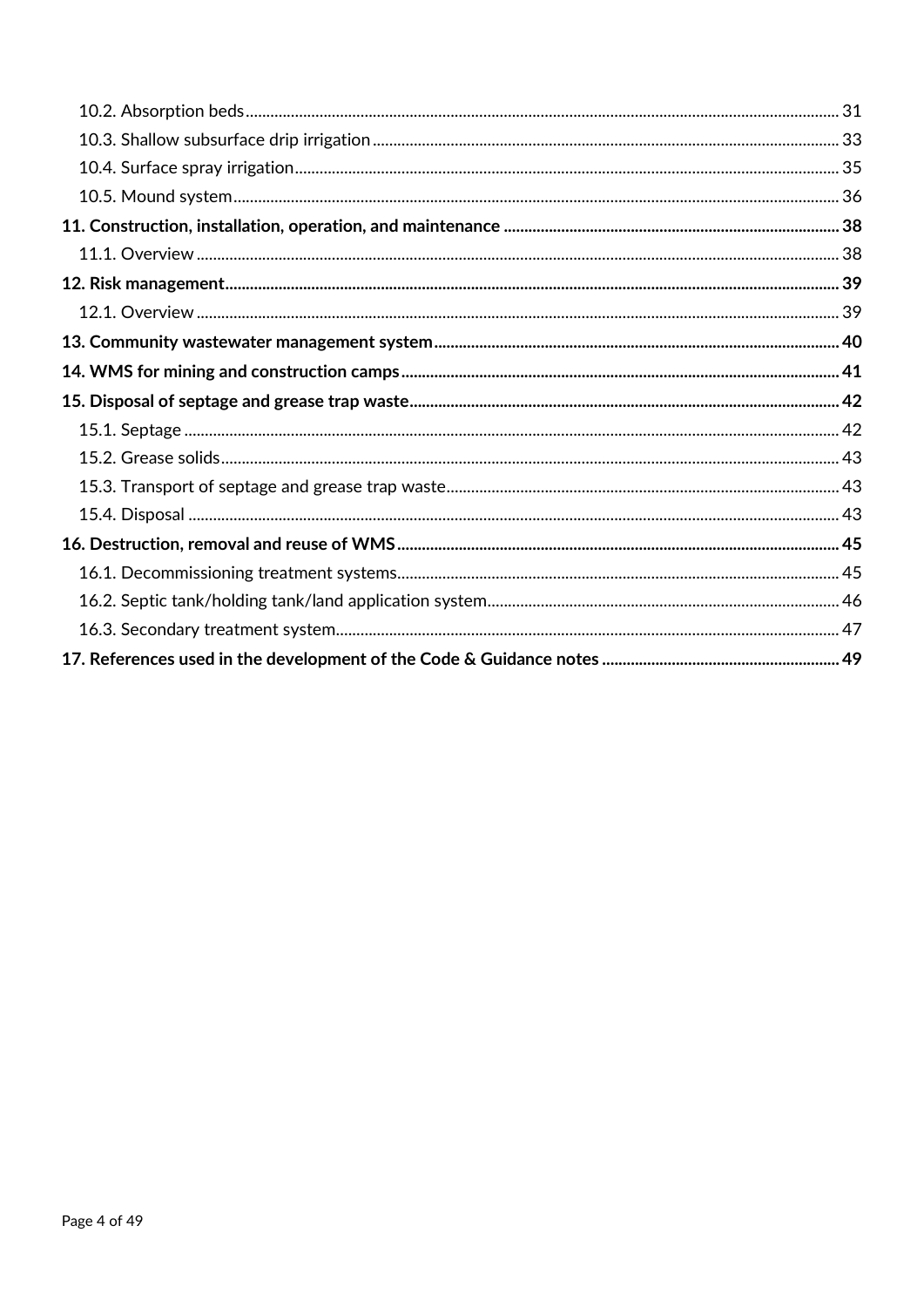# <span id="page-4-0"></span>**Acronyms**

| <b>Acronyms</b> | <b>Full form</b>                                                                   |
|-----------------|------------------------------------------------------------------------------------|
| <b>AEP</b>      | Annual exceedance probability                                                      |
| AS/NZS          | Australia/New Zealand Standards                                                    |
| <b>AWTS</b>     | Aerated wastewater treatment system                                                |
| <b>BOD</b>      | Biochemical oxygen demand                                                          |
| <b>CEDS</b>     | Common effluent drainage system                                                    |
| <b>CFU</b>      | Colony forming unit                                                                |
| <b>COD</b>      | Chemical oxygen demand                                                             |
| <b>CWMS</b>     | Community wastewater management system                                             |
| <b>DCMC</b>     | Department of Chief Minister and Cabinet*                                          |
| <b>DEPWS</b>    | Department of Environment, Parks and Water Security*                               |
| <b>DGTS</b>     | Domestic greywater treatment system                                                |
| <b>DIPL-BAS</b> | Department of Infrastructure, Planning and Logistics - Building Advisory Services* |
| <b>DIR</b>      | Design irrigation rate                                                             |
| <b>DLR</b>      | Design loading rate                                                                |
| DoH             | Department of Health*                                                              |
| <b>DRP</b>      | Dissolved reactive phosphorous                                                     |
| EP              | Equivalent persons                                                                 |
| <b>ETA</b>      | Evapotranspiration-absorption                                                      |
| <b>FOG</b>      | Fats, oils and grease                                                              |
| <b>GDD</b>      | Greywater diverter device                                                          |
| Ksat            | Saturated soil permeability measure (expressed in mm/day)                          |
| <b>LPED</b>     | Low pressure effluent distribution                                                 |
| <b>MBBR</b>     | Moving bed biofilm bioreactor                                                      |
| <b>MBR</b>      | Membrane bioreactor                                                                |
| N               | Nitrogen                                                                           |
| NH <sub>4</sub> | Ammonia                                                                            |
| $NH_4-N$        | Ammoniacal nitrogen                                                                |
| Nitrate         | NO <sub>3</sub>                                                                    |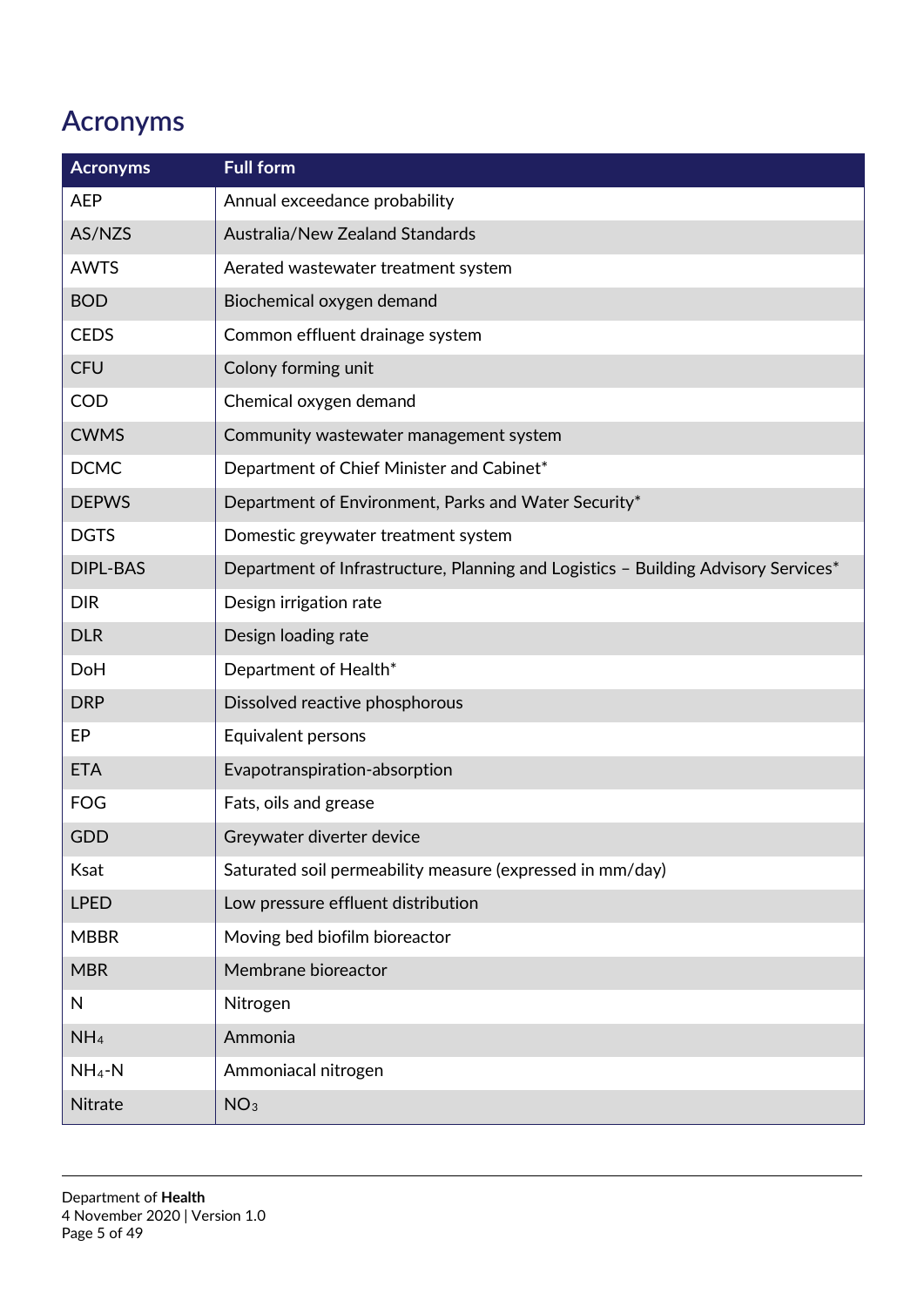| <b>Acronyms</b> | <b>Full form</b>                          |
|-----------------|-------------------------------------------|
| <b>NT</b>       | Northern Territory                        |
| <b>NTU</b>      | Nephelometric turbidity unit              |
| <b>OWMS</b>     | On-site Wastewater Management System      |
| P               | Phosphorous                               |
| <b>PCA</b>      | Plumbing Code of Australia                |
| <b>PWC</b>      | Power and Water Corporation*              |
| <b>RV</b>       | <b>Recreational Vehicle</b>               |
| <b>STEDS</b>    | Septic tank effluent drainage scheme      |
| <b>STS</b>      | Secondary treatment system                |
| <b>SSE</b>      | Site-and-soil evaluation                  |
| <b>TDS</b>      | Total dissolved solids                    |
| <b>TN</b>       | Total nitrogen                            |
| <b>TOC</b>      | Total organic carbon                      |
| <b>TP</b>       | Total phosphorus                          |
| <b>TSS</b>      | Total suspended solids                    |
| <b>UV</b>       | <b>Ultraviolet</b>                        |
| <b>VIP</b>      | Ventilated improvement pit                |
| <b>WC</b>       | <b>Water closet</b>                       |
| <b>WELS</b>     | Water Efficiency Labelling Scheme         |
| <b>WPZ</b>      | Wellhead protection zone (managed by PWC) |
| <b>WMS</b>      | Wastewater management system              |

\* These titles may change from time to time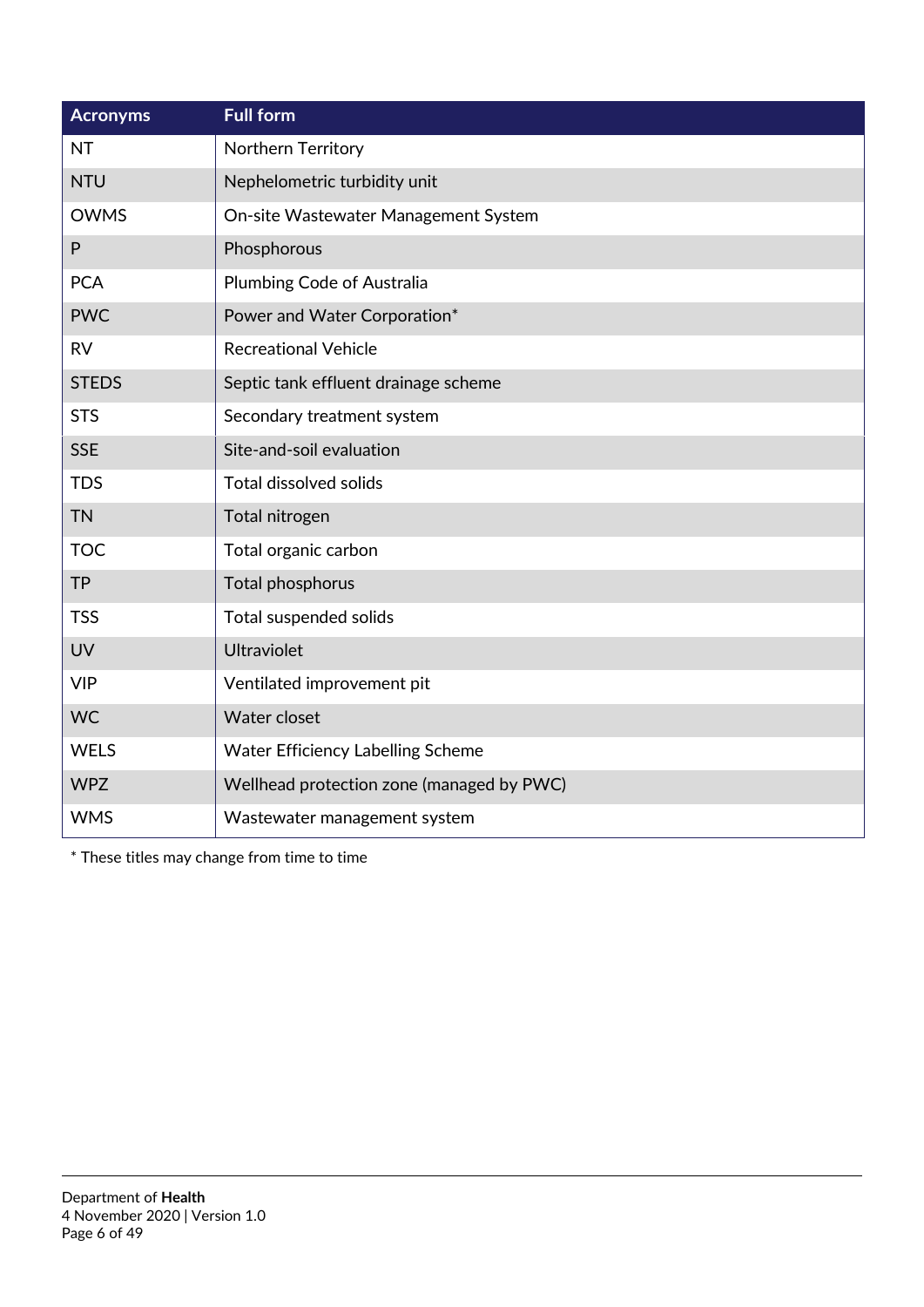# <span id="page-6-0"></span>**Definitions**

| <b>Definitions</b>                                  | <b>Full form</b>                                                                                                                                                                                                                                                                                                                                                                           |
|-----------------------------------------------------|--------------------------------------------------------------------------------------------------------------------------------------------------------------------------------------------------------------------------------------------------------------------------------------------------------------------------------------------------------------------------------------------|
| Absorption                                          | Uptake of sewage effluent or sullage or both into the soil by infiltration or capillary<br>action.                                                                                                                                                                                                                                                                                         |
| Absorption<br>trench/area                           | A system that uses the principle of absorption, which is limited to soil with good but<br>not excessive permeability, i.e. between 2 mm/hour to 100 mm/hr or 0.05<br>metres/day (m/d) and 0.6 m/d.                                                                                                                                                                                         |
| Activated sludge<br>process                         | A biological wastewater treatment process by which biologically active sludge<br>(concentrated biomass) is agitated and aerated with incoming wastewater.<br>The activated sludge is subsequently separated from the treated wastewater (mixed<br>liquor) by settlement, and most of it is returned to the process. The treated effluent<br>is then discharged to a land application area. |
| Adsorption                                          | Physical or chemical attachment of substances to the surface of soil particles.                                                                                                                                                                                                                                                                                                            |
| Advanced<br>secondary<br>treatment                  | Aerobic biological treatment process, including settling and/or filtering of<br>wastewater. Advanced secondary treated wastewater is expected to be equal to or<br>better than 15 $\rm g/m^3$ 5-day biochemical oxygen demand and 15 $\rm g/m^3$ suspended<br>solids.                                                                                                                      |
|                                                     | Higher quality (such as 10 $g/m^3$ and 10 $g/m^3$ respectively or better), may be<br>required as a risk reduction measure in situations where a higher level of<br>environmental protection is required.                                                                                                                                                                                   |
|                                                     | Wastewater treatment units that can provide advanced secondary treatment are<br>predominantly sand filters, advanced textile filters and packed bed reactors. Some<br>high performing, stabilised and closely monitored aerobic treatment plants (refer<br>AWTS) can also achieve the same discharge quality.                                                                              |
| Advanced tertiary<br>treatment                      | Further treatment of secondary effluent by nutrient reduction and disinfection.                                                                                                                                                                                                                                                                                                            |
| Aerated<br>wastewater<br>treatment system<br>(AWTS) | A wastewater system that uses the processes of aeration following clarification to<br>achieve secondary (biological) treatment of wastewater.                                                                                                                                                                                                                                              |
| Aerobic                                             | Having molecular oxygen as part of the environment, or growing/occurring only in<br>the presence of molecular oxygen (as in "aerobic organisms").                                                                                                                                                                                                                                          |
| Anaerobic                                           | Characterised by the absence of molecular oxygen, or growing in the absence of<br>molecular oxygen (as in "anaerobic bacteria").                                                                                                                                                                                                                                                           |
| <b>Backflow</b>                                     | The undesirable reversal of water flow from private plumbing back into the public<br>water supply system.                                                                                                                                                                                                                                                                                  |
| <b>Biomass</b>                                      | A film of biological matter on the contact surface of the soil in a soakage system.                                                                                                                                                                                                                                                                                                        |
| <b>Blackwater</b>                                   | Liquid or solid human body waste and the carriage waters generated through toilet<br>usage.                                                                                                                                                                                                                                                                                                |
| <b>Biochemical</b><br>Oxygen Demand                 | The Biochemical Oxygen Demand of sewage and other polluted waters which is a<br>measure of the organic content in terms of oxygen required for bacterial oxidation.<br>The standard test measures oxygen used in 5 days at $20^{\circ}$ C (BOD <sub>5</sub> )                                                                                                                              |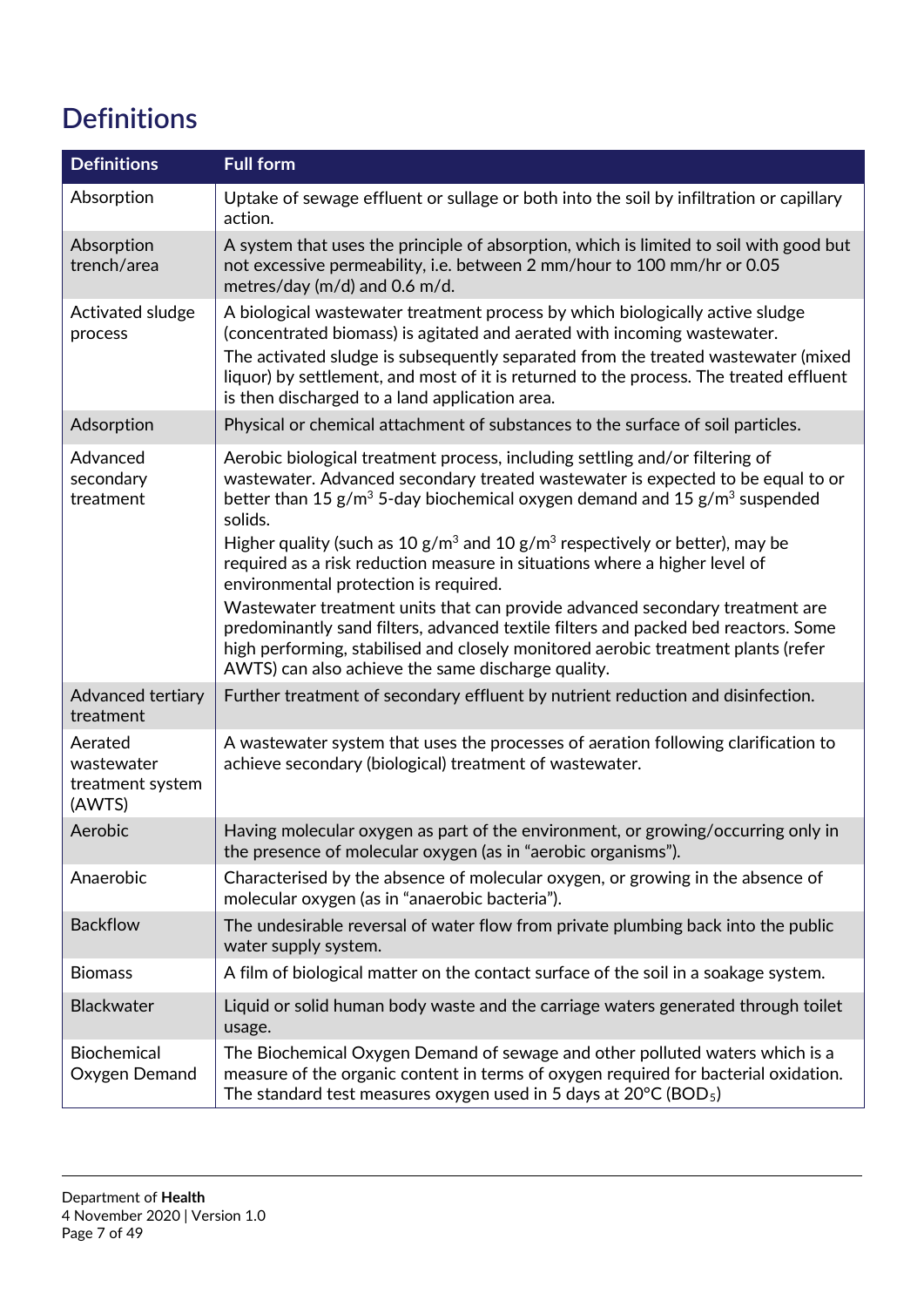| <b>Definitions</b>                                  | <b>Full form</b>                                                                                                                                                                                                                                                                                                                                                                                                          |
|-----------------------------------------------------|---------------------------------------------------------------------------------------------------------------------------------------------------------------------------------------------------------------------------------------------------------------------------------------------------------------------------------------------------------------------------------------------------------------------------|
| Chlorination                                        | The addition of chlorine releasing compounds to the treated effluent for the<br>purpose of disinfection.                                                                                                                                                                                                                                                                                                                  |
| Combined<br>chlorine                                | Chlorine that is combined with ammonia and other organic compounds containing<br>nitrogen to form chloramines thus reducing its effectiveness as a disinfectant.                                                                                                                                                                                                                                                          |
| Community<br>wastewater<br>management<br>system     | A decentralised system for the collection and management of wastewater generated<br>in a town, regional area or other community, but does not include Power and Water<br>Corporation sewerage infrastructure. CWMS may include common effluent drainage<br>system (Refer AS3500.2, Section 3.19) or septic tank effluent disposal scheme.                                                                                 |
| Composting toilet                                   | A treatment unit that employs the process of biological degradation in which organic<br>material is converted into humus like material through the action of microorganisms<br>and invertebrates.                                                                                                                                                                                                                         |
| Contaminated<br>land                                | Land with hazardous substances in or on it that are reasonably likely to have<br>significant adverse effects on the environment and potentially, human health.<br>Hazardous substances can seep through the soil and contaminate the groundwater,<br>which can affect nearby land or waterways.                                                                                                                           |
| Daily flow/daily<br>inflow                          | The volume in litres of sewage and liquid wastes flowing into a septic tank during a<br>24 hour period. Also refer to 'hydraulic loading'.                                                                                                                                                                                                                                                                                |
| Design irrigation<br>rate                           | The loading rate that applies to the irrigation of a land application area with effluent<br>of a secondary quality. It is expressed in L/m2/day or mm/day.                                                                                                                                                                                                                                                                |
| Design loading<br>rate (DLR)                        | The long term acceptance rate (LTAR) reduced by a factor of safety as detailed in<br>AS/NZS 1547:2012.                                                                                                                                                                                                                                                                                                                    |
| Desludging                                          | Removal of accumulated sludge and scum from the septic tank.                                                                                                                                                                                                                                                                                                                                                              |
| <b>Disinfection</b>                                 | A process which destroys, inactivates or removes pathogenic microorganisms.                                                                                                                                                                                                                                                                                                                                               |
| Dispersive soil                                     | Soil that has the ability in water to form a cloudy suspension that will not settle.                                                                                                                                                                                                                                                                                                                                      |
| Distribution box                                    | A device which is designed to distribute filtered effluent evenly to separate land<br>application areas. These devices are typically sized to accommodate the expected<br>hydraulic load and should be mounted on a concrete plinth (min 100 mm thickness)<br>to maintain the device level so as to ensure even distribution to irrigation fields.<br>There should be no vehicle or animal stock traffic over the device. |
| <b>DN100</b>                                        | The nominal pipe diameter in millimetres.                                                                                                                                                                                                                                                                                                                                                                                 |
| Domestic<br>greywater<br>treatment system<br>(DGTS) | System or device that collects, treats and disinfects domestic greywater for reuse.                                                                                                                                                                                                                                                                                                                                       |
| Domestic<br>residential<br>premises                 | A Class 1 building as specified under the classification of the Building Standard of<br>Australia and includes single domestic dwellings, town houses and villa units.                                                                                                                                                                                                                                                    |
| Domestic<br>wastewater                              | Wastewater originating from households or personal activities including water<br>closets, urinals, kitchens, bathrooms and laundries. Includes wastewater flows from<br>facilities serving staff/employees/residents in institutional, commercial and<br>industrial establishments, but excluding commercial and industrial wastes, large-<br>scale laundry activities and any stormwater flows.                          |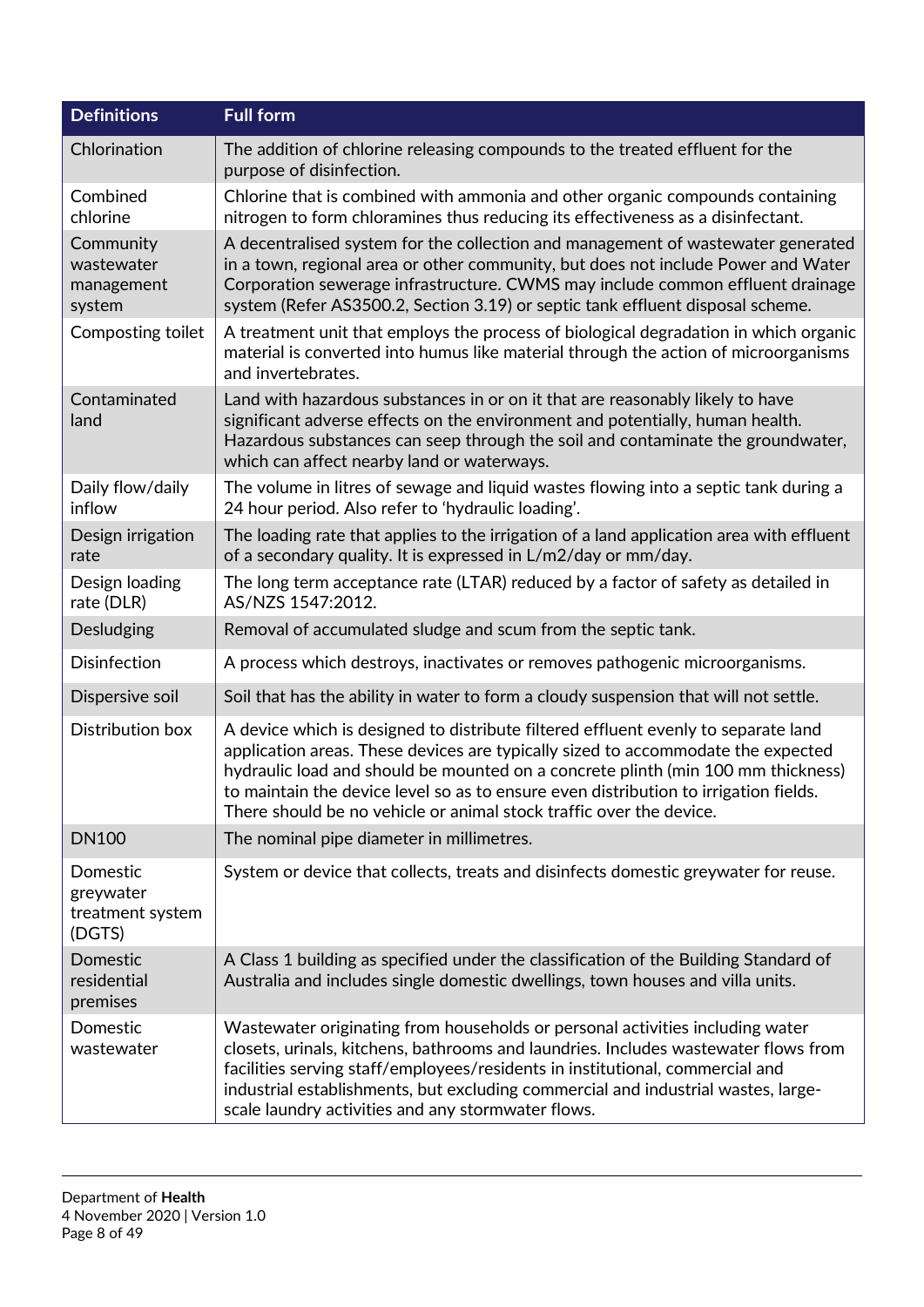| <b>Definitions</b>                                       | <b>Full form</b>                                                                                                                                                                                                                                                                                                                                                               |
|----------------------------------------------------------|--------------------------------------------------------------------------------------------------------------------------------------------------------------------------------------------------------------------------------------------------------------------------------------------------------------------------------------------------------------------------------|
| Domestic water<br>supply                                 | The source and infrastructure that provides water to households. A domestic water<br>supply may include a stream, a spring, a bore, a rainwater collection system, or water<br>vendors. It excludes a public water supply.                                                                                                                                                     |
| Drain                                                    | An underground pipe for conveying sewage and liquid wastes to the septic tank.                                                                                                                                                                                                                                                                                                 |
| <b>Durable</b><br>aggregate                              | Aggregate, metal or stones which are graded to AS 2758.1 for single size coarse<br>aggregate for nominal sizes, usually ranging from 20mm to 50mm.                                                                                                                                                                                                                             |
| Effluent                                                 | Sewage, water, or other liquid, partially or completely treated or in its natural state,<br>flowing out of a wastewater treatment unit, or out of a component of a WMS.                                                                                                                                                                                                        |
| E.coli                                                   | Escherichia coli which is a member of the faecal coliform group of bacteria, and<br>indicative of faecal contamination.                                                                                                                                                                                                                                                        |
| <b>Effluent disposal</b><br>system                       | A constructed system utilising various methods and materials to effectively dispose<br>of effluent.                                                                                                                                                                                                                                                                            |
| Evaporation                                              | The transfer of water from a liquid to a gas.                                                                                                                                                                                                                                                                                                                                  |
| Evapotranspiration                                       | Sum of evaporation and plant transpiration from the land and water surface to the<br>atmosphere. Evaporation accounts for the movement of water to the air from<br>sources such as soil, canopy interception and water bodies. Transpiration accounts<br>for the movement of water within a plant and the subsequent loss of water as<br>vapour through stomata in its leaves. |
| Evapotranspiration<br>-Absorption (ETA)<br>trench or bed | A land application area that uses the principles of evaporation, transpiration and<br>absorption.                                                                                                                                                                                                                                                                              |
| Faecal coliforms                                         | Thermo-tolerant coliform organisms that indicate faecal pollution. Escherichia coli<br>are generally the dominant species.                                                                                                                                                                                                                                                     |
| Filtration                                               | Process of removing particulate matter from water by passing it through a porous<br>medium, such as sand.                                                                                                                                                                                                                                                                      |
| Flout                                                    | Technology that provides a low pressure dose of effluent similar to a pump, without<br>requiring a power supply.                                                                                                                                                                                                                                                               |
| Free residual<br>chlorine                                | Chlorine that is not combined with ammonia and is available for disinfection (Also<br>known as free available chlorine).                                                                                                                                                                                                                                                       |
| Friable soil                                             | Soil that is easily crumbled and consists predominantly of sand and loam.                                                                                                                                                                                                                                                                                                      |
| Geotextile                                               | A non-woven needle punched continuous filament polyester fabric 1.4 mm nominal<br>thickness with a flow rate capacity of 500 litres/ $m^2$ /sec to AS 3705.                                                                                                                                                                                                                    |
| Greywater                                                | Domestic wastewater drained from sinks, tubs, showers, baths, dishwashers, clothes<br>washers and other non-toilet sources. (Greywater does not include waste from<br>garbage grinders.)                                                                                                                                                                                       |
| Groundwater<br>flow                                      | The movement of water through the saturated zone below the water table and is a<br>function of permeability. Groundwater flow encompasses the flow of water<br>underground or the flow of water from saturated zones into a body of water.                                                                                                                                     |
| Holding tank                                             | A tank used for holding effluent or domestic wastewater prior to removal or direct<br>discharge to a land application system or sewer. Also referred to as a collection well.                                                                                                                                                                                                  |
| <b>Hydraulic</b><br>conductivity                         | Saturated hydraulic conductivity (Ksat) in m/day is the measure of soil permeability<br>used in onsite wastewater management.                                                                                                                                                                                                                                                  |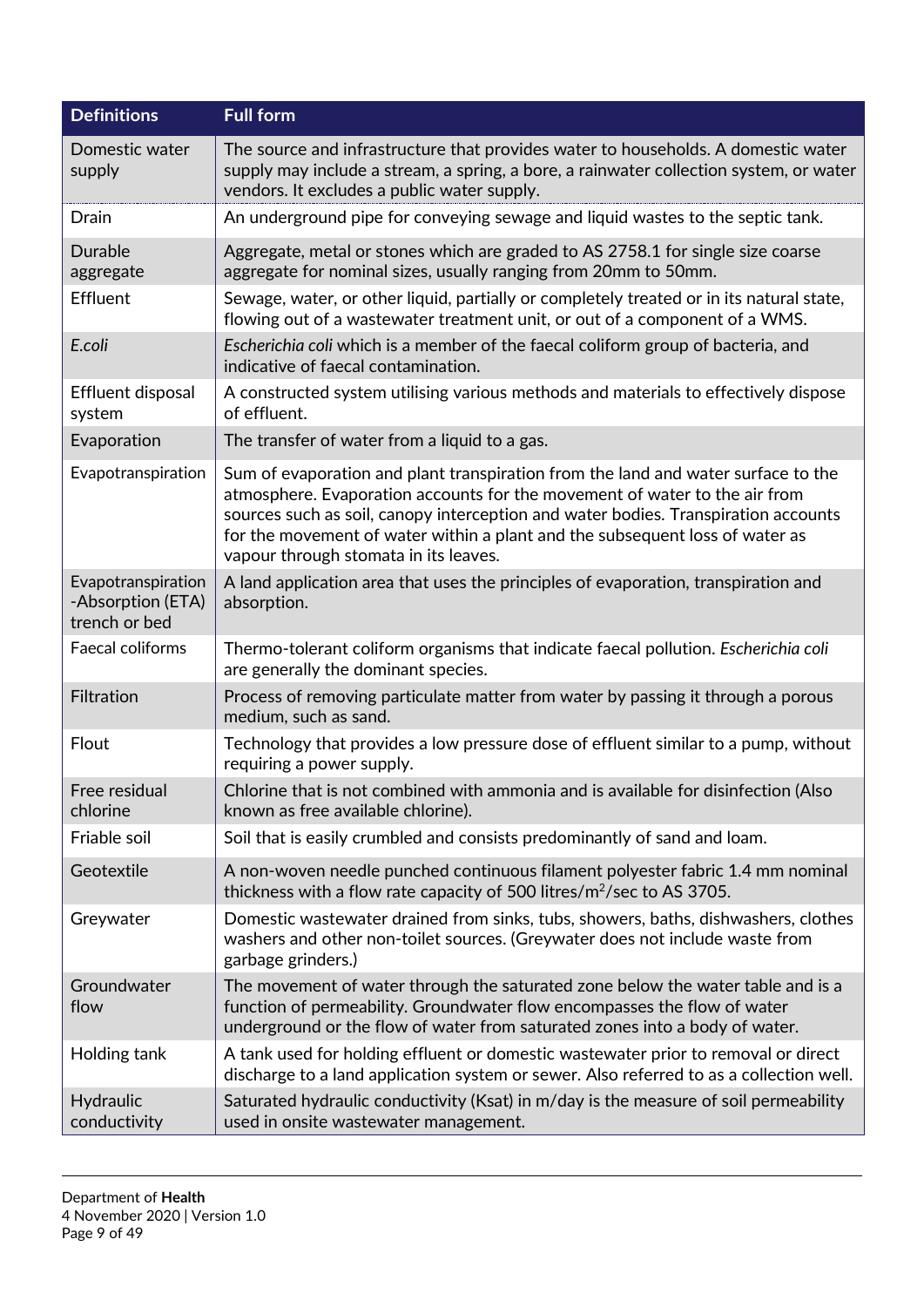| <b>Definitions</b>                                 | <b>Full form</b>                                                                                                                                                                                                                                               |
|----------------------------------------------------|----------------------------------------------------------------------------------------------------------------------------------------------------------------------------------------------------------------------------------------------------------------|
| Hydraulic<br>consultant                            | For wastewater management systems installed outside a building control area:<br>Certifying Engineer (Hydraulic) or Certifying Plumber and Drainer (Design) with<br>experience in wastewater management.                                                        |
| <b>Hydraulic loading</b>                           | Liquid flow required to be handled by the treatment process. Also refer to 'daily<br>flow'.                                                                                                                                                                    |
| Indexing valve                                     | Allows for a number of separate land application areas to be irrigated.                                                                                                                                                                                        |
| Infiltration rate                                  | Rate at which water (or treated effluent) enters into the soil expressed as mm/day<br>or L/m <sup>2</sup> /day. The infiltration rate depends on soil texture (the size of the soil<br>particles) and soil structure (the arrangement of the soil particles).  |
| Land application<br>system                         | The type of land application (dripper irrigation, trench, bed, mound etc.) sized to the<br>daily wastewater flow and wastewater loading rate for discharge/distribution of<br>treated wastewater into the ground for final treatment.                          |
| Land application<br>area                           | The area of land used to disperse/dispose of treated wastewater. Provides further<br>treatment within the soils and through plant uptake.                                                                                                                      |
| Long term<br>acceptance rate<br>(LTAR)             | The long-term acceptance rate (LTAR) at which effluent can be absorbed into the<br>soil of a disposal system, expressed in litres per square metre per day. The LTAR is<br>dependent on the effluent quality, method of effluent dosing and soil permeability. |
| Low pressure<br>effluent<br>distribution<br>(LPED) | Subsurface irrigation of secondary treated effluent into topsoil through low pressure<br>effluent distribution (LPED) lines.                                                                                                                                   |
| Non-potable<br>water                               | Water which is not considered to be safe to drink.                                                                                                                                                                                                             |
| <b>Nutrients</b>                                   | The foods of microbial and plant life; mainly compounds of nitrogen and<br>phosphorous.                                                                                                                                                                        |
| On-site<br>wastewater<br>management<br>system      | The entire on-site management system including treatment and discharge of<br>effluent, typically with a maximum hydraulic flow less than 2,000 L/day.                                                                                                          |
| Outlet filter                                      | An effluent filter placed in the outlet inspection opening of a septic tank to reduce<br>the level of solids entering the land application system. Outlet filters do not provide<br>secondary treatment.                                                       |
| Pan evaporation                                    | The loss of water by evaporation measured in a Class A pan under controlled<br>conditions.                                                                                                                                                                     |
| Pathogens                                          | Micro-organisms that are potentially disease causing; these include, but are not<br>limited to bacteria, protozoa and viruses.                                                                                                                                 |
| Percolation                                        | The process by which water travels, primarily downwards, through an unsaturated<br>soil matrix in a land application area.                                                                                                                                     |
| Perforated pipe                                    | A subsurface soakage system using perforated pipes to disperse effluent along a<br>trench.                                                                                                                                                                     |
| Permeability                                       | A calculated value derived from the rate at which a head of liquid infiltrates a<br>particular soil, usually measured in m/d and often referred to as saturated hydraulic<br>conductivity (Ksat).                                                              |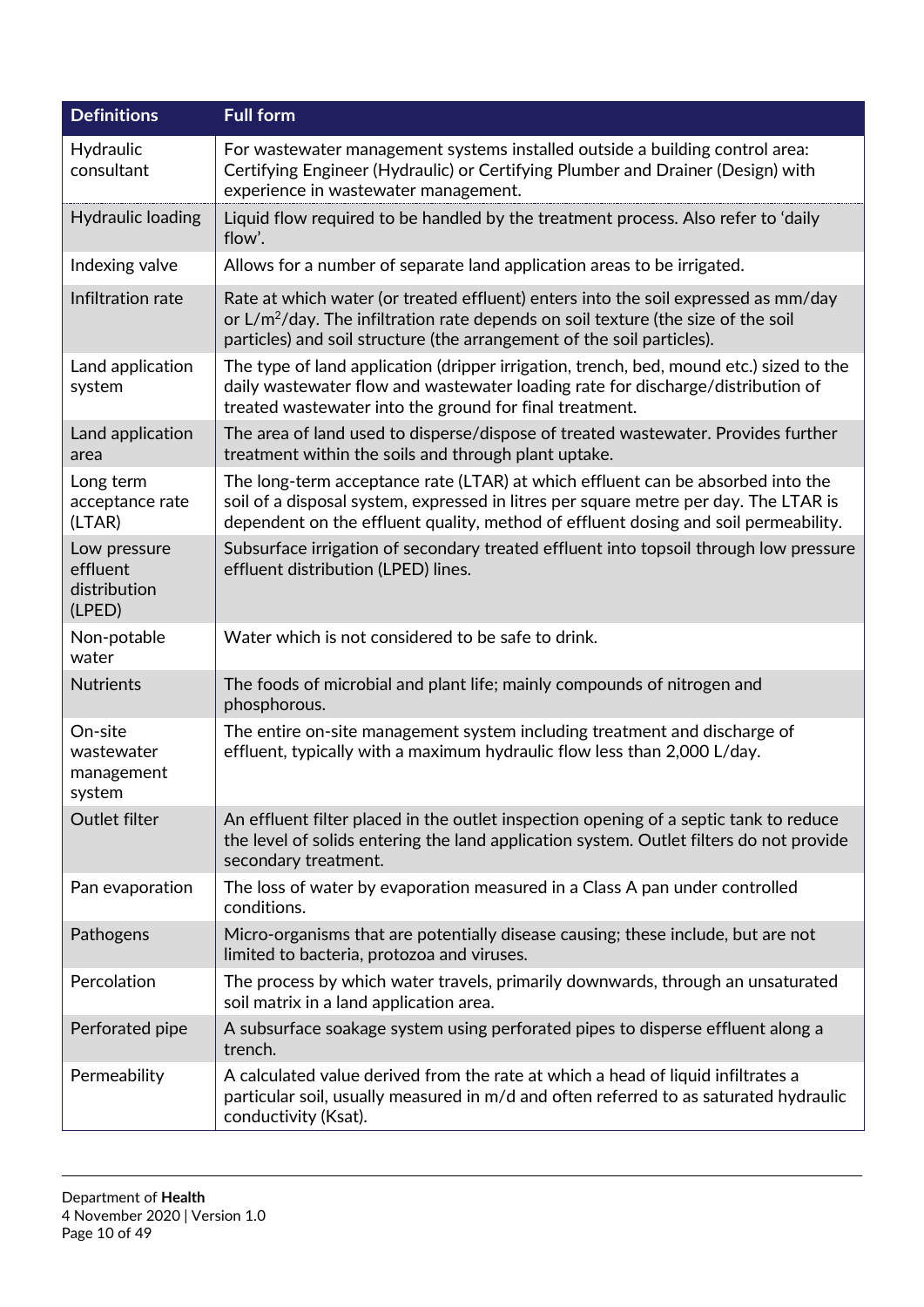| <b>Definitions</b>              | <b>Full form</b>                                                                                                                                                                                                                                                                                                                                                                                |
|---------------------------------|-------------------------------------------------------------------------------------------------------------------------------------------------------------------------------------------------------------------------------------------------------------------------------------------------------------------------------------------------------------------------------------------------|
| <b>Plastic tunnel</b><br>trench | A subsurface absorption system using sections of slotted plastic tunnel to disperse<br>effluent. Self-supporting durable arching, 500 mm wide, shall have a perforated<br>water opening area of not less than 10,000 mm <sup>2</sup> /m length and conform to AS 2041<br>and AS 2042.                                                                                                           |
| Potable water                   | Water which is considered safe for drinking purposes. This is usually provided by a<br>public water supply, but can be sourced from rainwater tanks in areas where there is<br>no public water supply available.                                                                                                                                                                                |
| Primary<br>treatment            | The separation of suspended material from wastewater by settlement and/or<br>flotation in septic tanks, primary settlement chambers etc. prior to effluent<br>discharge to either secondary treatment process or to a land application system.                                                                                                                                                  |
| Process water                   | Process water is derived from industrial plants, industrial processes and production<br>facilities.                                                                                                                                                                                                                                                                                             |
| <b>Public water</b><br>supply   | A reticulated supply of potable water operated by the water utility.                                                                                                                                                                                                                                                                                                                            |
| Reserve area                    | An area set aside for future use as a land application area to replace or extend the<br>original land application area.                                                                                                                                                                                                                                                                         |
| Runoff                          | The movement of water above the ground (overland flow processes) and may<br>include stormwater, but also water from exfiltration (such as seepage or<br>groundwater surfacing).                                                                                                                                                                                                                 |
| Sand                            | Shall be obtained from naturally occurring deposits or be washed quarry material<br>and shall be free from clay lumps, organic material or other debris. It shall have an<br>effective size between 0.4 mm and 1.0 mm and contain no more than 5% by volume<br>of clay and fine silt.                                                                                                           |
| Sanitary fixtures               | The plumbing fixtures connected to the system including a bath, basin, clothes and<br>dishwashing machines, food waste disposal unit, kitchen sink, laundry trough, spa<br>bath, toilet and other sanitary fixtures as permitted by AS 3500-2.                                                                                                                                                  |
| Scum                            | Material floating on the surface of the septic tank. Scum usually contains fats, oils<br>and greases.                                                                                                                                                                                                                                                                                           |
| Secondary<br>treatment          | Aerobic biological treatment process, including settlement and/or filtering of<br>wastewater. Secondary treated wastewater is expected to be equal to or better than<br>20 $\rm g/m^3$ 5-day biochemical oxygen demand and 30 $\rm g/m^3$ suspended solids.<br>Wastewater units that can provide secondary treatment include well designed and<br>operated stabilised aerated treatment plants. |
| Septic tank                     | A single or multiple chambered tank through which wastewater is allowed to flow<br>slowly to allow suspended matter to settle and be retained, so that organic matter<br>contained therein can decomposed (digested) by anaerobic bacterial action in the<br>liquid. The term covers the tanks that are used to treat all wastewaters, greywater<br>and blackwater.                             |
| Setback                         | The separation distance that a wastewater management system must be situated<br>from any facility boundary, water body or other limiting factor.                                                                                                                                                                                                                                                |
| Sewer                           | Pipe used to transfer sewage from location to another.                                                                                                                                                                                                                                                                                                                                          |
| Sewered area                    | Land where sewer pipes have been laid adjacent to allotments.                                                                                                                                                                                                                                                                                                                                   |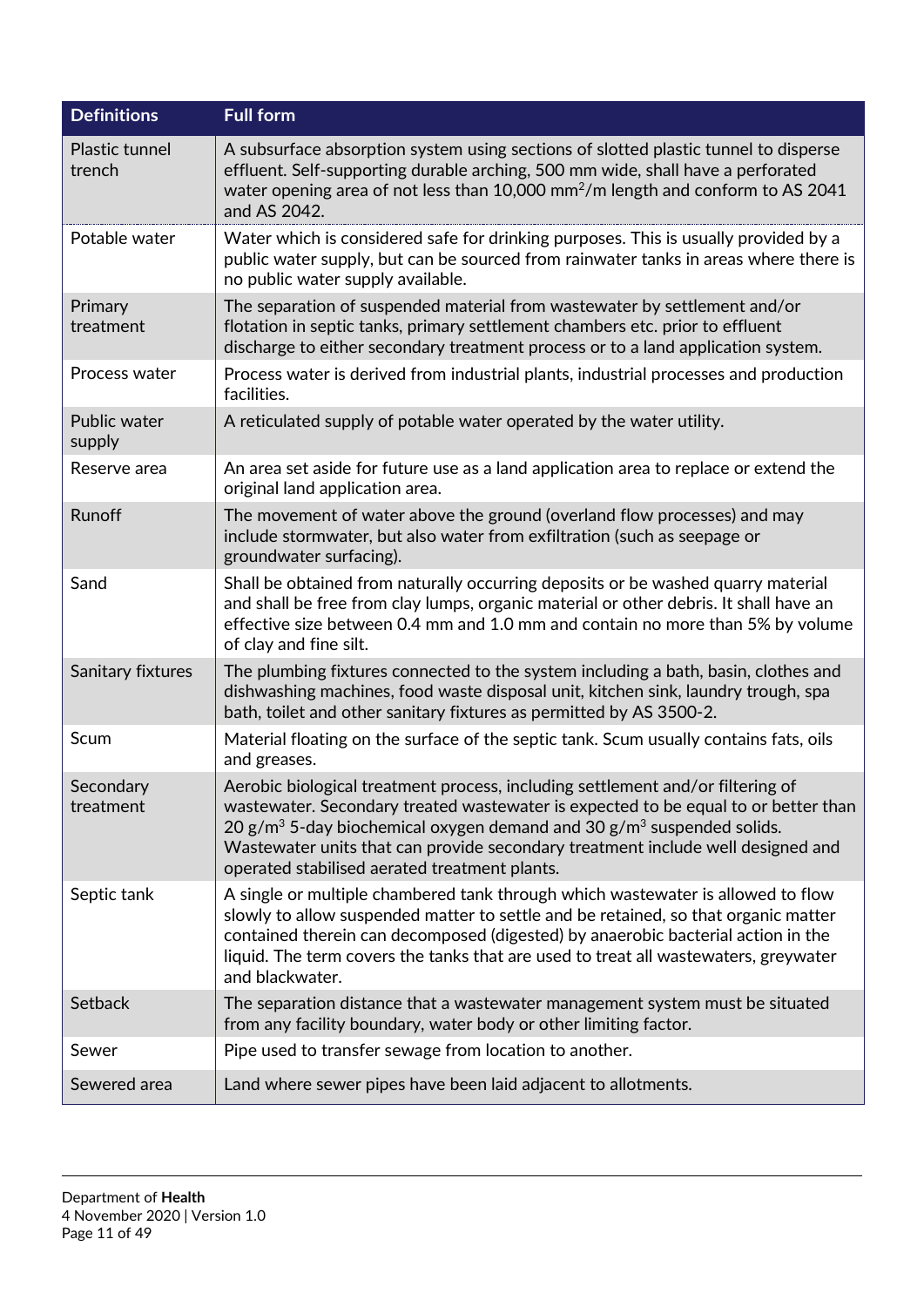| <b>Definitions</b>                  | <b>Full form</b>                                                                                                                                                                                                                                                                                                             |
|-------------------------------------|------------------------------------------------------------------------------------------------------------------------------------------------------------------------------------------------------------------------------------------------------------------------------------------------------------------------------|
| Sewerage                            | The pipework and ancillary equipment associated with the collection and transport<br>of sewage, and the equipment and processes involved in treating and discharging<br>the effluent.                                                                                                                                        |
| Site-and-soil<br>evaluator          | A soil scientist or environmental engineer with appropriate training, competence<br>and experience with site-and-soil evaluation for the design and installation of WMS.<br>Also known as a land capability assessor.                                                                                                        |
| Slope                               | Slope is the rise or fall of the land surface. In this document, slope is expressed in<br>degrees accompanied by the equivalent % grade (see slope conversion table in<br>AS/NZS 1547:2012                                                                                                                                   |
| Sludge                              | The semi-liquid solids settled from wastewater.                                                                                                                                                                                                                                                                              |
| Soil permeability                   | A calculated value derived from the rate at which a head of liquid infiltrates a<br>particular soil, usually measured in m/day and often referred to as Ksat.                                                                                                                                                                |
| Subsurface                          | This is the depth from 100 mm to 150 mm below surface level.                                                                                                                                                                                                                                                                 |
| Subsurface<br>irrigation            | Pressurised irrigation system requiring secondary treated effluent. Irrigation lines<br>are situated approximately 150 mm below the ground surface.                                                                                                                                                                          |
| <b>Sullage</b>                      | Domestic wastes from baths, showers, laundries and kitchens, including floor wastes<br>from these sources.                                                                                                                                                                                                                   |
| Surface irrigation<br>disposal area | A dedicated area of land suitably landscaped for the disposal of reclaimed water by<br>means of surface irrigation onto a suitable medium and plants capable of affecting a<br>high rate of evapotranspiration.                                                                                                              |
| Suspended solids                    | Solid particles held in suspension including both settleable and non-filterable<br>residues.                                                                                                                                                                                                                                 |
| Tertiary<br>treatment               | Further treatment of secondary effluent by disinfection.                                                                                                                                                                                                                                                                     |
| Transpiration                       | Transfer of liquid through plants to the atmosphere.                                                                                                                                                                                                                                                                         |
| <b>Treated effluent</b>             | Effluent that has undergone (wholly or partly) secondary treatment including<br>aeration and or clarification but has not been subject to disinfection.                                                                                                                                                                      |
| Water table                         | This is the level below which the ground is saturated with water. It is the surface<br>where water pressure head is equal to atmospheric pressure.                                                                                                                                                                           |
| Wastewater                          | The contaminated water produced from domestic activities in dwellings, institutions<br>or commercial or public facilities, consisting of all waste, greywater or blackwater.                                                                                                                                                 |
| Wastewater<br>management<br>system  | A wastewater management system (WMS) is a physical collection of pipes and<br>chambers that receives, treats, and applies domestic wastewater to a land<br>application system or a holding tank. A WMS may comprise an on-site wastewater<br>management system (OWMS) or a community wastewater management system<br>(CWMS). |
| Wastewater<br>treatment unit        | The unit that provides treatment of the effluent prior to discharge/distribution to<br>land application area/s.                                                                                                                                                                                                              |
| Waterway                            | Refer Part 1, section 4 Interpretation of Water Act 1992.                                                                                                                                                                                                                                                                    |
| <b>Wetted areas</b>                 | The areas assumed for calculation purposes are as follows:                                                                                                                                                                                                                                                                   |
|                                     | Absorption trenches and beds - basal width of trench or bed.                                                                                                                                                                                                                                                                 |
|                                     | Surface Irrigation - the designated subsurface area to which effluent is applied.                                                                                                                                                                                                                                            |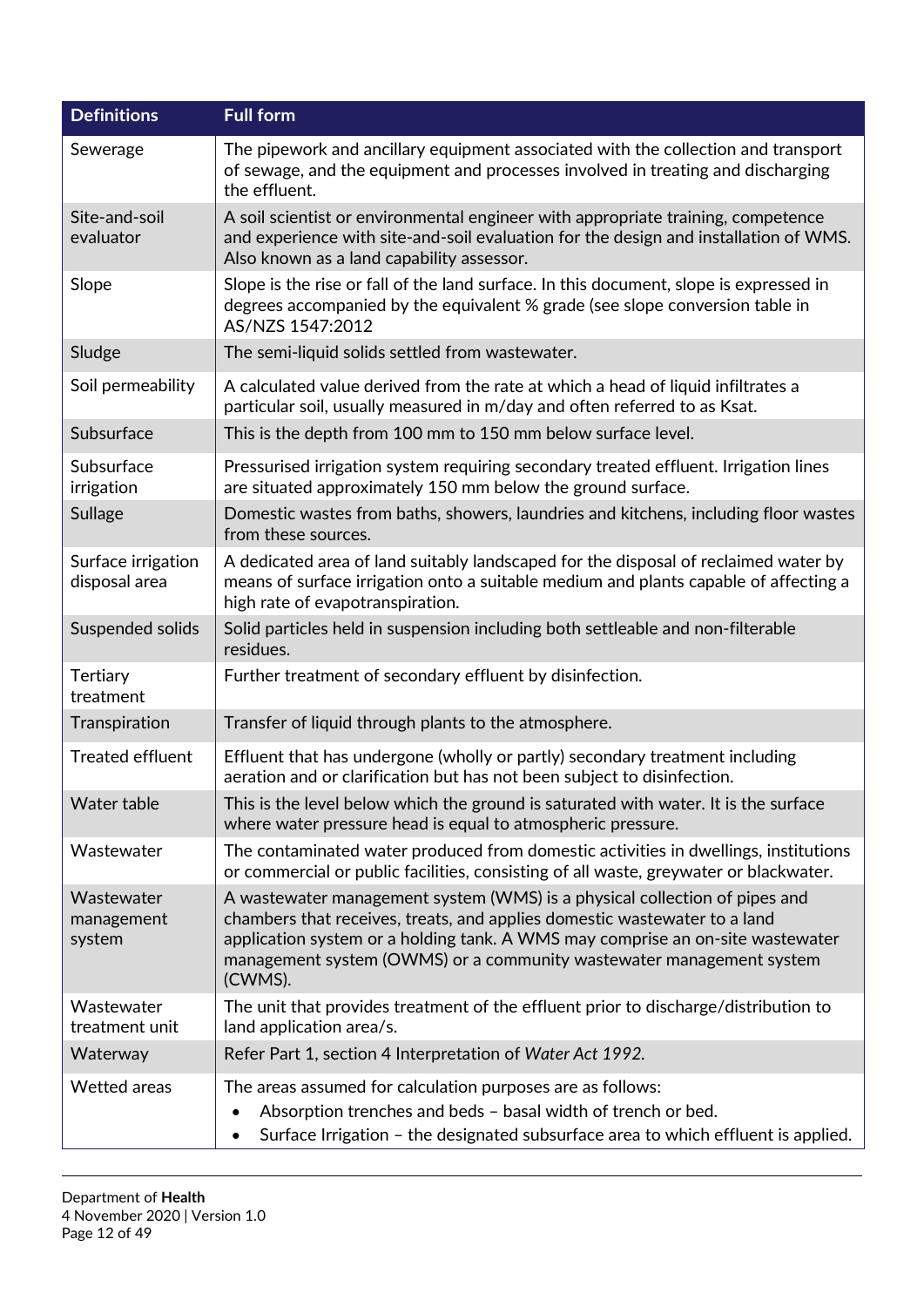# <span id="page-12-0"></span>**1. Introduction**

#### <span id="page-12-1"></span>**1.1. Purpose**

The Guidance Notes for Wastewater Management (the Guidance notes) provides additional information to the Code of Practice for Wastewater Management (the Code) on the technical requirements for the selection, design, installation, and management of wastewater management systems (WMS) in the Northern Territory.

The Guidance Notes is not a prescribed Code, however is considered to be 'best practice' for wastewater management.

### <span id="page-12-2"></span>**1.2. Performance statements**

The Guidance Notes have been developed to establish and achieve the following performance statements for any WMS:

- To protect public health.
- To maintain and enhance the quality of the environment.
- To maintain and enhance community amenity.
- To protect resources.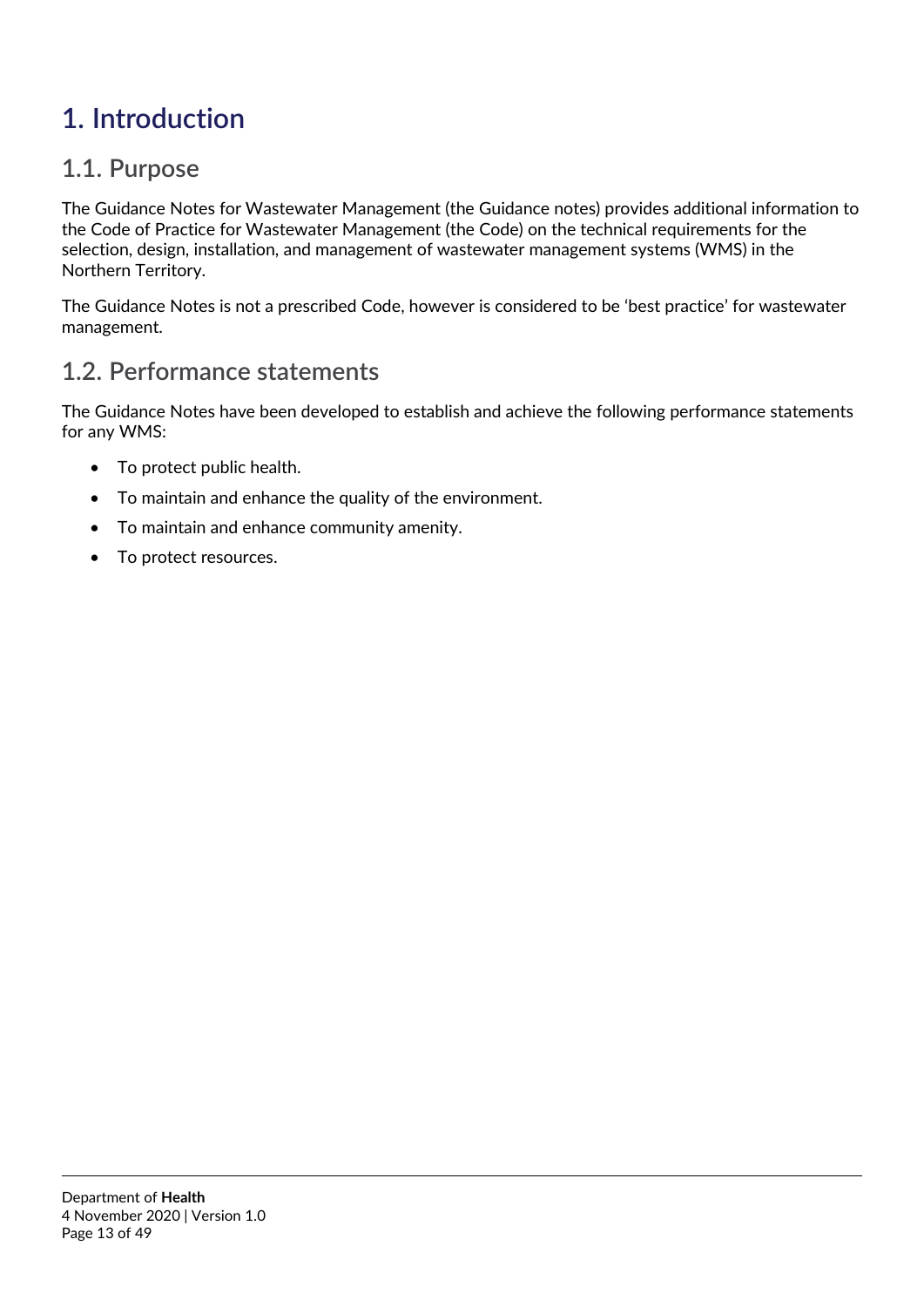# <span id="page-13-0"></span>**2. Wastewater quality**

### <span id="page-13-1"></span>**2.1. Wastewater constituents**

The characteristics of wastewater generated by various establishments (e.g. residential dwellings or nonresidential institutions, etc.) can be distinguished by their physical, chemical and biological composition.

There is currently limited data on non-residential wastewater composition, which creates uncertainty when determining the organic loading rates for treatment units. In this case, it is essential for the designers to use site-specific (monitored) data, or allow adequate safety factors in their design, to accommodate the potential variation of wastewater mass loading.

The constituent mass loading figures are important for operation and design of treatment processes. Typical parameters are presented in [Table 1.](#page-13-2)

| <b>Wastewater constituents</b>                     | Analyte                                                                                                                                                                                                                        |
|----------------------------------------------------|--------------------------------------------------------------------------------------------------------------------------------------------------------------------------------------------------------------------------------|
| Particulate matter                                 | Total suspended solids (TSS) [Note 1]<br>$\bullet$<br>Turbidity (NTU) [Note 2].<br>$\bullet$                                                                                                                                   |
| Organic matter                                     | Biochemical oxygen demand (BOD <sub>5</sub> ) [Note 1]<br>$\bullet$<br>Chemical oxygen demand (COD)<br>Total organic carbon (TOC).                                                                                             |
| <b>Nutrients</b>                                   | Total nitrogen (total nitrogen (TN)<br>$\bullet$<br>Ammoniacal nitrogen (NH <sub>4</sub> -N)<br>Total kjeldahl nitrogen (TKN)<br>Nitrate $(NO3)$<br>$\bullet$<br>Dissolved reactive phosphorus (DRP)<br>Total phosphorus (TP). |
| <b>Faecal indicator</b><br>microorganisms [Note 3] | Enterococci spp.<br>$\bullet$<br><b>Faecal coliforms</b><br>$\bullet$<br>Total coliforms<br>Escherichia coli.                                                                                                                  |

<span id="page-13-2"></span>Table 1: Parameters to be considered during design and selection of WMS

Notes:

- 1. Although waste disposal units (garbage grinders) are not recommended for use in residential properties serviced by WMS, some owners will against advice insist on their installation. In these instances, higher loadings of TSS,  $BOD<sub>5</sub>$  (and flow) need to be allowed for in design loading rates for both the wastewater treatment unit and land application system.
- 2. Turbidity assessment is important for secondary treated effluent, if followed by a chlorination or UV disinfection process. In the case of chlorination, excessive chlorine is consumed in oxidising organic material in turbid effluent to the extent that there may be insufficient chlorine left for disinfection.
- 3. Faecal indicator organisms are an important indicator of disinfection system efficacy for secondary treated effluent.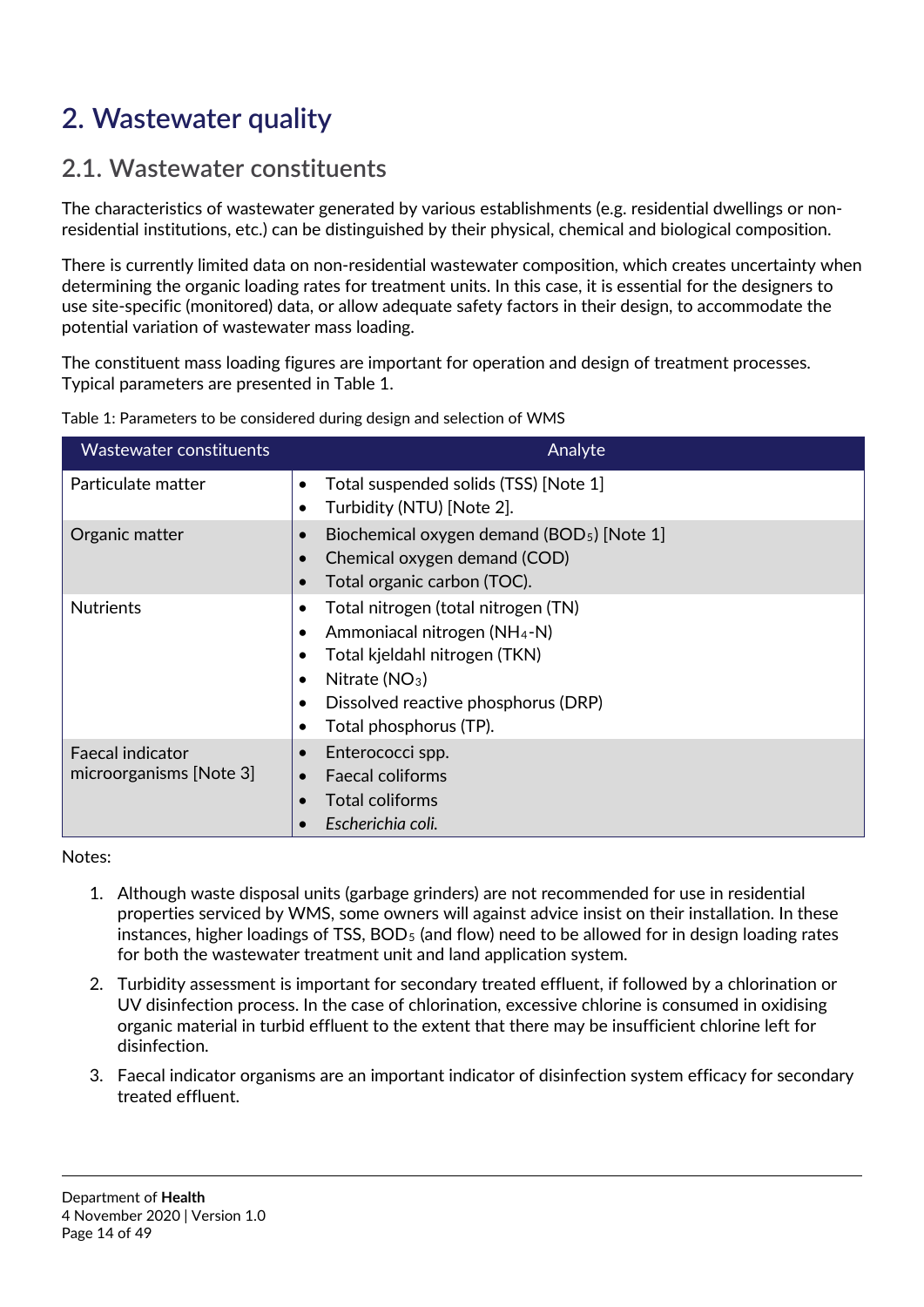# <span id="page-14-0"></span>**3. Principles of sustainable water resource management**

### <span id="page-14-1"></span>**3.1. Waste hierarchy**

The principles of the waste hierarchy can be utilised to value add to our water resources and to extend 'the life' of water by reusing it. The hierarchy of resource use for wastewater generation is:

- Avoid generating wastewater.
- Reduce wastewater volume (by minimising water use).
- Reuse untreated greywater (for temporary purposes in dry weather).
- Recycle treated wastewater.

### <span id="page-14-2"></span>**3.2. Environmental sustainability**

The environmentally sound management of wastewater involves more than the sustainable use and management of water. Salts (especially sodium), pathogens and excess nutrients can have a detrimental impact on soils, vegetation, groundwater and/or surface waters. Excess sodium applied over a period of several years may affect the soil's ability to 'breathe' (utilise air) and absorb more effluent.

The volume of nutrients, salts and sludge generated by each household depends on the types of food eaten, the cleaning products used and household and personal cleaning behaviours. Research on and lists of low sodium and low phosphorus cleaning products can be found at the Lanfax Laboratories website.

Different WMS types, brands and models vary in their:

- Use of electricity.
- Use of consumables (such as chlorine).
- Frequency of servicing.
- Number and cost of parts that require replacing.
- Generation of greenhouse gases.
- Ability to treat wastewater to a certain standard, i.e. reduce or remove nutrients, salts and sludge.
- Need for and ability to remove sludge and other solid wastes from the system.

Some of these details may be provided on the manufacturer's marketing material and owner's manual or by contacting the manufacturer or supplier.

#### <span id="page-14-3"></span>**3.3. Organic matter and nutrients**

Organic matter and nutrients in wastewater are a combination of toilet excrement and paper as well as hair and skin particles from basins and showers, lint from the laundry, personal care and household cleaning products, and fats, oils and food particles from the kitchen. Fats, oils, milk, tea leaves, coffee grounds and other kitchen food liquids, particles and scraps should be composted in a garden compost bin.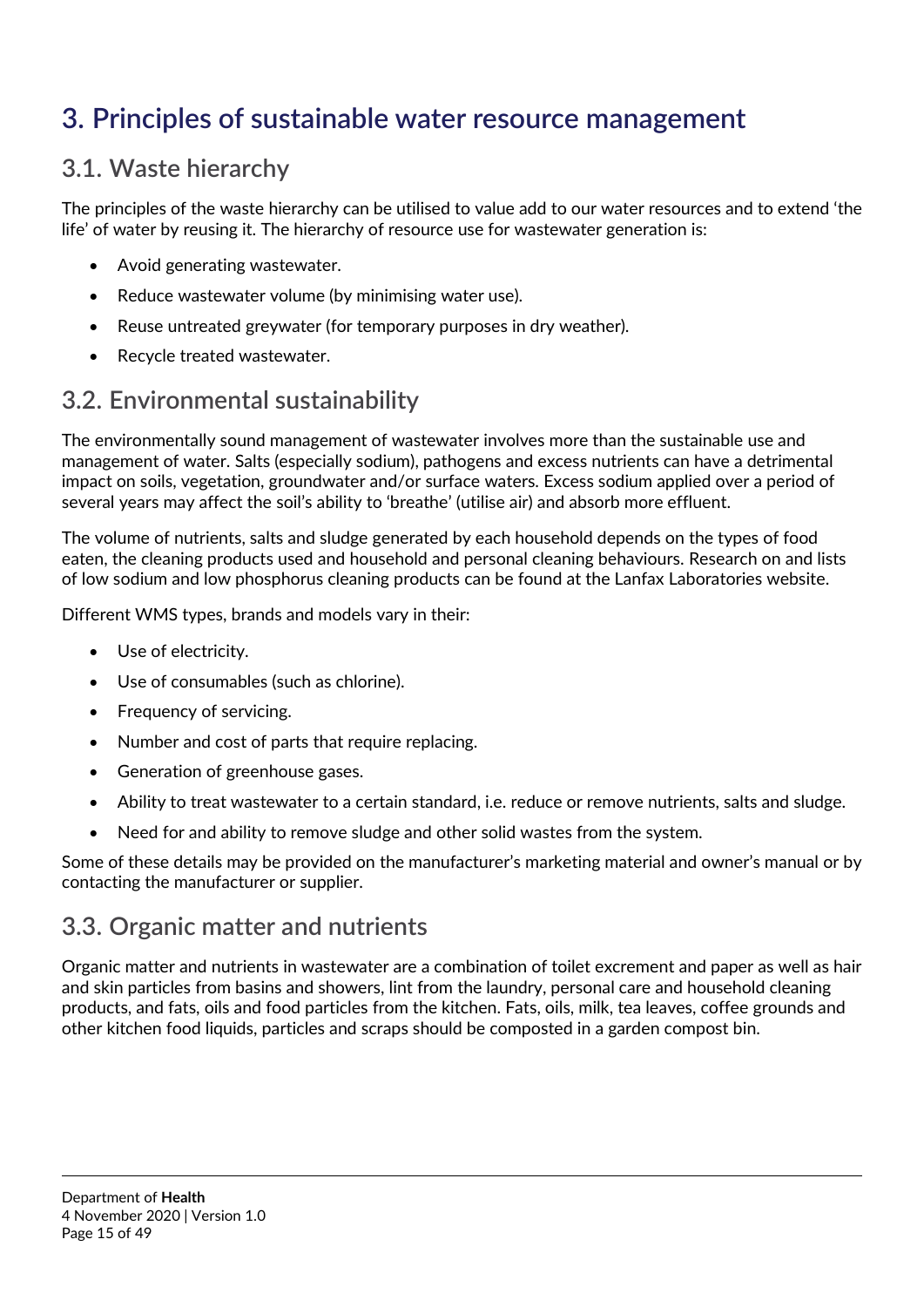These organic wastes should not be disposed of into domestic secondary WMS, because as these systems have been designed to treat sewage, any additional organic matter is likely to overload them and cause the system to malfunction, only partially treat the wastewater and/or require more frequent desludging. Putting food scraps into a secondary WMS is also a waste of a valuable nutritious organic (fertiliser) resource, because they are contaminated by pathogens and not returned to biologically-active soil.

### <span id="page-15-0"></span>**3.4. Salts**

To protect the health, productivity and longevity of the soils receiving treated effluent, cleaning products (especially laundry detergents) which contain minimal salt (sodium) are recommended. The high salt content of many cleaning products can eventually cause the soil aggregates in the irrigation/disposal area to disperse and lose their structure resulting in reduced permeability to water or air. This limits the ability of the salts to move through the soil and increases the likelihood of salts accumulating to levels that are potentially toxic to plants.

Soil microbes and plants subsequently die and the soil is rendered unproductive. This can be a high risk when untreated laundry water is continuously used to water gardens, but is also an important consideration for treated effluent. Reducing salts in the wastewater also reduces the risk of surface waters and groundwater being impacted by failing WMS.

To monitor the potential impact of salts, effluent should be tested at least annually for Electrical Conductivity (EC) and Sodium Absorption Ratio (SAR). Effluent with EC levels exceeding 0.75 dS/cm [500 mg/L of Total Dissolved Salts (TDS)] and/or a SAR level of 18 should be discharged to sewer (where applicable) and/or the use of household and personal cleaning products with high salt contents discontinued.

### <span id="page-15-1"></span>**3.5. Small lots**

The principles of efficient resource use should also be applied when considering the options for all on-site wastewater management. This is especially the case for dwellings on small lots of land  $\left($  <4,000 m<sup>2</sup>) in unsewered areas which, to contain (recycle) all wastewater on-site, must minimise the amount of wastewater generated.

The provision of a reserve area for the land application system should be considered as part of the risk management process for expansion, upgrade or replacement of the land application system. This is not always possible on small lots but the designer should assess options available for the site to select an appropriate design that will provide security in case of unexpected failure.

The feasibility of providing reticulated sewerage should be seriously considered for the development of individual lots and for subdivision proposals that would result in allotments smaller than 10,000  $m^2$ (1 hectare). This area should not be seen as a minimum lot size but as a risk threshold, as lots smaller than 10,000  $m<sup>2</sup>$  may be unable to retain all wastewater on-site.

<span id="page-15-2"></span>Treating greywater and blackwater separately and recycling a portion of the greywater effluent indoors for approved household uses is one way of reducing the volume of wastewater discharged to the land even though the nutrient and salt loads applied to the dispersal area remain the same.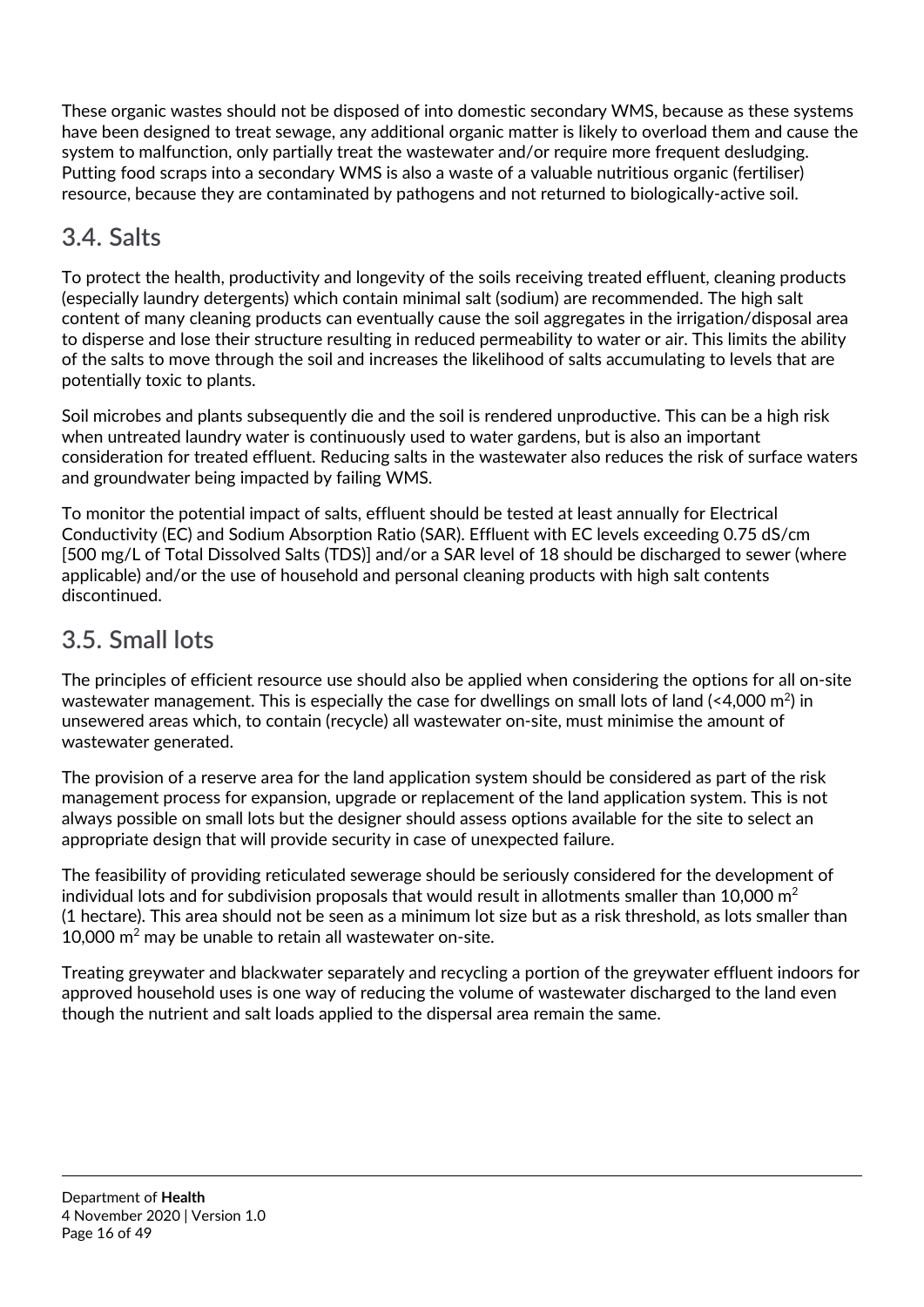### **3.6. Reducing wastewater**

In accordance with the principles of the waste hierarchy, the following steps are recommended to limit the amount of wastewater generated and beneficially use the resultant water resource on-site.

- Avoid generating excess wastewater by:
	- o not installing a spa.
	- o not installing a bath (low flow rate shower only).
	- o not installing a kitchen food waste grinder.
- Reduce the volume of wastewater generated by installing High 'Water Efficiency Labelling Scheme' (WELS)-rated water-efficient fittings (minimum '3 Stars' for appliances and minimum '4 Stars' for all fittings and fixtures):
	- o water-efficient clothes washing machines (front or top loading).
	- o dual-flush (6.5/3.5 L or less) toilets.
	- o water-efficient shower roses.
	- o water-efficient dishwashers.
	- o aerated taps.
	- o hot and cold water mixer taps (especially for the shower).
	- o flow restrictors.
	- o hot water system fitted with a 'cold water diverter' which recirculates the initial flow of cold water until it is hot enough for a shower.
- Reuse (another use without any treatment) wastewater by:
	- o washing fruit and vegetables in tap water in a container and reusing the water for another purpose in the house such as watering pot plants.
	- o collecting the initial cold water from showers in buckets and using it for another purpose such as soaking feet, hand washing clothes or washing the car on the lawn.
- Recycle wastewater after treatment by using it to:
	- o water gardens and lawn areas.
	- o flush toilets with effluent from a product approved 10/10/10 greywater treatment system in accordance with AS/NZS 3500.1 Section 9.

### <span id="page-16-0"></span>**3.7. No off-site discharge of wastewater**

<span id="page-16-1"></span>In unsewered areas, all wastewater generated on a property must be treated and the effluent sustainably recycled/dispersed within the property boundaries, unless the property is serviced by a CWMS.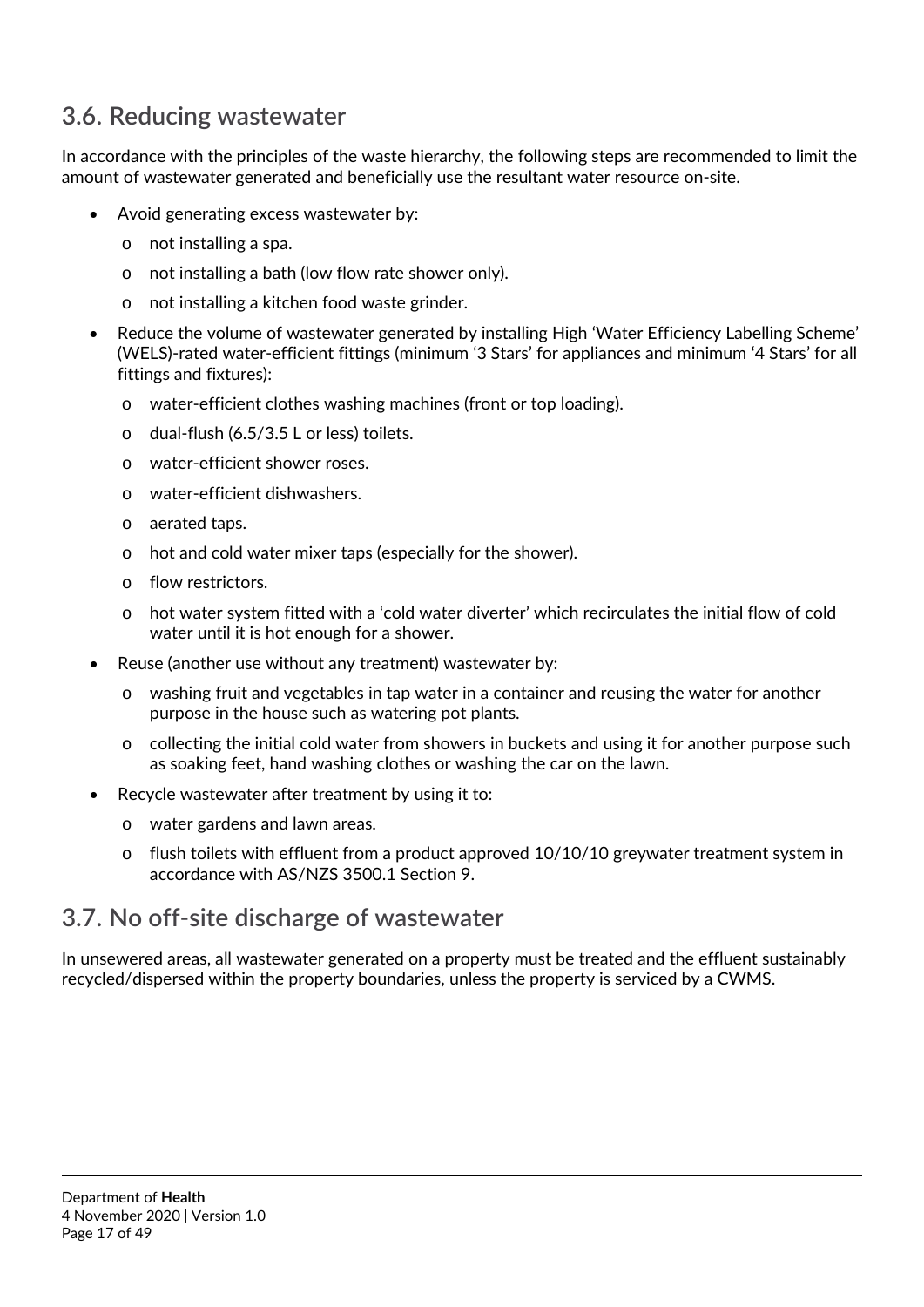# **4. Design of wastewater management systems**

### <span id="page-17-0"></span>**4.1. Alternative data**

While water allowances for different facilities are provided in the Code, it is not an exhaustive list. Actual measured flow data can provide more certainty of site-specific water usage and is a good means of verifying the proposed design flow volume, however where alternative data is used then conservative values should be assumed.

Flow meter readings and occupancy numbers need to be recorded on a daily basis at the same time each day for a representative period (at least 6 to 8 weeks) for the existing activity and then extrapolated to represent predicted peak flows under the future maximum occupancy/usage conditions.

### <span id="page-17-1"></span>**4.2. Minimum flow rates and organic loading**

The volume of wastewater treated and recycled/dispersed on-site can vary considerably. It depends on the type of premises, the occupancy throughout the year, water availability, the use of water saving fixtures and fittings, occupants' habits and how efficiently water is used.

The minimum flow rates listed in the Code are conservative rates and take variable flows into account. However, where there is an increase in water use at a premises, this may lead to system failure and an increased risk to human health and the environment, the system may need to be altered or enlarged, or water reduction fixtures and fittings installed.

For systems other than a single domestic residence, the organic loading must also be considered when designing a WMS.

### <span id="page-17-2"></span>**4.3. Increasing flow rates**

Daily flow rates can increase with a change of ownership, a higher number of occupants, connection to reticulated water supply and/or the addition of a bedroom, granny flat, bathroom, spa or other water-using fixture. Where the wastewater treatment and/or land application system are not large enough to cope with the increase in flow the system may fail, causing a risk to public health and the environment.

Before making any additions or renovations to a premises or the water supply (such as installing a bore) owners must consider whether the WMS needs to be or can be adapted to an increased flow rate and if there is sufficient area to enlarge the land application area. The property owner should engage a hydraulic consultant to consider these issues and design a solution.

Where the WMS is not adapted to accommodate a greater volume, the system owner should observe the WMS to monitor its performance and contact the service technician at any sign of the WMS being overloaded (e.g. noxious smells, or surface discharge from the disposal area flooding).

<span id="page-17-3"></span>Swimming pool water must never be discharged to the WMS or applied to the land application area because the additional chlorine / salt water will disrupt the functioning of the treatment system and/or land application area.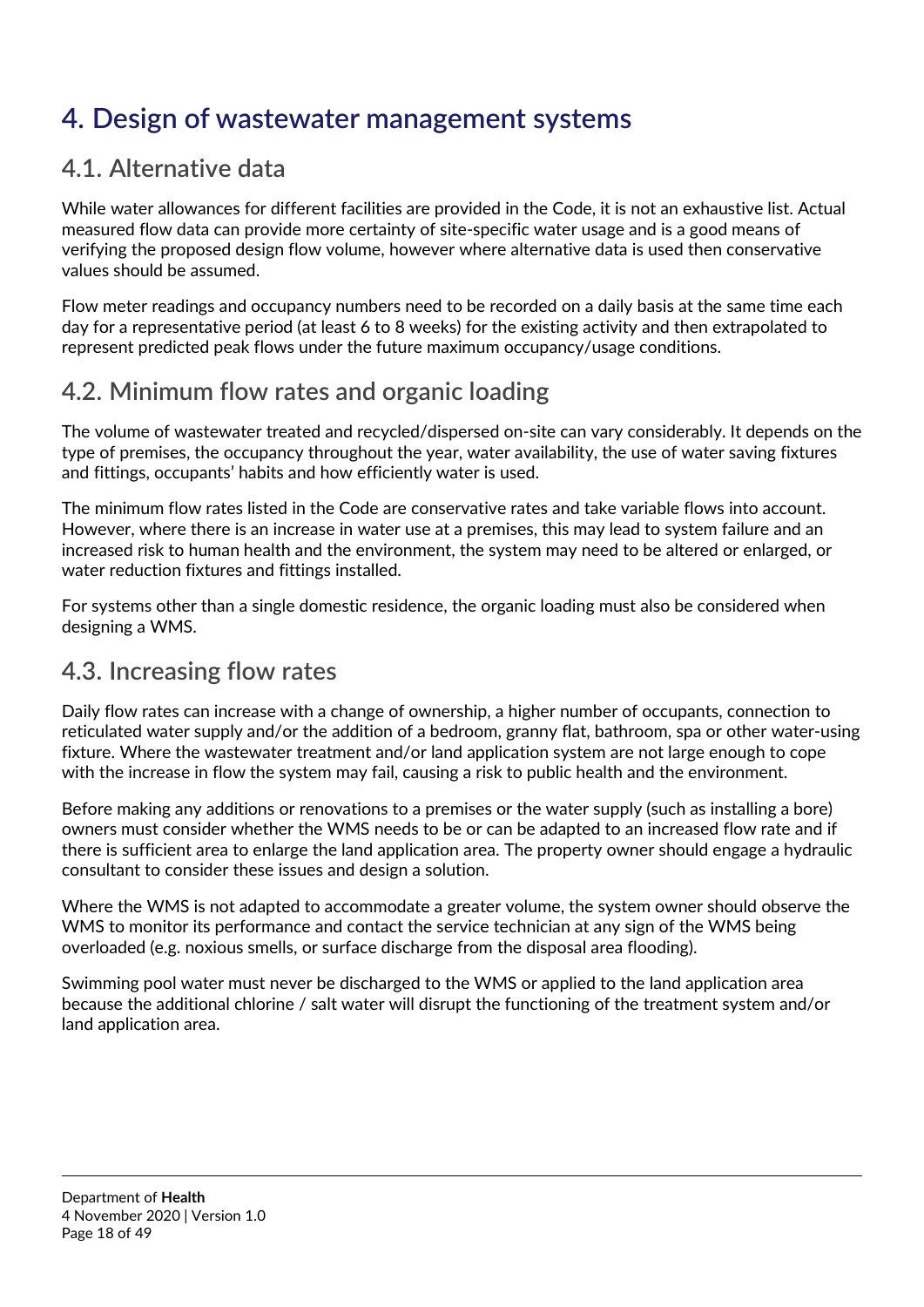## **4.4. Irregular, intermittent and surge flows**

The WMS and the land application system must be designed to deal with irregular and surge flows without untreated or partly-treated wastewater being discharged into the land application system. Irregular and surge flows may occur during social gatherings, or from intermittent fittings such as spa baths or when a bath and washing machine are discharging at the same time. These flows may be greater than the design capacity of the WMS.

Surges have the potential to force untreated solids through the treatment plant into the effluent storage tank. When discharged these solids can clog filters, soil absorption trenches and effluent irrigation pipes. Manufacturers and suppliers of WMS should educate system owners to minimise surge flows. If high surge flows are likely, the system must be designed to adequately deal with this, such as incorporating an additional septic tank, a larger balance tank or a larger model of WMS.

Where the premises will be used as a holiday home or intermittently for social, business or educational purposes, consideration needs to be given to the potential effects of possible peak flows and whether the proposed WMS can handle the variable flows and operate effectively under stop/start conditions. The proponent may need to engage a hydraulic consultant to increase the design flow rate and use the weekend peak loads as the regular flow rates. A larger pre-treatment balance tank, treatment plant and/or effluent storage tank may need to be installed to ensure that effluent is dispersed to land over a longer time period than the weekend or holiday period.

WMS powered by electricity that must run continuously may not be suitable for sites with irregular or intermittent flows such as holiday homes, public toilets, community halls or sporting facilities which are subject to irregular peak hydraulic and organic loads.

Secondary treatment systems (STS) must not be switched off when not in use, otherwise the aerobic microbiological ecosystem in the tank will die and the water becomes anaerobic. Some STS have a lowflow switch that recirculates effluent during periods of non-occupancy to ensure the aerobic microbes are provided with oxygen and can stay alive.

After a power outage or power being switched off for more than 48 hours, most aerobic microbes in an STS will die. The microbiological ecosystem will gradually regenerate after the treatment system is turned back on. To give the aerobic microbes time to recolonise, water use should be restricted for several days (i.e. use water only for bathing, toilet flushing and kitchen activities). The system may take 2 to 3 weeks to be fully functional again. Trickling filters can cope with intermittent flows or no electricity for several days or weeks because the aerobic microbes that are attached to the media (sand, gravel, foam, glass, peat, plastic, textile etc.) continue to live in the moist air environment.

### <span id="page-18-0"></span>**4.5. Design of wastewater treatment units**

The design parameters of a wastewater treatment unit include the following:

- Providing an adequate level of treatment, while accommodating high fluctuations of flow rate and wastewater concentrations.
- Site-specific constraints.
- Safe design.
- Operation, access and maintenance needs.

New subdivisions may require special consideration such as, ensuring higher effluent quality and consideration of the fate of nutrients and any necessary disinfection.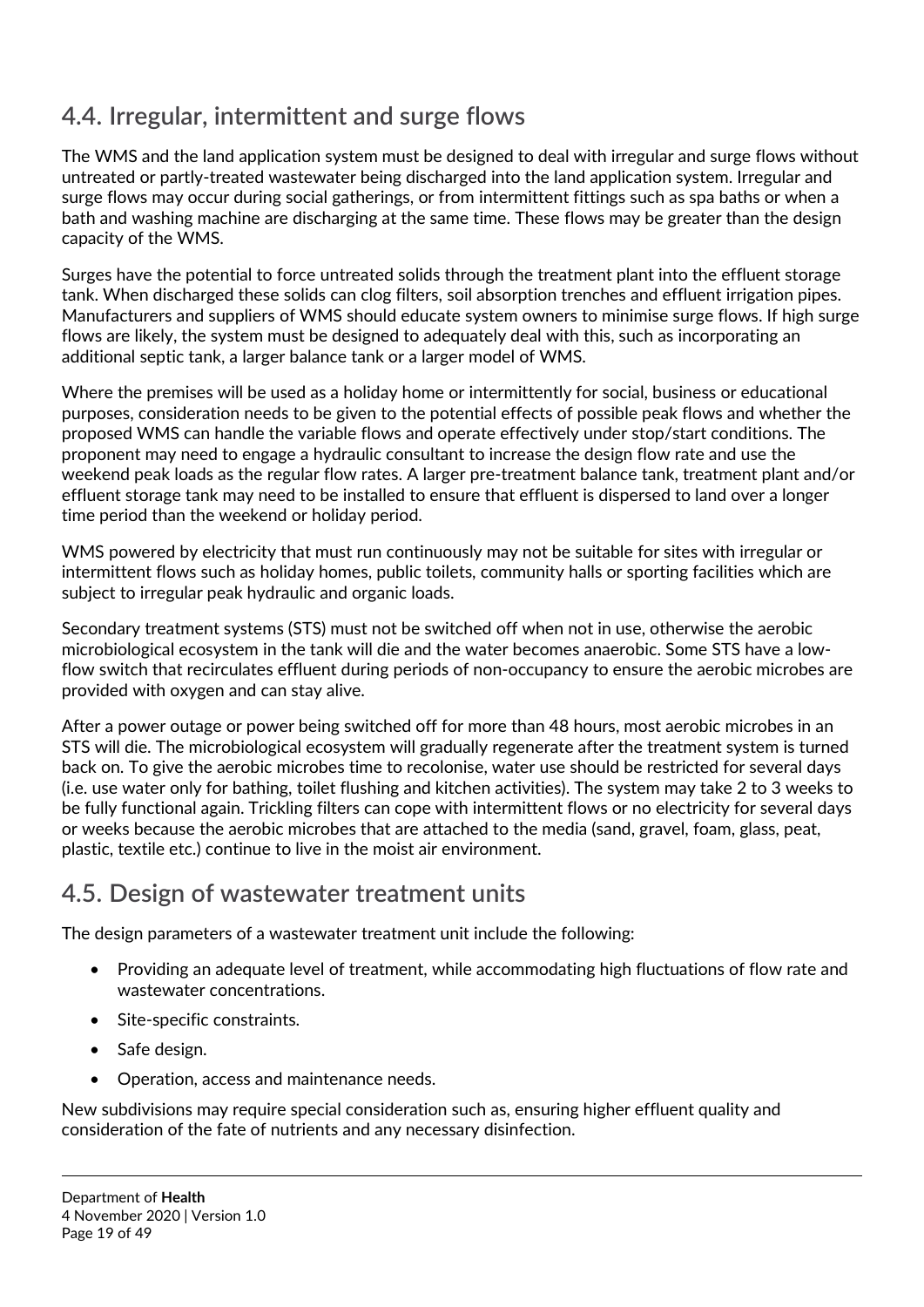Parameters that may be considered during the early design of the wastewater treatment unit are provided in [Table 2.](#page-19-0)

<span id="page-19-0"></span>Table 2: Parameters to be considered during design and selection of the wastewater treatment unit

| Parameters                  | <b>Description</b>                                                                                                                                                                                                                                                                                                                                                                                                                                                                                                                                                                                                                                                                                                          |
|-----------------------------|-----------------------------------------------------------------------------------------------------------------------------------------------------------------------------------------------------------------------------------------------------------------------------------------------------------------------------------------------------------------------------------------------------------------------------------------------------------------------------------------------------------------------------------------------------------------------------------------------------------------------------------------------------------------------------------------------------------------------------|
| Aesthetics concern          | Odour control (e.g. gas tight lids, carbon filters, vents).<br>$\bullet$<br>Visual aesthetics including above-ground components (e.g. tank cover,<br>$\bullet$<br>number of pumps, control panels).<br>Noise (e.g. pumps, aerators).<br>$\bullet$<br>Dimensions of treatment plant.<br>$\bullet$<br>Size of tanks.<br>$\bullet$<br>Access for installation.<br>٠                                                                                                                                                                                                                                                                                                                                                            |
| Costs                       | Capital and installation costs.<br>$\bullet$                                                                                                                                                                                                                                                                                                                                                                                                                                                                                                                                                                                                                                                                                |
| Flow rate variability       | Acceptable variability in flow and constituent loading.<br>$\bullet$                                                                                                                                                                                                                                                                                                                                                                                                                                                                                                                                                                                                                                                        |
| Maintenance needs           | Design for access for maintenance needs.<br>$\bullet$<br>Frequency (e.g. solid removal frequency, outlet filter cleaning, media<br>$\bullet$<br>replacement, cleaning emitters and spray nozzles).<br>Responsible party (e.g. manufacture, third party, ownership changes).<br>$\bullet$<br>Costs and fees associated with maintenance.<br>$\bullet$<br>Time and skill associated with maintenance.                                                                                                                                                                                                                                                                                                                         |
| Monitoring                  | Capacity for remote monitoring (e.g. pump on/off cycles, pump run-<br>$\bullet$<br>time, tank liquid levels, alarm conditions, constituent concentrations,<br>UV lamp status).<br>Capacity for remote control (e.g. pump setting, alarm reset).<br>$\bullet$                                                                                                                                                                                                                                                                                                                                                                                                                                                                |
| Performance and reliability | Overall performance and reliability (e.g. pathogens, nutrient reduction)<br>$\bullet$<br>in relation to the sensitivity of the receiving environment.<br>Effluent quality.<br>$\bullet$<br>Performance during power outage (e.g. a short period, one longer than<br>$\bullet$<br>24 hours or an extended period over 48 hours).<br>Performance following extended periods of no flow (e.g. family<br>$\bullet$<br>vacation).<br>Performance following shock load.<br>Performance after exposure of slug dosing of toxic chemicals<br>(e.g. chlorine bleach).<br>Start-up time required (e.g. hours, days, week).<br>$\bullet$<br>Whether a WMS has DoH Product Approval.<br>$\bullet$<br>Desludging frequency.<br>$\bullet$ |
| Power usage                 | Power required for pumping, disinfection, control systems, monitoring<br>$\bullet$<br>and telemetry equipment                                                                                                                                                                                                                                                                                                                                                                                                                                                                                                                                                                                                               |
| Quality of water supply     | Many remote areas utilise bore water which may have relatively high<br>$\bullet$<br>levels of calcium carbonate causing scale build-up in pipes and fittings<br>affecting the performance of WMS. However, higher levels of calcium<br>may mitigate the impact of soil structure due to the sodium content of<br>wastewater increasing the ESP of the receiving soil                                                                                                                                                                                                                                                                                                                                                        |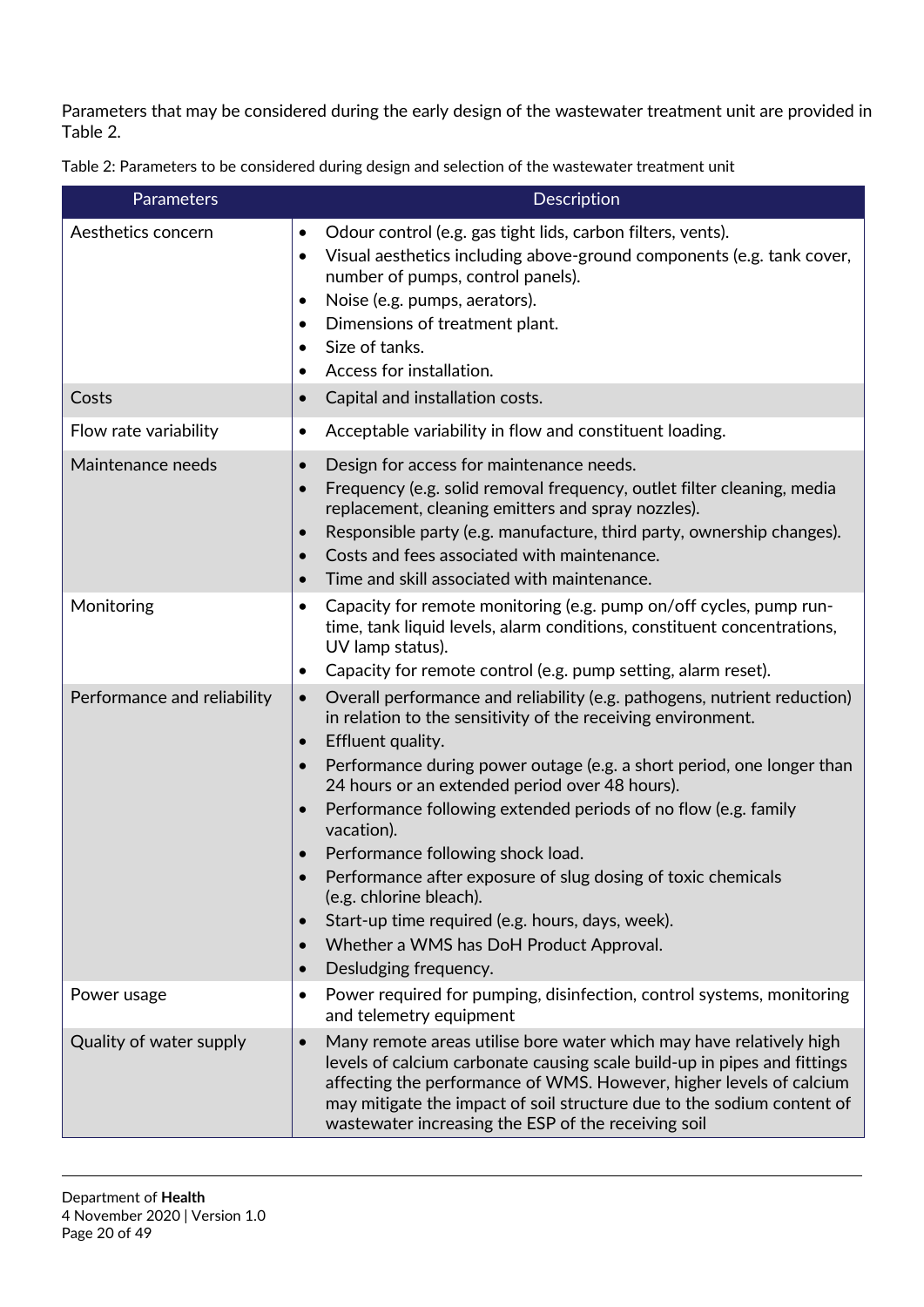| <b>Parameters</b>                           | <b>Description</b>                                                                                                                                                                                                                                                                        |
|---------------------------------------------|-------------------------------------------------------------------------------------------------------------------------------------------------------------------------------------------------------------------------------------------------------------------------------------------|
| Remoteness                                  | Ability to procure qualified staff to service/maintain WMS in remote<br>$\bullet$<br>areas.                                                                                                                                                                                               |
|                                             | Secondary treatment systems provide improved effluent quality than<br>٠<br>primary treatment systems but require higher levels of maintenance,<br>which is problematic when where seasonal access for repairs and<br>maintenance is limited and where power supplies may be intermittent. |
| Scalability and retrofitting                | Ability to expand or upgrade process to accommodate higher hydraulic<br>$\bullet$<br>and mass loading.                                                                                                                                                                                    |
| Service life                                | Warranties for process components.<br>٠                                                                                                                                                                                                                                                   |
|                                             | Life-span for pumps, electrical components, tankage, media, etc.<br>$\bullet$                                                                                                                                                                                                             |
| Ownership                                   | WMS leased to building owner.<br>$\bullet$                                                                                                                                                                                                                                                |
|                                             | WMS owned by building owner.<br>$\bullet$                                                                                                                                                                                                                                                 |
| Tank construction<br>requirements and risks | Non-corrosive, lids watertight, lids lockable, above-ground UV<br>٠<br>resistance material.                                                                                                                                                                                               |
| Volume                                      | Hydraulic retention time.<br>$\bullet$                                                                                                                                                                                                                                                    |
|                                             | Emergency storage in case of power failure or clogging.                                                                                                                                                                                                                                   |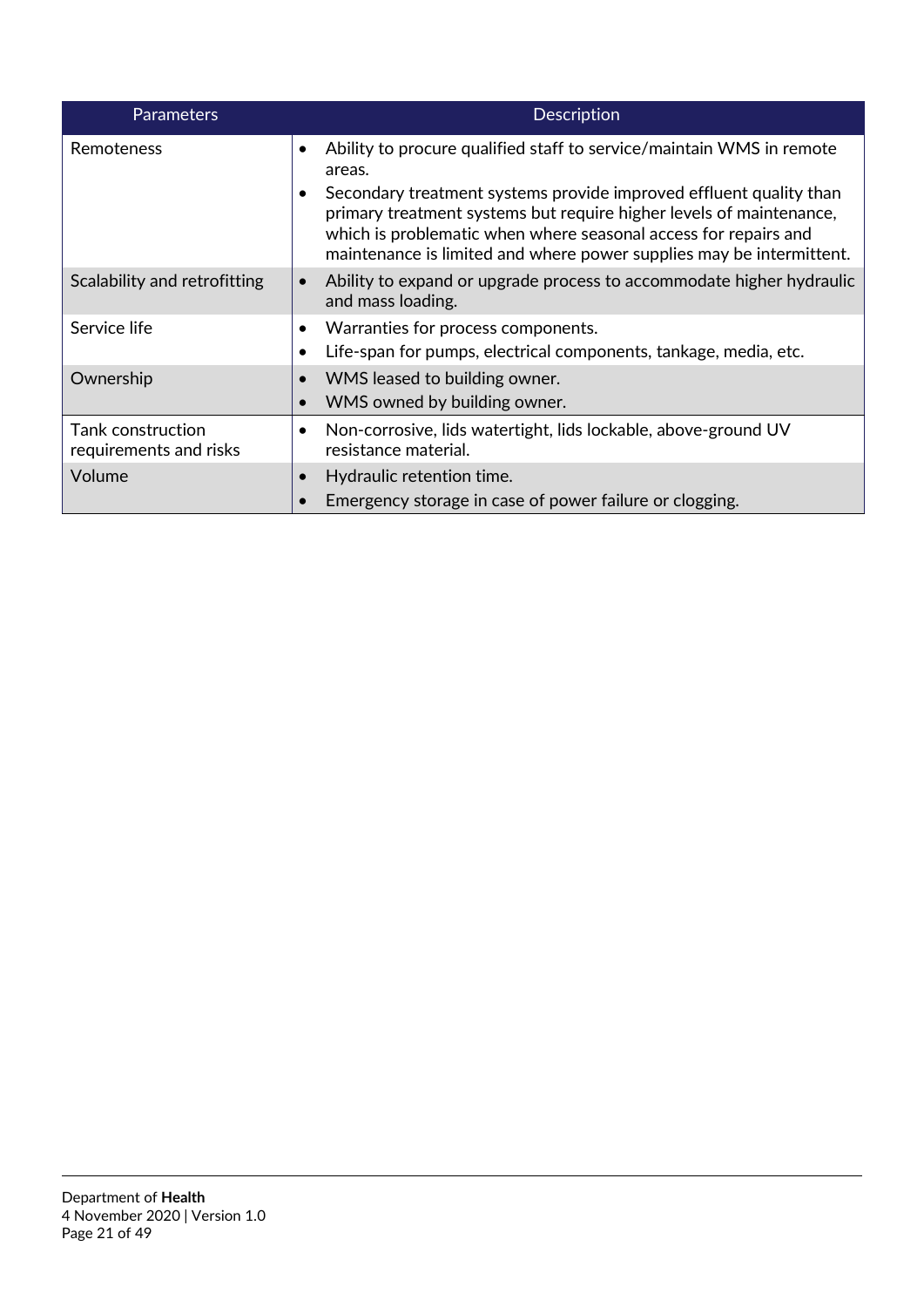# <span id="page-21-0"></span>**5. Outlet filters**

Outlet or effluent filters are effective and low-cost items that are fitted to the outlet of septic tanks, providing a considerable improvement in the performance of the wastewater treatment unit. Their purpose is to capture the larger suspended solids that have not settled or have been re- suspended by hydraulic turbulence. They ensure that solids approximately 3 mm or greater are retained within the septic tank, rather than being discharged into the secondary treatment unit and/or to the land application system.

Different outlet filters are available including multiple mesh or slotted tubes or a plate disc module.

Mesh tube models can achieve a suspended solid concentration in effluent of 30  $g/m<sup>3</sup>$  TSS, compared to 80  $\rm g/m^3$  from a well-performing conventional septic tank, with only an outlet tee. Mesh outlet filters can enhance both the suspended solids and organic matter (e.g.  $BOD_5$ ) removal performance of the septic tank.

It is recommended that all septic tanks should be fitted with effluent outlet filters and allow for external access for maintenance.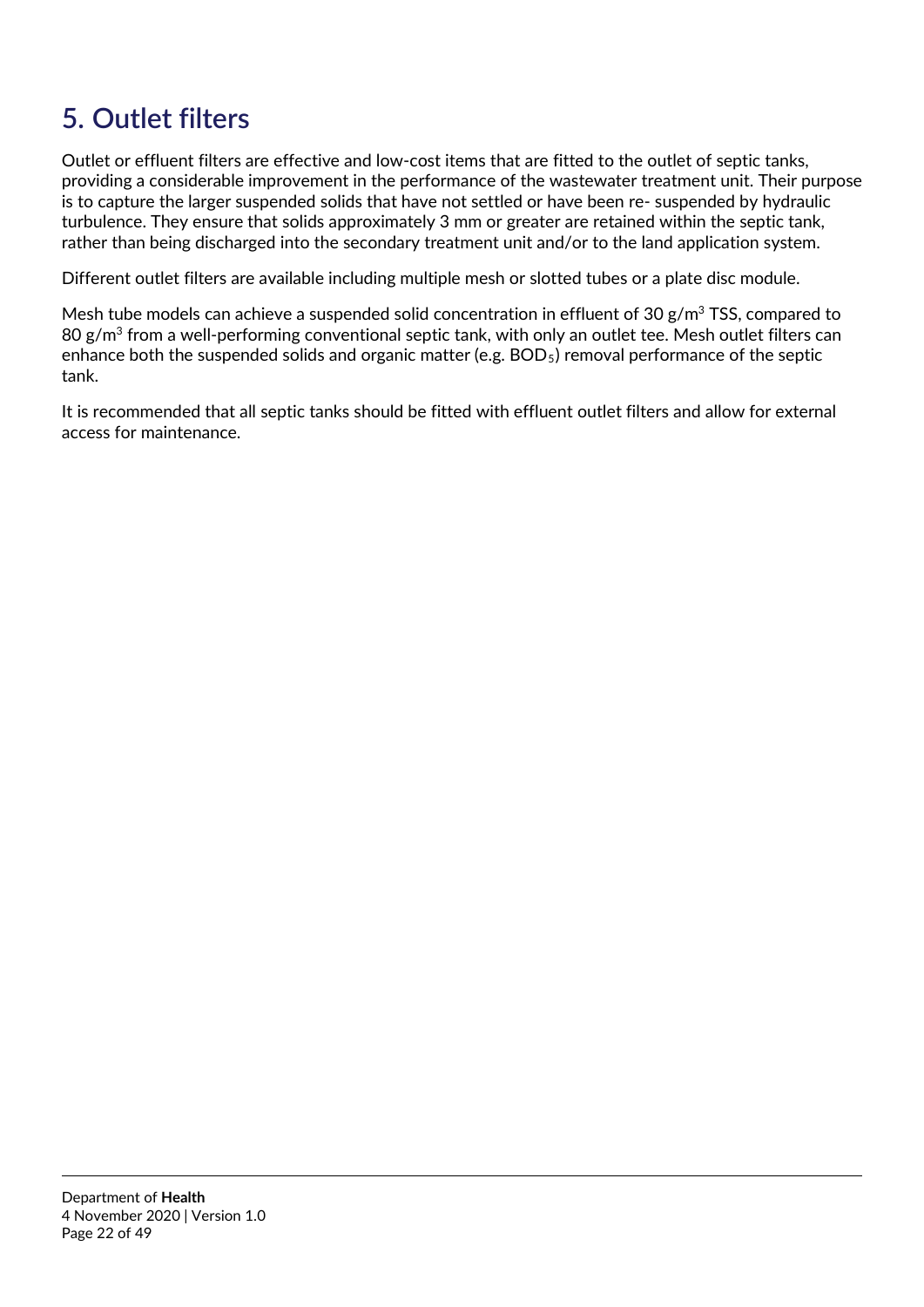# <span id="page-22-0"></span>**6. Greywater reuse**

### <span id="page-22-1"></span>**6.1. Greywater composition**

Greywater is domestic wastewater from sources other than the toilet, urinal or bidet, i.e. from showers, baths. spas, hand basins, clothes washing machines, laundry troughs, dishwashers and kitchen sinks.

Notwithstanding, it is a common misconception that greywater does not contain pathogens and that it is only sewage and blackwater that require treatment before disposal or recycling. Raw greywater can contain pathogens, and if poorly managed, can present a risk to human health and the environment. Both raw and treated greywater contain salts, especially sodium from powdered detergents, which can have a detrimental effect on soil structure and health.

Raw kitchen wastewater which contains fats, oils and grease (FOG) should not be diverted to gardens because the FOG can reduce the availability of air to plants and harm micro-organisms. However, when greywater is treated using a DoH product approved DGTS, the resulting effluent can be applied to land by following the guidance in the Code and AS 1546:4.

Typical greywater constituents are summarised in [Table 3,](#page-22-3) in comparison to the typical blackwater constituents.

<span id="page-22-2"></span>

| <b>Parameter</b>                     | <b>Greywater range from</b><br>greywater fixtures | <b>Greywater typical</b> | <b>Blackwater typical</b> |
|--------------------------------------|---------------------------------------------------|--------------------------|---------------------------|
| BOD <sub>5</sub> (g/m <sup>3</sup> ) | 250 to 550                                        | 360                      | 267                       |
| COD (g/m <sup>3</sup> )              | 400 to 700                                        | 535                      | 533                       |
| TSS $(g/m^3)$                        | 30 to 180                                         | 40                       | 200                       |
| TN $(g/m^3)$                         | 10 to 17                                          | 13                       | 67                        |
| TP $(g/m^3)$                         | $3$ to $8$                                        | 5.4                      | 15                        |
| Total coliform<br>(CFU/100 mL)       | $10^2$ to $10^6$                                  | 10 <sup>5</sup>          | $10^4$ to $10^7$          |
| E.coli (CFU/100 mL)                  | $10^2$ to $10^6$                                  | 10 <sup>4</sup>          | $10^4$ to $10^7$          |

<span id="page-22-3"></span>Table 3: Typical raw greywater composition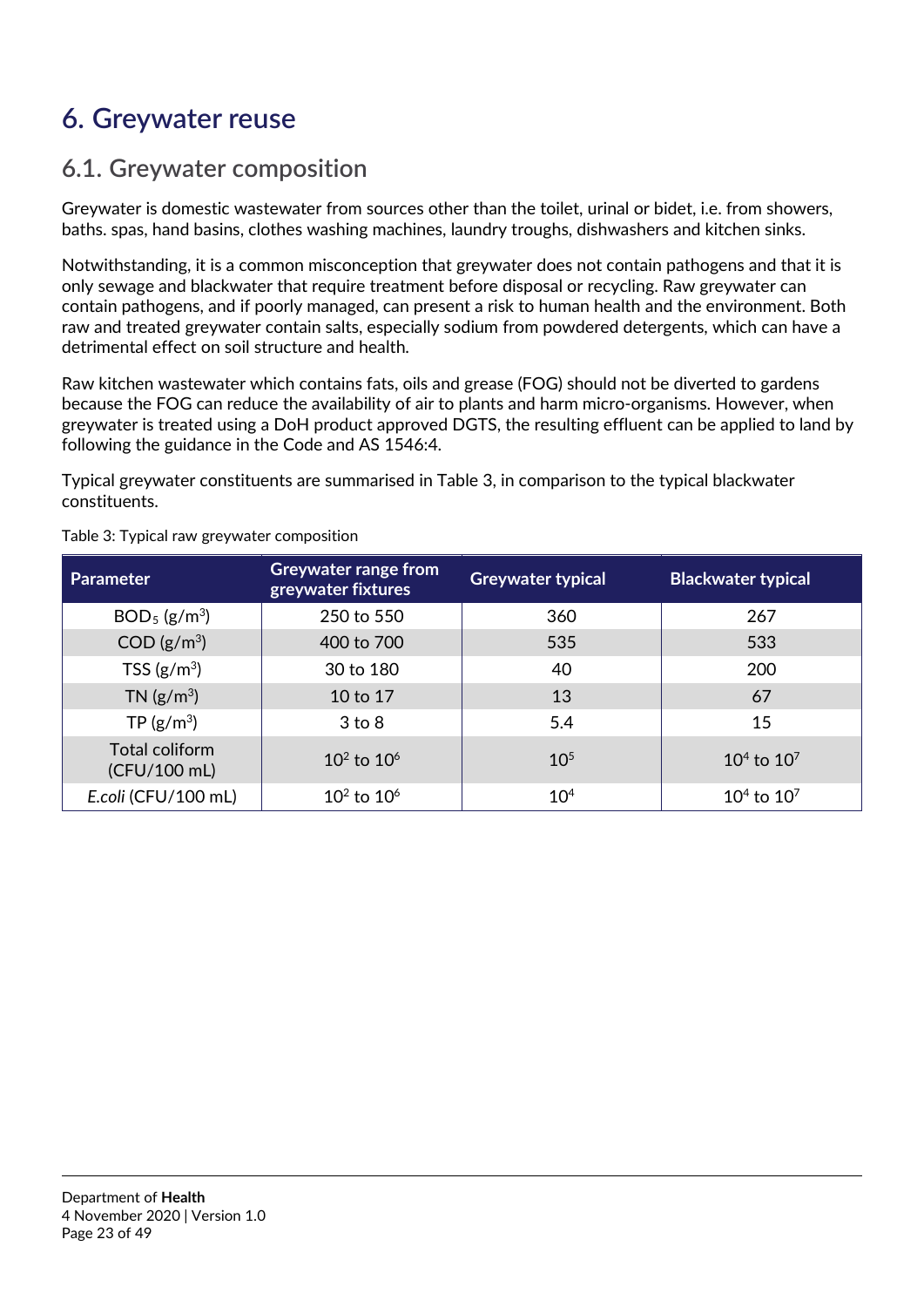### **6.2. Greywater system use**

Greywater reuse is permitted in sewered and non-sewered areas using the following methods:

#### **6.2.1. Permanent reuse**

- Greywater diversion device (See Code)
- Domestic greywater treatment system (See Code).

#### **6.2.2. Temporary reuse**

#### **6.2.2.1. Manual bucketing or using a temporary hose**

Manual bucketing or using a temporary hose means simply collecting water in a bucket from the washing machine or shower or connecting a temporary hose to the washing machine and using it to water the lawn or garden.

Permission is not required to do this, but do not store or keep the collected greywater for more than one day. This avoids the risk of spills and bad odours. To prevent greywater running into neighbouring properties, don't use this method when it's raining or when the soil is already saturated.

#### **6.2.3. Managing greywater**

Follow these guidelines for managing greywater sensibly:

- Don't use greywater if other people in the house are sick.
- Don't use greywater from washing clothes covered in vomit or faeces this includes nappies.
- Don't keep untreated greywater for more than 24 hours.
- Don't use kitchen wastewater it must be treated before use.
- Try not to splash greywater.
- Keep children away from areas where greywater is used until it has soaked into the ground.
- Don't let greywater form puddles or run off onto other properties, watercourses and drains.
- Don't keep watering in one spot salts and other contaminants will build up.
- Rotate greywater use with mains and rain water this will help flush salts from the soil.
- Don't overwater your plants.
- Be careful when watering acid-loving plants such as azaleas and camellias greywater tends to be slightly alkaline.
- If plants are damaged, reduce the amount of water used or try a bigger irrigation area.
- Wash your hands before eating, drinking or smoking.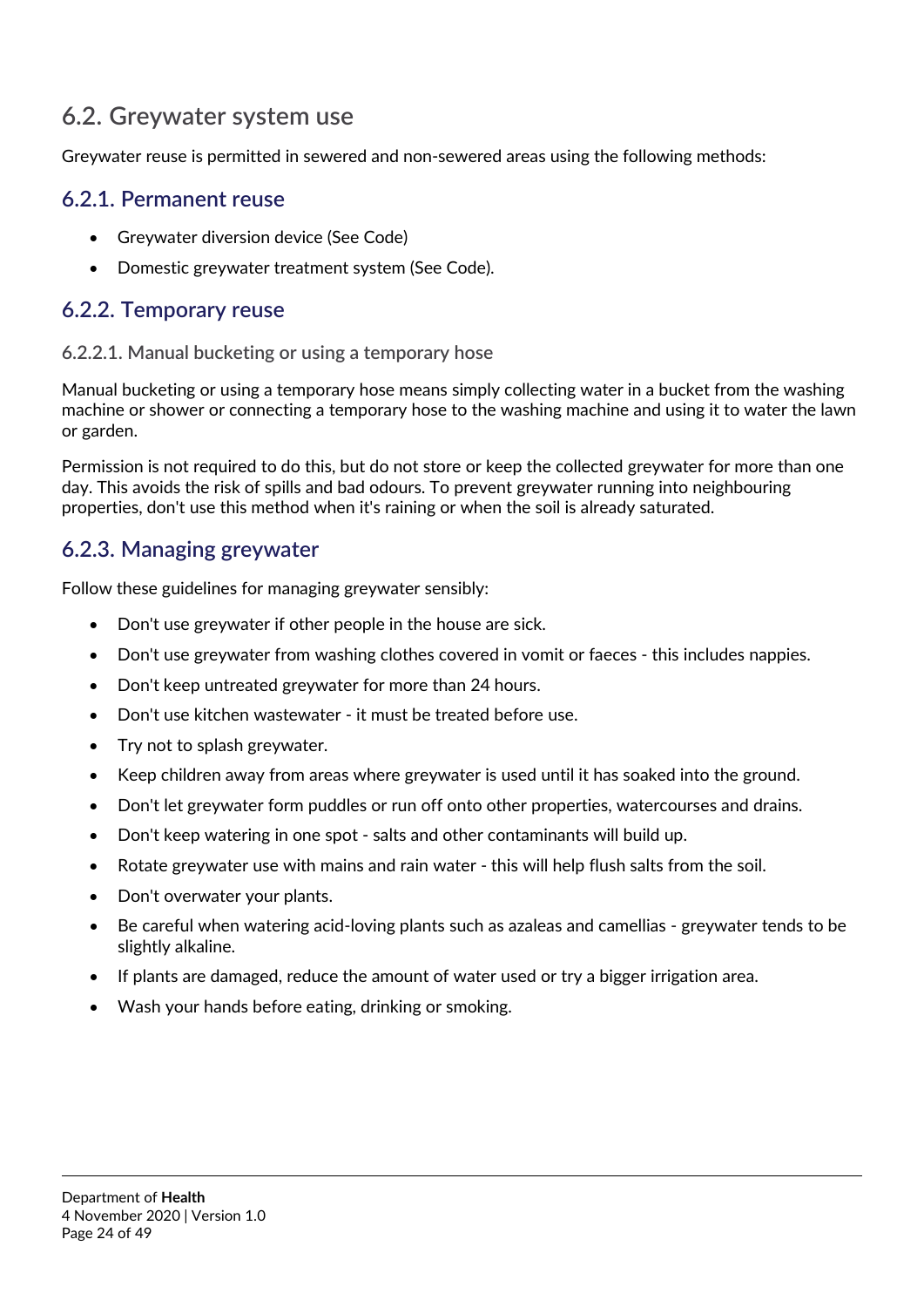# <span id="page-24-0"></span>**7. Reserve land application area**

A reserve land application area is an area set aside for future use as a land application area to replace or extend the original land application system as contingency.

Guidelines for reserve area allocations are provided in [Table 4](#page-24-1) and AS/NZS 1547:2012 – Section 5.5.3.4.

It should be noted that:

- The lower reserve areas should be applied where:
	- o Conservative higher wastewater production rates have been used in the design flow assessment.
	- $\circ$  Lower irrigation rates have been used for determining the land application area requirements.
- The reserve area may be reduced where secondary effluent is discharged in WMS normally designed for primary effluent.
- In all cases, 100% reserve area should be provided for primary effluent WMS.
- The design should consider factors such as density of development, slope of land application area, potential for further site development and exposure to wind and sun.
- An additional reserve area should be allocated where there is doubt concerning the actual water usage and/or there is a possible lack of conservatism in the establishment of the design flow volume.
- Additional design requirements, such as additional planting or cut-off drains, may be required to ensure the integrity of the reserve area.
- The reserve area is a design contingency that should be proportionate to the degree of risk. As the scale of the WMS increases beyond that of a typical house, (i.e. any WMS with a flow greater than 5 m<sup>3</sup>/day), then greater reserve areas should be used to mitigate any design, and/or on-going maintenance uncertainties, or uncertainties in the owner meeting their long-term responsibilities. An additional reserve allocation is important to provide an additional factor of safety in proportion to the greater scale of potential effects in the event of a significant failure.

<span id="page-24-1"></span>Table 4: Reserve area allocations

| <b>Land application method</b>                                 | <b>Reserve area allocation</b> |
|----------------------------------------------------------------|--------------------------------|
| Subsurface drip irrigation (pressure compensating)             | 33% - 100%                     |
| Surface drip and spray irrigation (pressure compensating)      | 50% - 100%                     |
| Absorption trenches and beds (with primary treated effluent)   | 100%                           |
| Absorption trenches and beds (with secondary treated effluent) | 50% - 100%                     |
| Evapotranspiration beds                                        | 100%                           |
| Shallow trenches (with secondary treated effluent)             | $50\% - 100\%$                 |
| No discharge systems                                           | 100%                           |
| Mound systems                                                  | 100%                           |

In cases where the design flow is based on greywater only with all toilet wastewater discharged to a compost toilet, the reserve allocation should be 140% to 150%.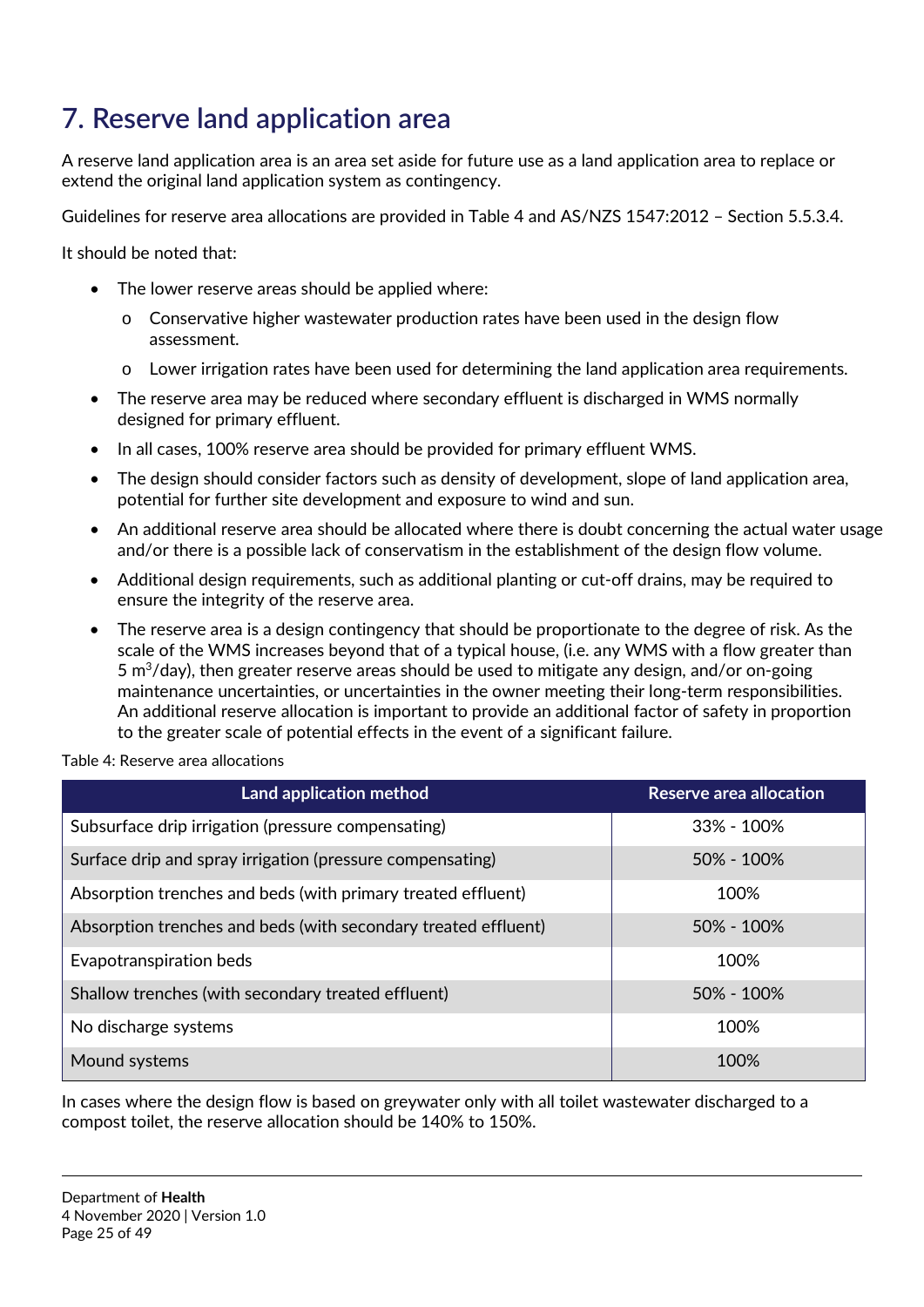# <span id="page-25-0"></span>**8. Management of WMS in proximity to public drinking water supply bores managed by Power and Water Corporation**

### <span id="page-25-1"></span>**8.1. Overview**

Power and Water Corporation (PWC) is the only water utility in the NT, managing drinking water supply systems for over 90 urban and remote communities.

Guidance with regards to the management of WMS in proximity to public drinking water supply bores managed by the PWC is provided in the PWC 'Wellhead Protection Zone Management Standard' (the Management Standard).

The Management Standard references 'wellhead protection zones' (WPZs) which define areas of concern in proximity to public drinking water supply bores, within which some developments (including WMS) may have to be managed or potentially excluded, to protect water sources and public health.

The Management Standard differentiates and defines WPZs as appropriate to different situations, and risk management expectations appropriate to each. A key principle of the Management Standard is that where potentially harmful development or activities are proposed to be undertaken with WPZs, it is the responsibility of the proponent of that activity to demonstrate that there will not be an unacceptable risk to the water source and community water supply.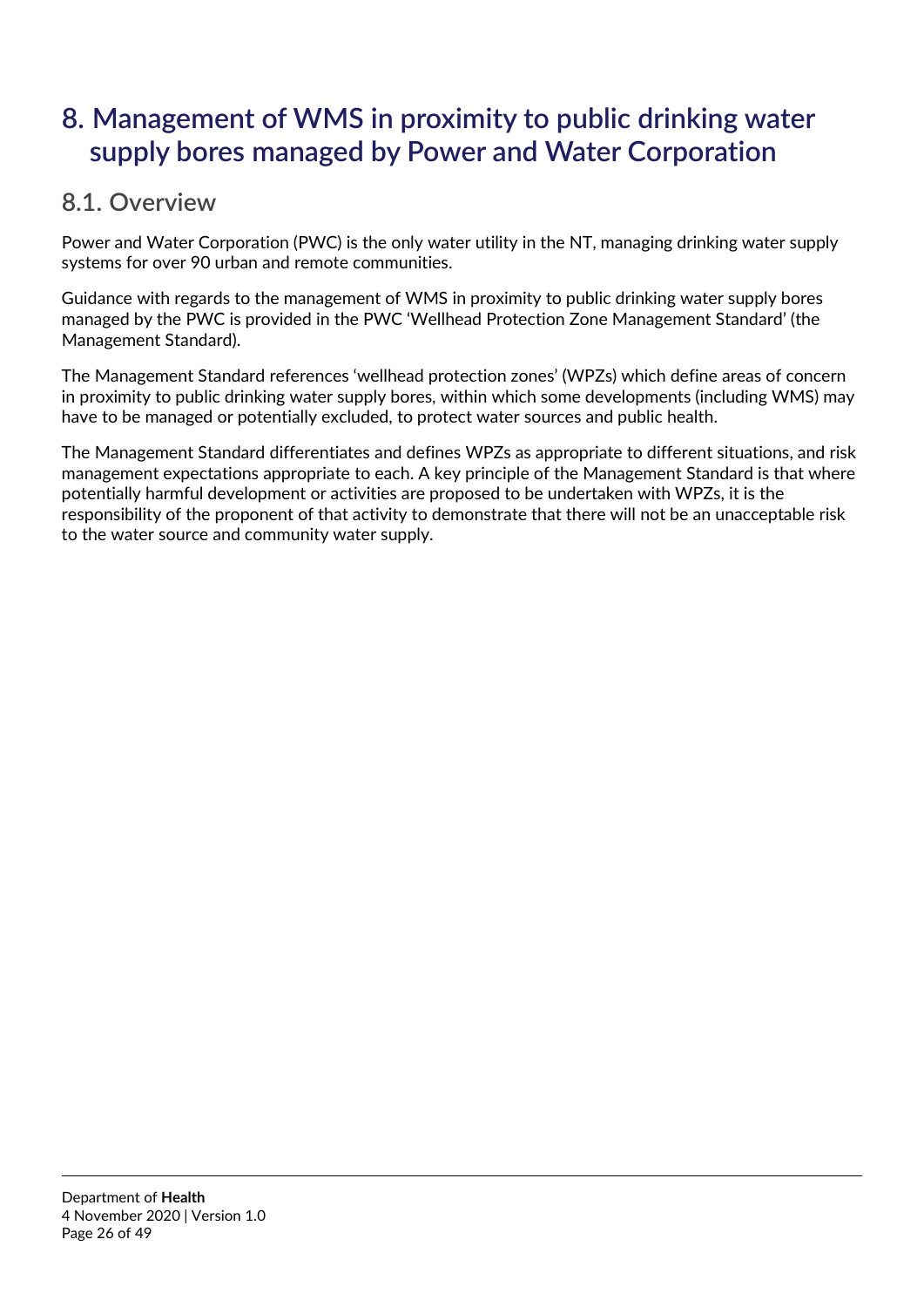# <span id="page-26-0"></span>**9. Water balance and nutrient balances**

#### <span id="page-26-1"></span>**9.1. Overview**

Refer AS/NZS 1547:2012 - Appendix Q – Water balance and land application systems (Informative).

Water and nutrient balances should be used for land application system sizing and wet weather storage to ensure a sound design for wastewater management. Rainfall and evapotranspiration rates vary across the NT. An important part of the system design is ensuring that rainfall and effluent loads do not exceed the transpiration rate and absorptive capacity of the soil, and ensuring that the vegetation and soil can readily assimilate the nutrients in the treated wastewater.

It is important that the land application area is designed to overcome or mitigate the most limiting factor identified during the SSE process. More specifically, the size of the land application area should be determined by the most limiting soil constraint (water or nutrient assimilative capacity).

Typically, the Standard Designs in AS/NZS 1547:2012 can be used to determine the minimum dimensions for the following system types:

- Absorption trenches and evaporation beds.
- Mounds.
- Irrigation systems.

However, these designs have been sized using conservative design inputs, and it may be in the interest of the property owner if site-specific designs are undertaken using water and nutrient balance calculations.

Details of commonly used methodologies for water and nutrient balances are provided in:

- AS/NZS 1547:2012: Appendix Q Water balance and land application systems.
- AS/NZS 1547:2012: Appendix S Nutrients.
- NSW Department of Local Government, 'Environment & Health Protection Guidelines: On-site Sewage Management for Single Households – Appendix 6' – Water Balances.

These methods are offered as a guide on possible methods only; there is no single accepted methodology for water and nutrient balances.

All water and nutrient balance calculations are simply estimates as they are not exact replications of what actually happens on a land application area. Small variations in the inputs to water and nutrient balances can result in large differences in estimated land application area. A conservative approach should be used when undertaking water and nutrient balances, to ensure the performance objectives of this are met.

### <span id="page-26-2"></span>**9.2. Guidance about conducting a water balance**

A monthly water balance using at a minimum the average long term monthly rainfall and evaporation for the official recording station nearest the site will be used. Assumptions of runoff coefficients, crop factors and long term absorption rates must be stated. Median rainfall data are not acceptable.

<span id="page-26-3"></span>Rainfall and evaporation values may be obtained from the Bureau of Meteorology's website.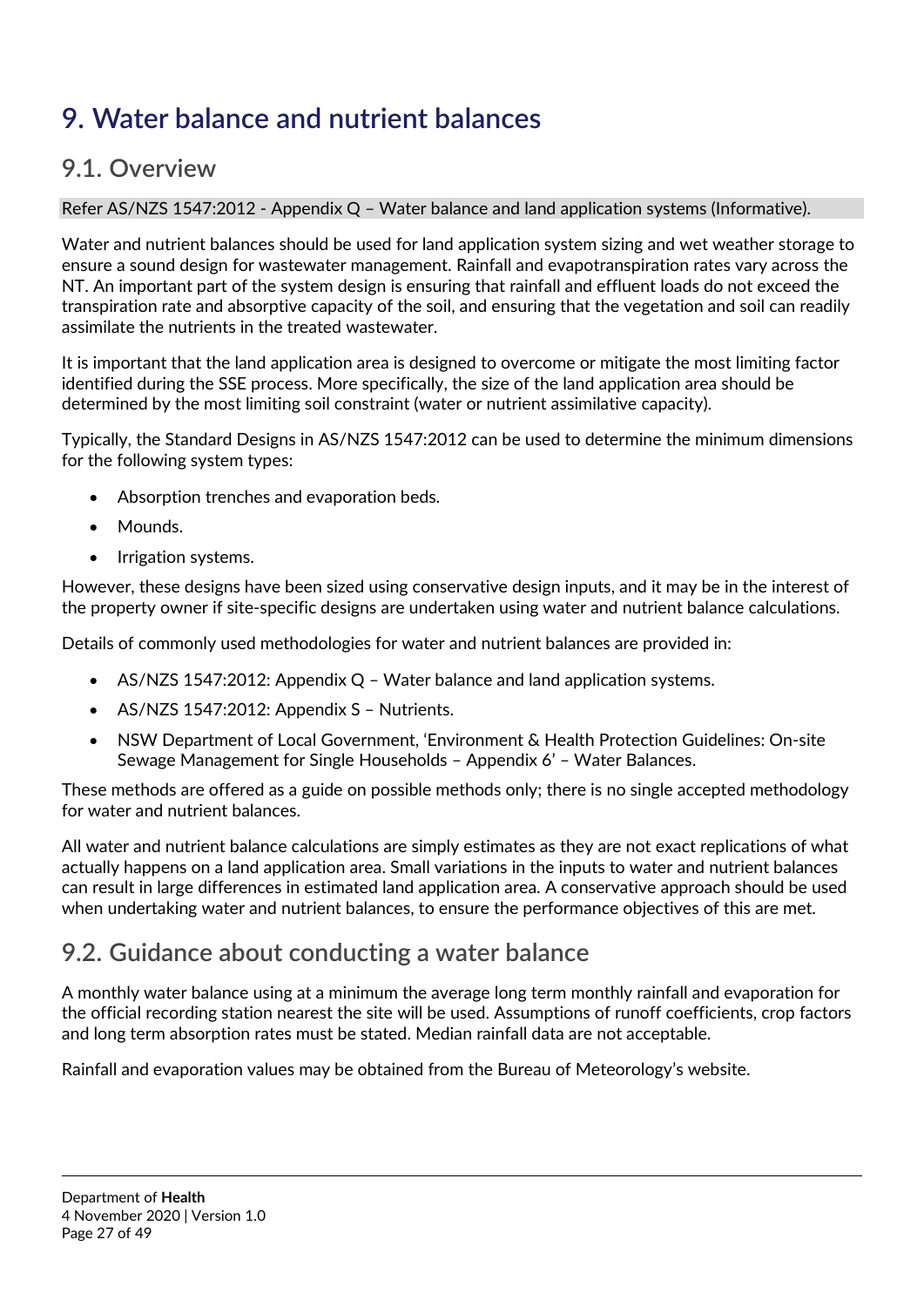# **9.3. Guidance about conducting a nutrient balance**

At a minimum, nutrient balances will be required for total nitrogen and total phosphorus using values for plant uptake and other soil processes. Nitrogen uptake by plants may be up to 250 kg/ha, while plant uptake of phosphorus of 30 kg/ha may be used. Some allowance may be used for degradation of total nitrogen in the soil. Values higher than the above will require justification.

Nutrient balance calculations should be performed using load values (kg/person/year) rather than concentrations (mg/L) and daily wastewater generation (L/day) as it is well known that higher water use does not necessarily equate to higher nutrient load.

Soil phosphorus absorption capacity may be measured and used to account for phosphorus removal. Such calculations must be supported by laboratory analysis of the phosphorus adsorption capacity of the B horizon.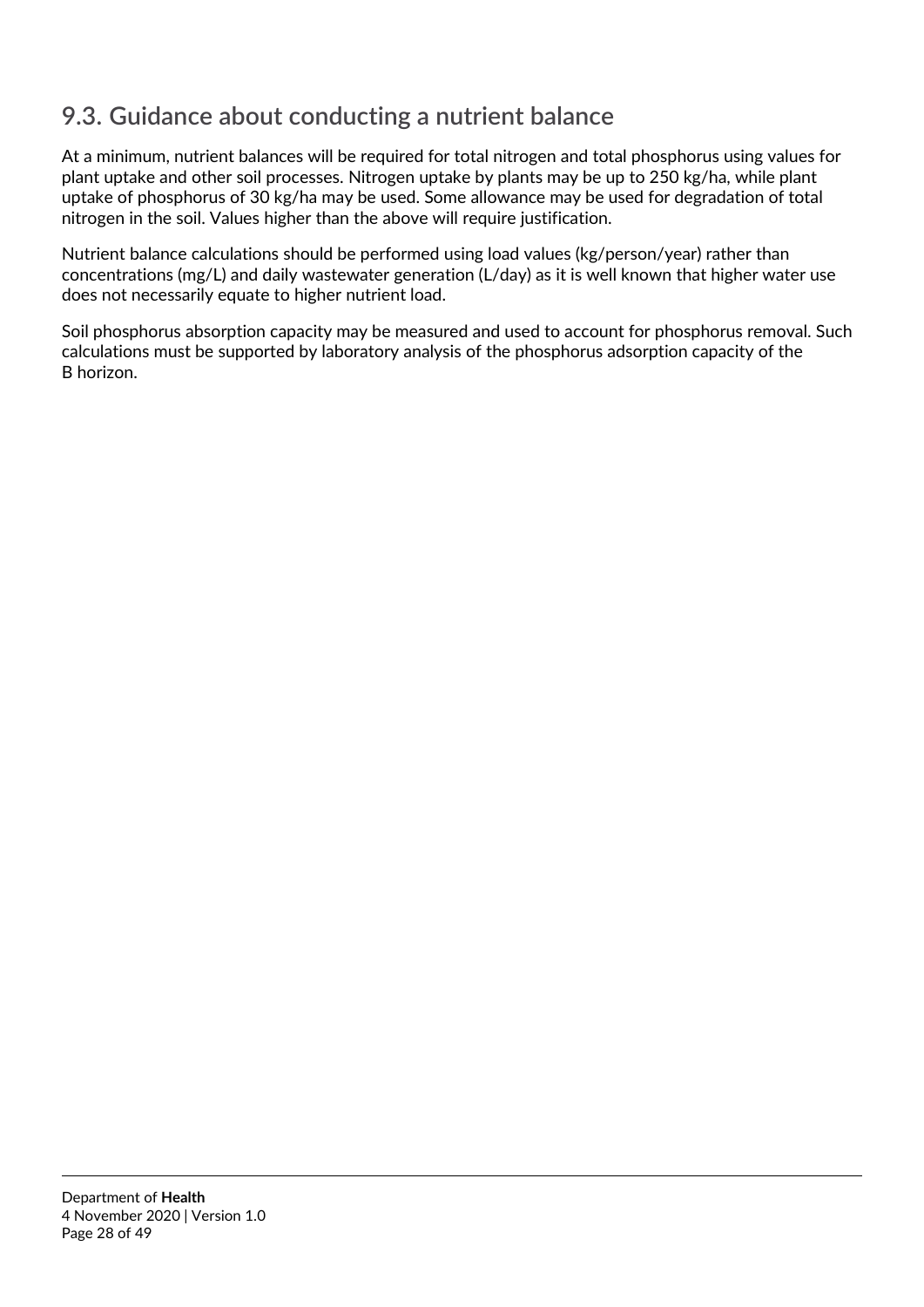# <span id="page-28-0"></span>**10. Examples of sizing land application areas**

### <span id="page-28-1"></span>**10.1. Absorption trenches**

#### **10.1.1. Example 1: Absorption trenches for a 3 bedroom dwelling in an urban & rural living zone**

- Soil testing identified that the soil is a weakly structured sandy loam with an indicative permeability (Ksat) of > 3.0 m/d.
- A maximum design loading rate (DLR) of 30 mm/day is assigned to the distribution of primary treated effluent to the basal area of the absorption trench.
- Drainage cell comprises large (jumbo) plastic arch tunnel (540 mm wide & 400 mm high).
- Maximum absorption trench width is 600 mm.
- Spacing between trenches is 1 m.
- The depth of aggregate is 400 mm.
- Individual trench or bed lengths shall be limited to approximately 20 m. (refer Clause L6.1.1 of AS/NZS 1547:2012).
- Daily flow for Equivalent Person (EP) for an urban or rural living zone is based on 150 L/person/day.
- 3 bedroom house in an urban or rural living zones is rated as 5 EP based on number of bedrooms plus 2.

**Calculate the length of absorption trenches for a 3 bedroom dwelling in an urban or rural living zone** Determine trench surface area: A = Q/DLR  $(Q) = 5$  persons x 150 L/p/d = 750 L/day (DLR) = 30 mm/d  $(A) = 750/30 = 25$  m<sup>2</sup> Determine trench length: L = A/W  $(W) = 0.6$  m  $(L) = 25/0.6 = 41.6$  m

Determine number of connected trenches:  $N = L/20$  m maximum length rounded up to nearest integer

 $(N) = 41.6$  m/20 m  $(N)$  = 2.08; therefore 41.6/2 = 21 m (approximately 20 m) **= 2 No x 21 m trenches**

Total LAA allowing 1 m spacing (As per AS/NZS 1547:2012) between adjacent trenches is (2 No trenches x 21 m long x 0.6 m wide) + (1 No space x 1 m spacing x 21 m long) = 46 m<sup>2</sup>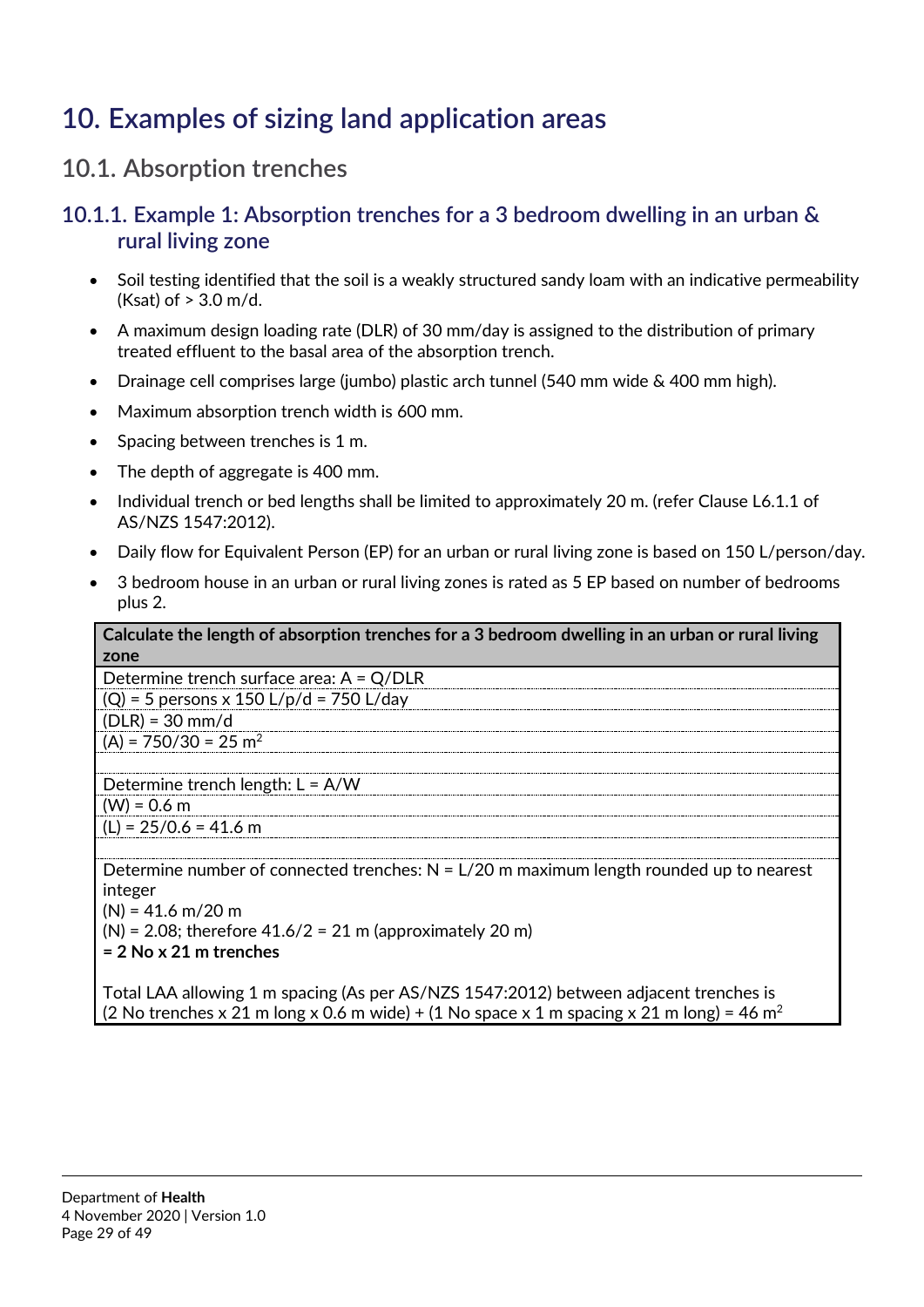#### **10.1.2. Example 2: Absorption trenches for a 3 bedroom dwelling in an Aboriginal community**

- Soil testing identified that the soil is a high/moderate structure loam with an indicative permeability (Ksat) of 1.8 m/d.
- A maximum design loading rate (DLR) of 25 mm/day is assigned to the distribution of primary treated effluent to the basal area of the absorption trench.
- Drainage cell comprises modular drain (400 mm wide x 400 mm high).
- Maximum absorption trench width is 600 mm.
- Spacing between trenches is 1 m.
- The depth of aggregate is 400 mm.
- Maximum absorption trench length is approximately 20 m (refer Clause L6.1.1 of AS/NZS 1547:2012).
- Daily flow for Equivalent Person (EP) for an Aboriginal residential premises in an Aboriginal community is based on 150 L/person/day.
- 3 bedroom dwelling in an Aboriginal community is rated as 7.5 EP based on 2.5 people per bedroom.

**Calculate the length of absorption trenches for a 3 bedroom Aboriginal residential premises in an Aboriginal community**

Determine trench surface area: A = Q/DLR

 $(Q)$  = 7.5 persons x 150 L/p/d = 1.125 L/day

(DLR) = 25 mm/d

 $(A) = 1,125/25 = 45$  m<sup>2</sup>

Determine trench length: L = A/W

 $(W) = 0.6$  m

 $(L) = 45/0.6 = 75$  m

Determine number of connected trenches:  $N = L/20$  m maximum length rounded up to nearest integer

 $(N) = 75$  m/20 m

 $(N)$  = 3.8 rounded up to 4 No.; therefore  $75/4$  = 19 m

**= 4 No x 19 m trenches**

Total LAA allowing 1 m spacing between adjacent trenches is (4 No trenches x 19 m long x 0.6 m wide) + (3 No spaces x 1 m spacing x 19 m long) =  $103 \text{ m}^2$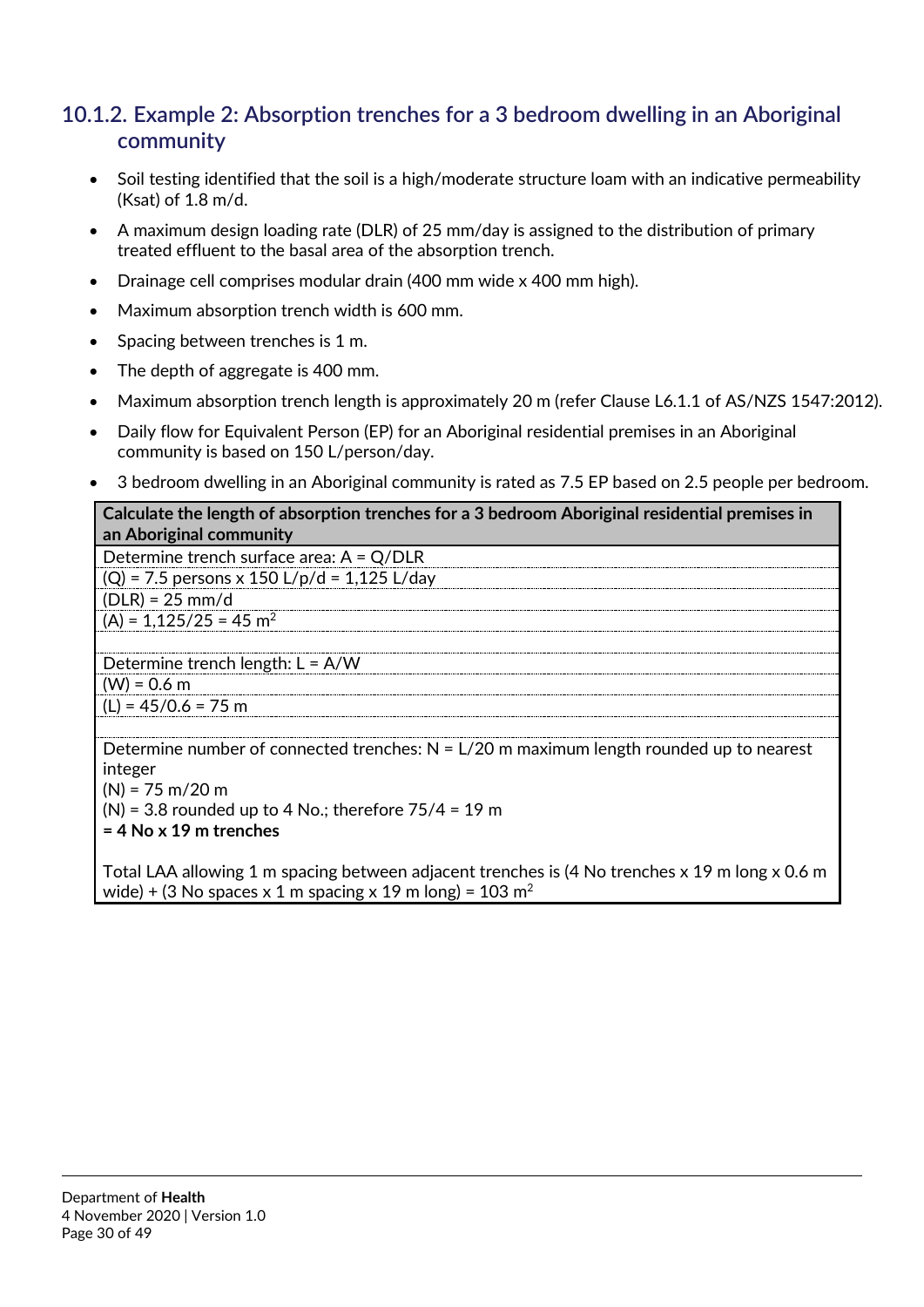## <span id="page-30-0"></span>**10.2. Absorption beds**

#### **10.2.1. Example 1: Absorption bed for a 3 bedroom dwelling in an urban or rural area living zone**

- Soil testing identified that the soil is a high/moderate structured loam with an indicative permeability (Ksat) of 2.0 m/d.
- A maximum design loading rate (DLR) of 25 mm/day is assigned to the distribution of primary treated effluent to the basal area of the absorption bed.
- Drainage cell comprises large (jumbo) plastic arch tunnel.
- Maximum absorption bed width is approximately 4 m.
- The depth of aggregate is 400 mm.
- Maximum absorption bed length is approximately 20 m (refer Clause L6.1.1 of AS/NZS 1547:2012).
- Daily flow for Equivalent Person (EP) for an urban or rural living zone is based on 150 L/person/day.
- 3 bedroom house in an urban or rural living zone is rated as 5 EP based on number of bedrooms plus 2.

| Calculate the size of an absorption bed for a 3 bedroom dwelling in an urban or rural living zone |
|---------------------------------------------------------------------------------------------------|
| Determine bed surface area: $A = Q/DLR$                                                           |
| $(Q) = 5$ persons x 150 L/p/d = 750 L                                                             |
| $(DLR) = 25$ mm/d                                                                                 |
| (A) = 750/20 = 30 m <sup>2</sup>                                                                  |
|                                                                                                   |
| Determine bed width: $W = \sqrt{A/R}$                                                             |
| $(R)$ = Length width ratio = 4                                                                    |
| $(W) = 30/4 = 7.5$ , therefore the square root of $7.5 = 2.74$                                    |
| (L) = 2.74 x 4 = 10.96 m                                                                          |
| Allow 2 rows of drainage cell                                                                     |
| 1 bed = 11 m long x 3 m wide = $33 \text{ m}^2$                                                   |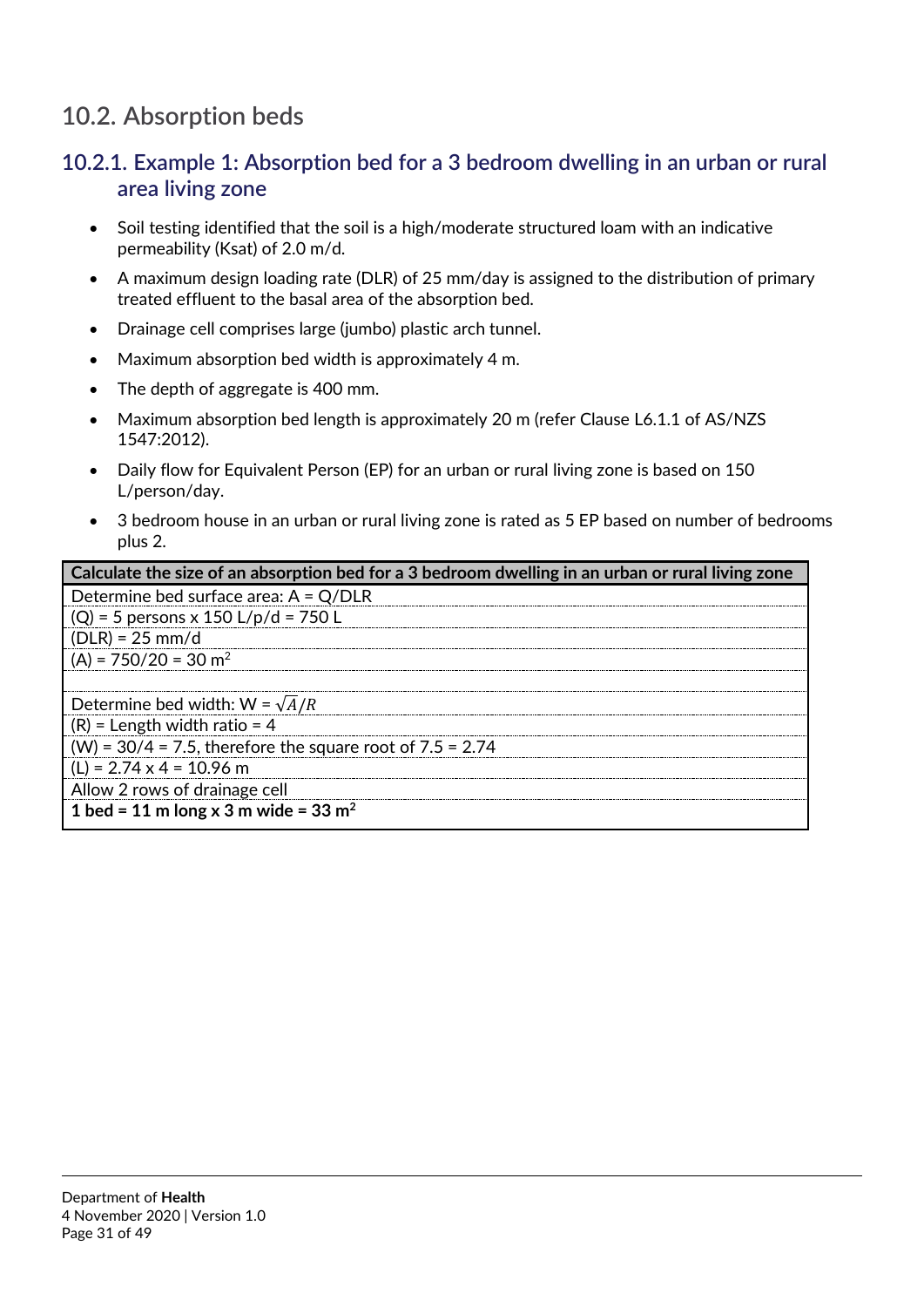#### **10.2.2. Example 2: Absorption bed for a 3 bedroom dwelling in an Aboriginal community**

- Soil testing identified that the soil is a weakly structured or massive loam with an indicative permeability (Ksat) of 1.5 m/d.
- A maximum design loading rate (DLR) of 15 mm/day is applied to the distribution of primary treated effluent to the design area of the absorption bed.
- Absorption bed comprises flatbed modular drainage cell incorporating two distribution channels, with the entire absorption bed covered with filter fabric in accordance with manufacturer's specification.
- Maximum absorption bed width is 4.2 m which is governed by the width of the flatbed modular drainage cell.
- The maximum depth of fill is 600 mm measured from top of the modular drainage cell.
- Maximum absorption bed length is approximately 20 m (refer Clause L6.1.1 of AS/NZS 1547:2012).
- Daily flow for Equivalent Person (EP) for a dwelling in an Aboriginal community is based upon 150 L/person/day.
- 3 bedroom dwelling in an Aboriginal community is rated as 7.5 EP based on 2.5 people per bedroom.

#### **Calculate the size of an absorption bed for a 3 bedroom Aboriginal residential premises in an Aboriginal community**

Determine bed surface area: A = Q/DLR

 $(Q)$  = 7.5 persons x 150 L/p/d = 1,125 L/day

 $(DLR) = 15$  mm/d

 $(A) = 1,125/15 = 75$  m<sup>2</sup>

 $(W) = 4.2 m$ 

 $(L) = 75 \text{ m}^2/4.2 = 18 \text{ m}$ 

Allow 2 absorption beds at 1 metre apart

**2 beds = 9 m long x 4.2 m wide = 76 m2**

<span id="page-31-0"></span>Total LAA allowing 1 m spacing (As per AS/NZS 1547:2012) between adjacent beds is (2 No beds x 9 m long x 4.2 m wide) + (1 No space x 1 m spacing x 9 m long) = 85 m2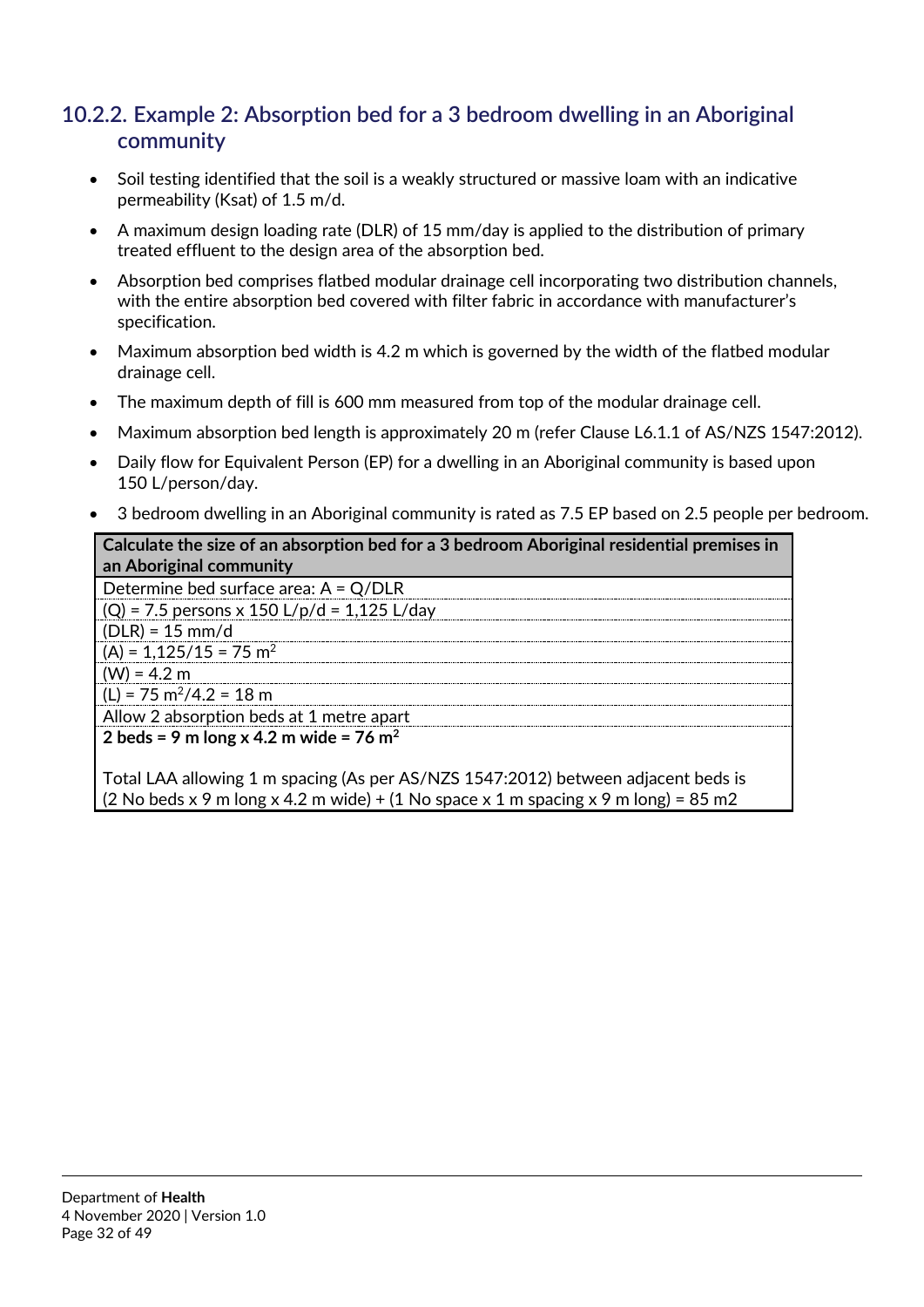### **10.3. Shallow subsurface drip irrigation**

#### **10.3.1. Example 1: Shallow subsurface drip irrigation for a 3 bedroom residential premises in an urban or rural area living zone**

- Soil testing identified that the soil is a weakly structured or massive loam with an indicative permeability (Ksat) of 0.5 to 1.5 m/d. A maximum design irrigation rate (DIR) of 4 mm/day is applied to the distribution of secondary treated effluent to the design area of the shallow subsurface drip irrigation area.
- Drainage cell comprises micro trench containing drip irrigation line.
- Equivalent Person (EP) for an urban or rural living zone is equal to 150 L/person/day.
- 3 bedroom house in an urban or rural living zone is rated as 5 EP based on number of bedrooms plus 2.

| Calculate the size of shallow subsurface drip irrigation for a 3 bedroom dwelling in an urban or |
|--------------------------------------------------------------------------------------------------|
| rural living zone                                                                                |
| Determine irrigation area: $A = Q/DIR$                                                           |
| $(Q) = 5$ persons x 150 L/p/d = 750 L                                                            |
| $(DLR) = 4 mm/d$                                                                                 |
| $(A) = 750/4 = 187.5$ m <sup>2</sup>                                                             |
|                                                                                                  |
| Determine irrigation field width along contour: $W = \sqrt{AR}$                                  |
| $(R)$ = Length width ratio = typically 1.0 to 2.0                                                |
| (W) = $187.5 \times 1.5 = 281.25$ , therefore the square root of $281.25 = 16.77$ )              |
|                                                                                                  |
| Determine irrigation field distance down slope: $W = \sqrt{A/R}$                                 |
| $(D) = 187.5/1.5 = 125$ , therefore the square root of $125 = 11.18$ )                           |
|                                                                                                  |
| Determine irrigation lateral length: $L = W-S = \sqrt{AR - S}$                                   |
| $(S)$ = Irrigation drip line spacing = typically 1.0 m                                           |
| $(L) = 16.77$ m - 1.0 m = 15.77 m                                                                |
|                                                                                                  |
| Determine number of irrigation laterals: $N = A/WS$                                              |
| (N) = 187.5 m <sup>2</sup> /16.77 m x 1.0 m = 12 (rounded up to next integer)                    |
|                                                                                                  |
| Determine minimum pump flow rate in field: P = FLN/3600B. Noting that head pump will be          |
| dependent on length of line and static head pumping requirements                                 |
| $(F)$ = Dripper flow rate = typically 4.5 L/hour                                                 |
| $(B)$ = Dripper outlet spacing = typically 0.5 m                                                 |
| (P) = 4.5 Litres per hour x 15.77 m x 12 laterals/3600 x 0.5 m                                   |
| $(P) = 851.58/1800 = 0.47$ L/s                                                                   |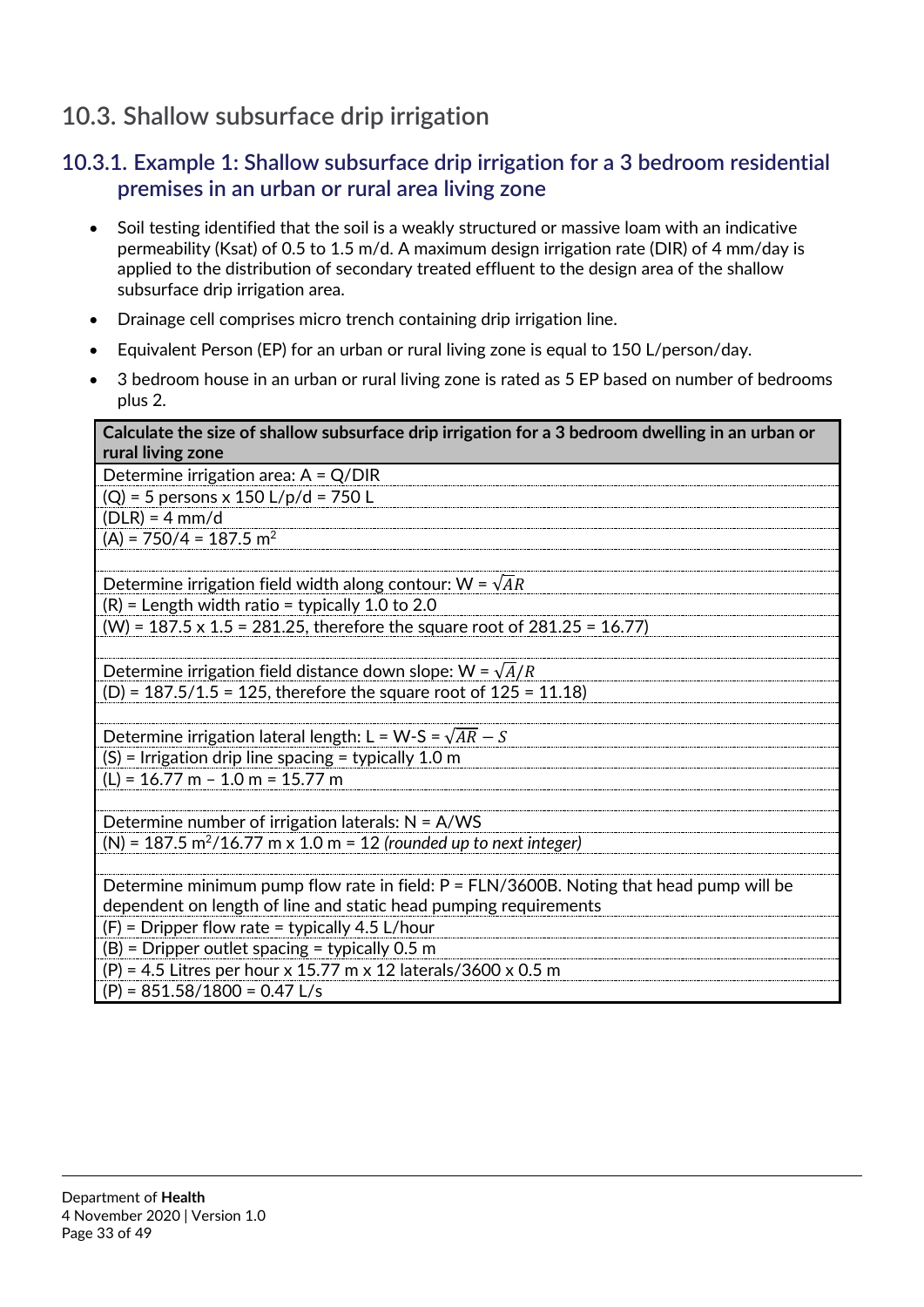#### **10.3.2. Example 2: Shallow subsurface drip irrigation for a 3 bedroom dwelling in an Aboriginal community**

- Soil testing identified that the soil is a weakly structured or massive loam with an indicative permeability (Ksat) of 0.5 to 1.5 m/d. A maximum design irrigation rate (DIR) of 4 mm/day is applied to the distribution of secondary treated effluent to the design area of the shallow subsurface drip irrigation area.
- Drainage cell comprises micro trench containing drip irrigation line.
- Equivalent Person (EP) for a dwelling in an Aboriginal community is equal to 150 L/person/day.
- 3 bedroom dwelling in an Aboriginal community is rated as 7.5 EP based on 2.5 people per bedroom.

<span id="page-33-0"></span>

| Calculate the size of shallow subsurface drip irrigation for a 3 bedroom dwelling in an Aboriginal<br>community |
|-----------------------------------------------------------------------------------------------------------------|
| Determine irrigation area: $A = Q/DIR$                                                                          |
| $(Q)$ = 7.5 persons x 150 L/p/d = 1,125 L                                                                       |
| $(DLR) = 4 mm/d$                                                                                                |
| $(A) = 1,125/4 = 281.25$ m <sup>2</sup>                                                                         |
|                                                                                                                 |
| Determine irrigation field width along contour: $W = \sqrt{AR}$                                                 |
| $(R)$ = Length width ratio = typically 1.0 to 2.0                                                               |
| (W) = $281.25 \times 1.5 = 421.88$ , therefore the square root of $421.88 = 20.54$                              |
|                                                                                                                 |
| Determine irrigation field distance down slope: $W = \sqrt{A/R}$                                                |
| $(D) = 281.25/1.5 = 187.5$ , therefore the square root of 187.5 = 13.7)                                         |
|                                                                                                                 |
| Determine irrigation lateral length: $L = W-S = \sqrt{AR - S}$                                                  |
| $(S)$ = Irrigation drip line spacing = typically 1.0 m                                                          |
| $(L) = 22.50m - 1.0m = 21.50m$                                                                                  |
|                                                                                                                 |
| Determine number of irrigation laterals: N = A/WS                                                               |
| (N) = 281.25 m <sup>2</sup> /20.54 m x 1.0 m = 14 (rounded up to next integer)                                  |
|                                                                                                                 |
| Determine minimum pump flow rate in field: $P = FLN/3600B$ . Noting that head pump will be                      |
| dependent on length of line and static head pumping requirements                                                |
| $(F)$ = Dripper flow rate = typically 4.5 L/hour                                                                |
| $(B)$ = Dripper outlet spacing = typically 0.5 m                                                                |
| (P) = 4.5 Litres per hour x 21 5 m x 14 laterals/3600 x 0.5 m                                                   |
| $(P) = 1,354.5/1,800 = 0.75$ L/s                                                                                |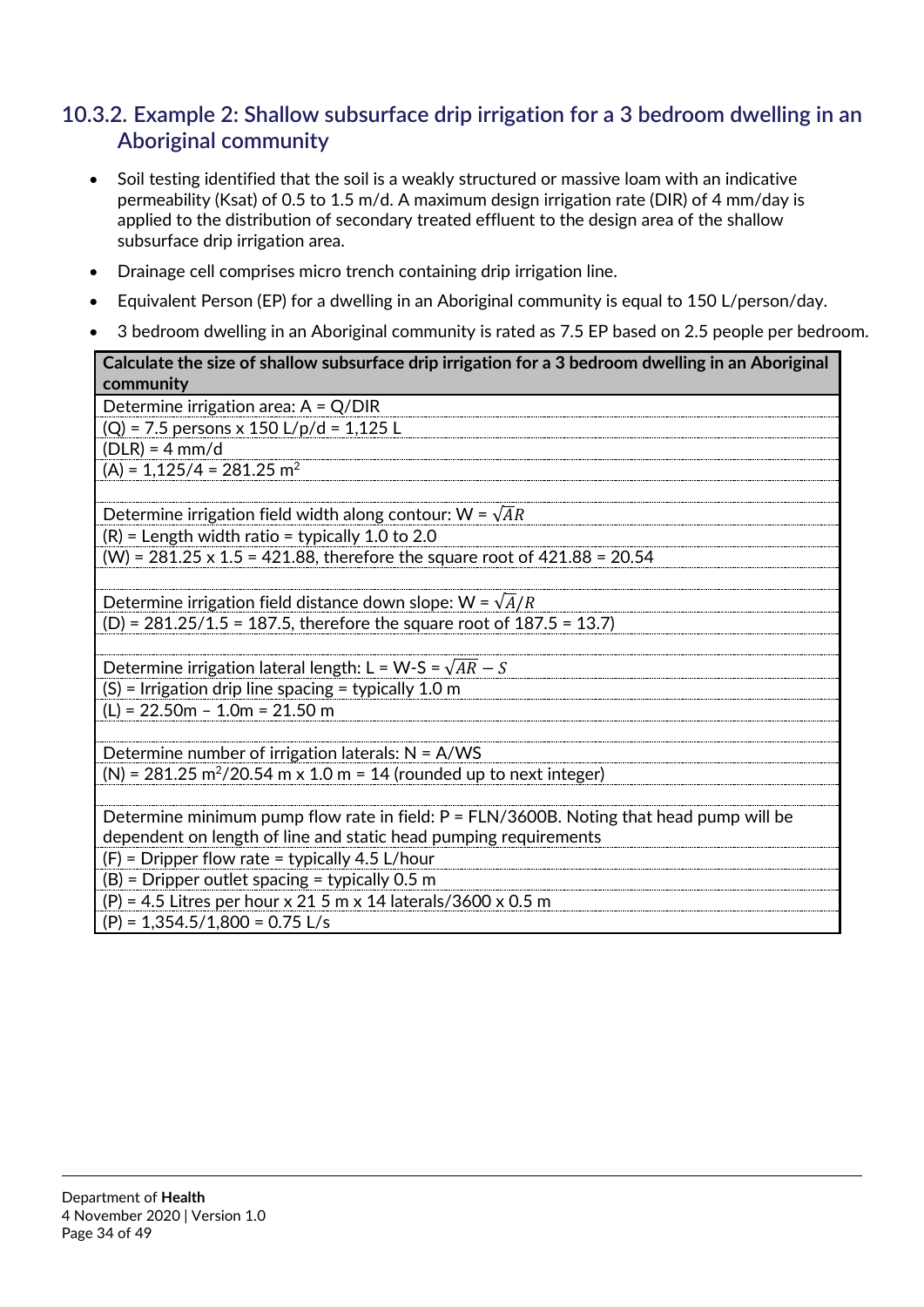# **10.4. Surface spray irrigation**

#### **10.4.1. Example 1: Surface spray irrigation for a 3 bedroom residential premises in an urban or rural area living zone**

- Soil testing identified that the soil is a weakly structured or massive loam with an indicative permeability (Ksat) of 0.5 to 1.5 m/d. A maximum design irrigation rate (DIR) of 4 mm/day is applied to the distribution of secondary treated effluent to the design area of the surface spray irrigation area via sprinklers.
- Equivalent Person (EP) for an urban or rural living zone is equal to 150 L/person/day.
- 3 bedroom house is rated as 5 EP based on number of bedrooms plus 2.

| Calculate the size of surface spray irrigation for a 3 bedroom residential premises in an urban or                                     |
|----------------------------------------------------------------------------------------------------------------------------------------|
| rural living zone                                                                                                                      |
| Determine irrigation area: $A = Q/DIR$                                                                                                 |
| $(Q)$ = 5 persons x 150 L/p/d = 750 L                                                                                                  |
| $(DLR) = 4$ mm/d                                                                                                                       |
| $(A) = 750/4 = 187.5$ m <sup>2</sup>                                                                                                   |
|                                                                                                                                        |
| Determine the number of sprinklers (N)                                                                                                 |
| $(R)$ = Sprinkler throw radius = 1 m                                                                                                   |
| $(Os)$ = Design sprinkler overlap fraction (generally 0.1 to 0.3) = 0.2                                                                |
| $(N) = A/(2R)^{2}(1 - Os)$                                                                                                             |
| (N) = $187.5 \text{m}^2/(2 \times 1 \text{m})^2 \times (1 - 0.2)$ -= $187.5 \text{m}^2/4 \times 0.8$ = 59 (rounded up to next integer) |
|                                                                                                                                        |
| Determine approximate sprinkler spacing (D)                                                                                            |
| $(D) = 2R(I - Os)$                                                                                                                     |
| $(D) = 2 \times 1$ m x $(1 - 0.2) = 1.6$ m                                                                                             |
|                                                                                                                                        |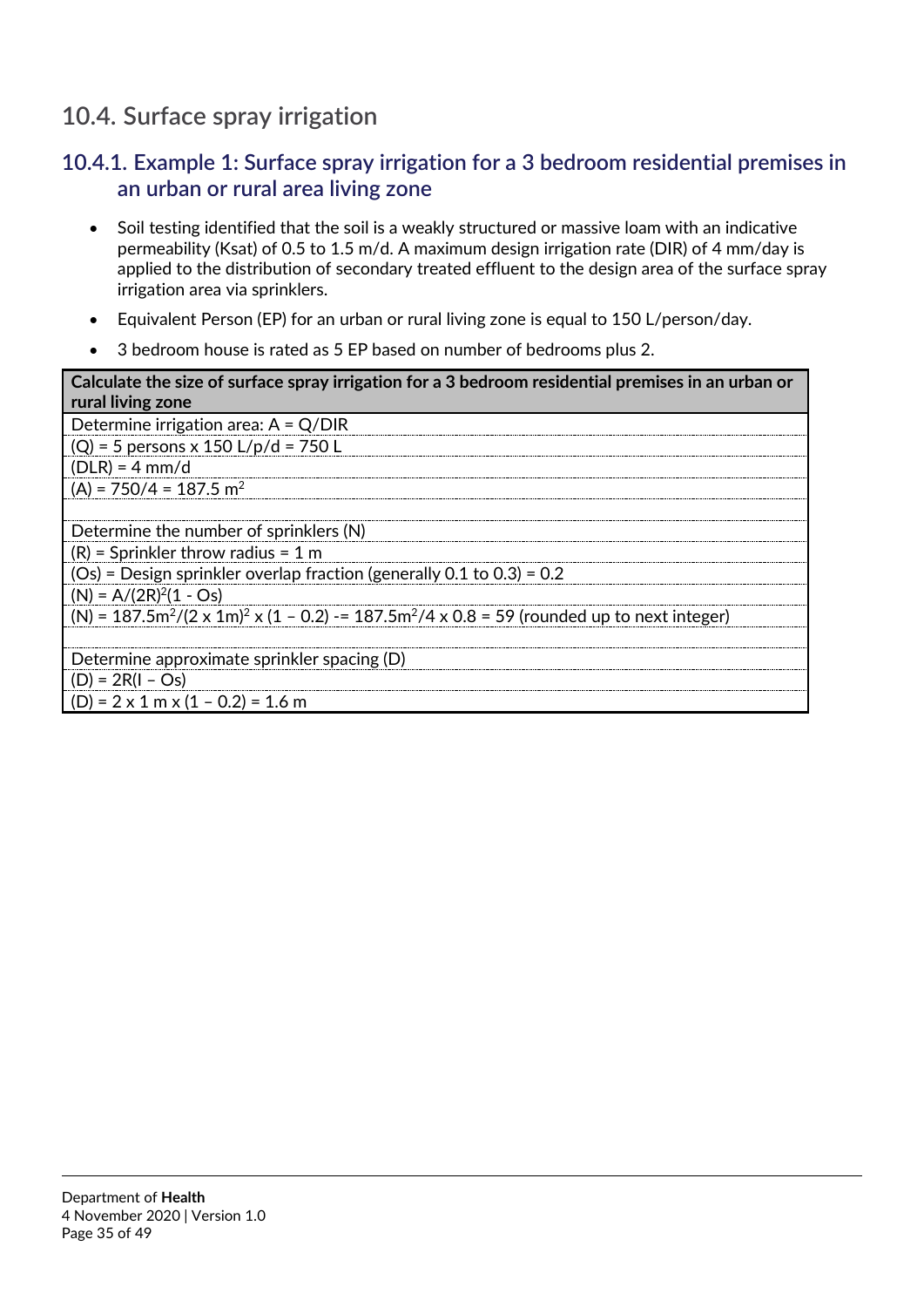### <span id="page-35-0"></span>**10.5. Mound system**

#### **10.5.1. Example 1: Mound system for a 3 bedroom residential premises in an urban or rural area living zone**

- Soil testing identified that the soil is a weakly structured or massive loam with an indicative permeability (Ksat) of 0.5 to 1.5 m/d. A maximum design loading rate (DLR) of 16 mm/day is applied to the distribution of primary treated effluent to the design area of the mound.
- Distribution bed loading rate (BLR, mm/d) shall not exceed 40 mm/d.
- Ground slope is 1° (8.5° is typical maximum) and drainage will be vertical. If flat ground then use  $0^\circ$ which overrides 'tan' and ensures I = J.
- Bed length to width ratio  $(R)$  is 6 (typically 6 to 8).
- Fill batters are 1 in 3 (minimum  $b = 3$ ).
- Distribution bed thickness (T1, minimum 225 mm).
- Sand cover over distribution bed (T2, minimum 300 mm).
- Top soil cover over mound (T3, minimum 150 mm).
- Sand depth below distribution bed (T4, minimum 600 mm).
- Equivalent Person (EP) for an urban or rural living zone is equal to 150 Litres/person/day.
- 4 bedroom house in an urban or rural living zones is rated as 6EP based on number of bedrooms plus 2.

| Calculate the size of a mound system for a 4 bedroom residential premises in an urban or rural |
|------------------------------------------------------------------------------------------------|
| living zone                                                                                    |
| Determine minimum distribution area: Ar = Q/BLR                                                |
| $(Q) = 6$ persons x 150 L/p/d = 900L                                                           |
| $(BLR) = 40$ mm/d                                                                              |
| $(Ar) = 900/40 = 23 m2$ (Rounded up to next integer)                                           |
|                                                                                                |
| Determine distribution bed width (A, m)                                                        |
| $(R) = 6$ (bed length to width ratio)                                                          |
| $(A) = \sqrt{Ar}/R$                                                                            |
| $(A) = \sqrt{23m^2}/6 = 1.96$ m                                                                |
| Determine distribution bed length (B, m)                                                       |
| $(B) = AR$                                                                                     |
| $(B) = 1.96$ m x 6 = 11.76 m                                                                   |
|                                                                                                |
| Determine minimum mound height at distribution bed (T, m)                                      |
| $(T) = (T1 + T2 + T3 + T4)$                                                                    |
| $(T) = (0.225 m + 0.300 m + 0.150 m + 0.600 m) = 1.28 m$                                       |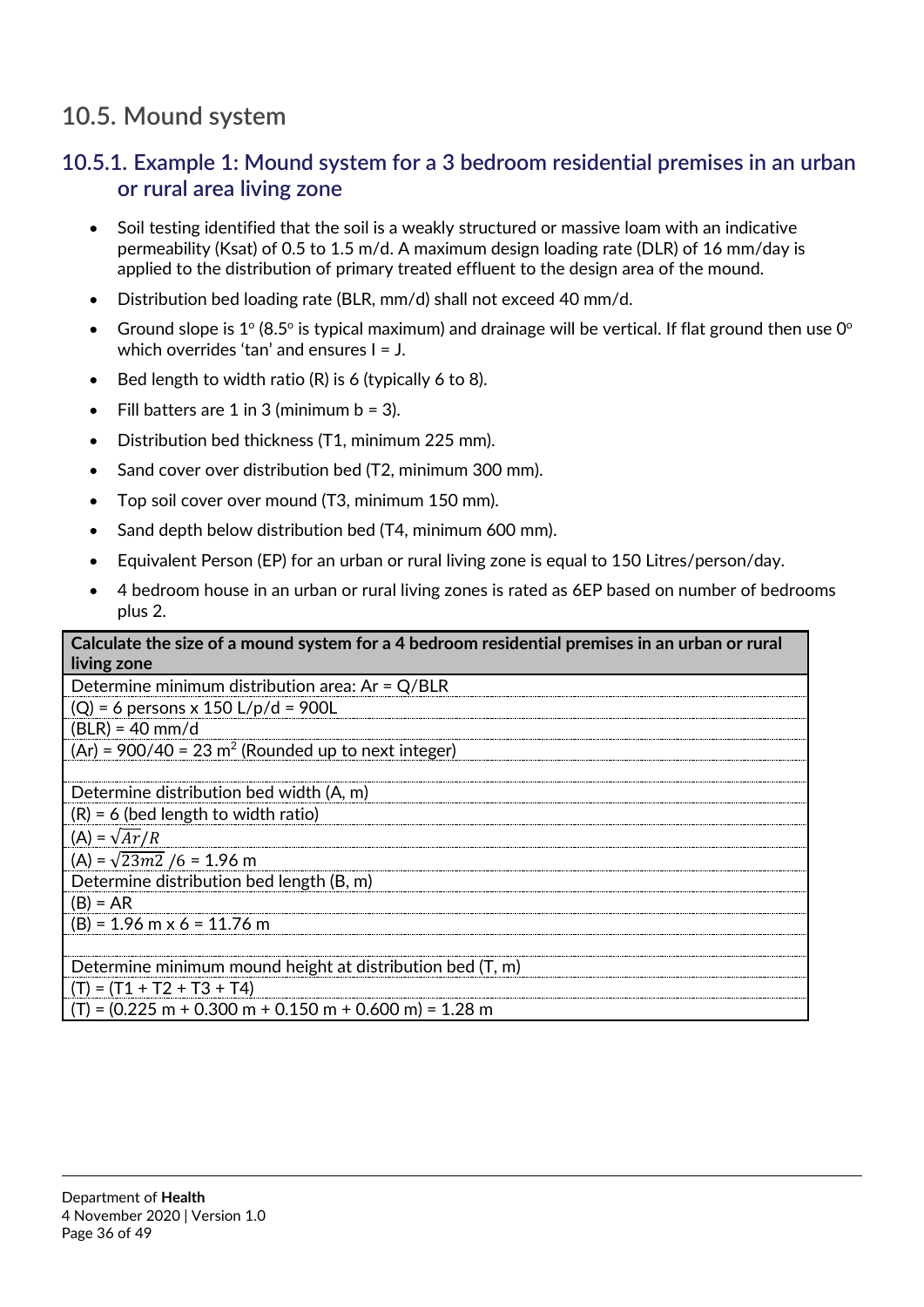| Determine mound extent upslope (I, m)                                                                   |
|---------------------------------------------------------------------------------------------------------|
| $(\alpha) = 1^{\circ}$ (ground slope)                                                                   |
| (b) = fill batter of $1$ in $3$                                                                         |
| $(I) = T/[(1 \div b) + \tan \alpha]$                                                                    |
| (I) = $1.28 \text{ m}/[(1 \div 3) + \tan 1]$ (on calculator press 1 then tan)                           |
| $(I) = 1.28 \text{ m}/(0.33 + \tan 1)$                                                                  |
| $(I)= 1.28/(0.33 + 0.035)$                                                                              |
| $(I) = 1.28/0.368$                                                                                      |
| $(l) = 2.72$ m                                                                                          |
|                                                                                                         |
| Determine mound extent downslope (J, m)                                                                 |
| $(\alpha) = 1^{\circ}$ (ground slope)                                                                   |
| $(b)$ = fill batter of 1 in 3                                                                           |
| (J) = $[T + (A \times \tan \alpha)]/[(1 \div b) - \tan \alpha]$                                         |
| (J) = $[1.28 \text{ m} + (3.83 \text{ m} \times \tan 1)]/[(1 \div 3) - \tan 1)]$                        |
| $J = [1.28 \text{ m} + (3.83 \text{ m} \times 0.017)]/(0.33 - 0.017)$                                   |
| $J = (1.28 \text{ m} + 0.067)/0.316$                                                                    |
| $(J) = 4.26$ m                                                                                          |
|                                                                                                         |
| Determine upper mound extent across slope (K1, m)                                                       |
| $(K1) = Tb$                                                                                             |
| $(K1) = 1.28$ m x 3 = 3.84 m                                                                            |
| $(K1) = 3.84$ m                                                                                         |
|                                                                                                         |
| Determine lower mound extent across slope (K2, m)                                                       |
| $(K2) = [T + (A \times tan\alpha)] \times b$                                                            |
| $(K2) = [1.28 m + (3.83 x tan 1)] x 3$                                                                  |
| $(K2) = (1.28 m + 0.134) \times 3$                                                                      |
| $(K2) = 4.04$ m                                                                                         |
|                                                                                                         |
| Check toe loading rate (TLR, I/lineal m of toe/d)                                                       |
| $(TLR) = Q/[B + (2 \times K1)]$                                                                         |
| $(TLR) = 900/[11.76 + (2 \times 3.84)]$                                                                 |
| $(TLR) = 900/19.44$                                                                                     |
| $(TLR) = 46.30$ L/m/d, which is OK (<125 L/m/d)                                                         |
|                                                                                                         |
| Check mound base loading rate does not exceed allowable maximum DLR of 16 mm/d                          |
| $DLR_{Actual} = Q/[B + (2 \times K1) \times (A + J)]$                                                   |
| $DLR_{Actual}$ = 900/[11.76 m + (2 x 3.84 m)] x (1.96 m + 4.26 m)                                       |
| $DLR_{\text{Actual}} = 900/(11.76 \text{ m} + 7.68 \text{ m}) \times (1.96 \text{ m} + 4.26 \text{ m})$ |
| $DLR_{\text{Actual}} = 900/(19.44 \times 6.22)$                                                         |
| $DLR_{\text{Actual}} = 900/120.92$                                                                      |
| $DLR_{Actual}$ = 7.44 mm/d, which is OK (<16 mm/d)                                                      |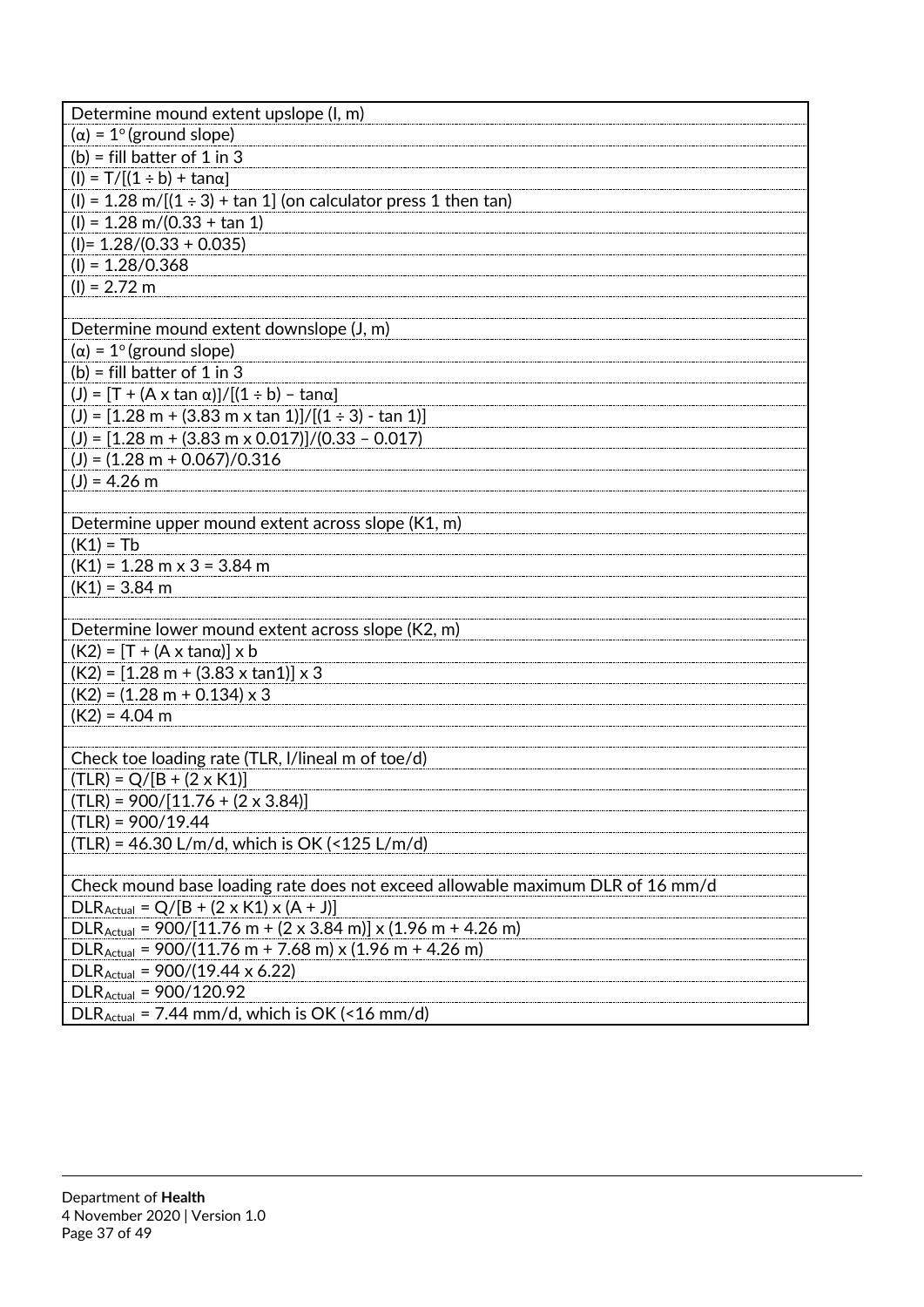# <span id="page-37-0"></span>**11. Construction, installation, operation, and maintenance**

#### <span id="page-37-1"></span>**11.1. Overview**

Refer to AS/NZS 1547:2012: Section 6 - Construction, installation, operation, and maintenance.

Refer to AS/NZS 1546:2012: Appendix T – Operation and maintenance guidelines which details what should be contained in any operation and maintenance guidelines for property owners or occupiers.

Correct installation and operation management (operation and maintenance) is vital to ensuring that the designed WMS meets its ultimate performance objectives. This part outlines the key steps recommended as 'best practice' for WMS installation, commissioning, operation and maintenance. In all instances, safe design processes should be in place.

Further information for home owners and householders about operation and maintenance of WMS is available on the [Northern Territory Government website.](https://nt.gov.au/property/building/install-a-wastewater-system/wastewater-management/outside-building-control-areas)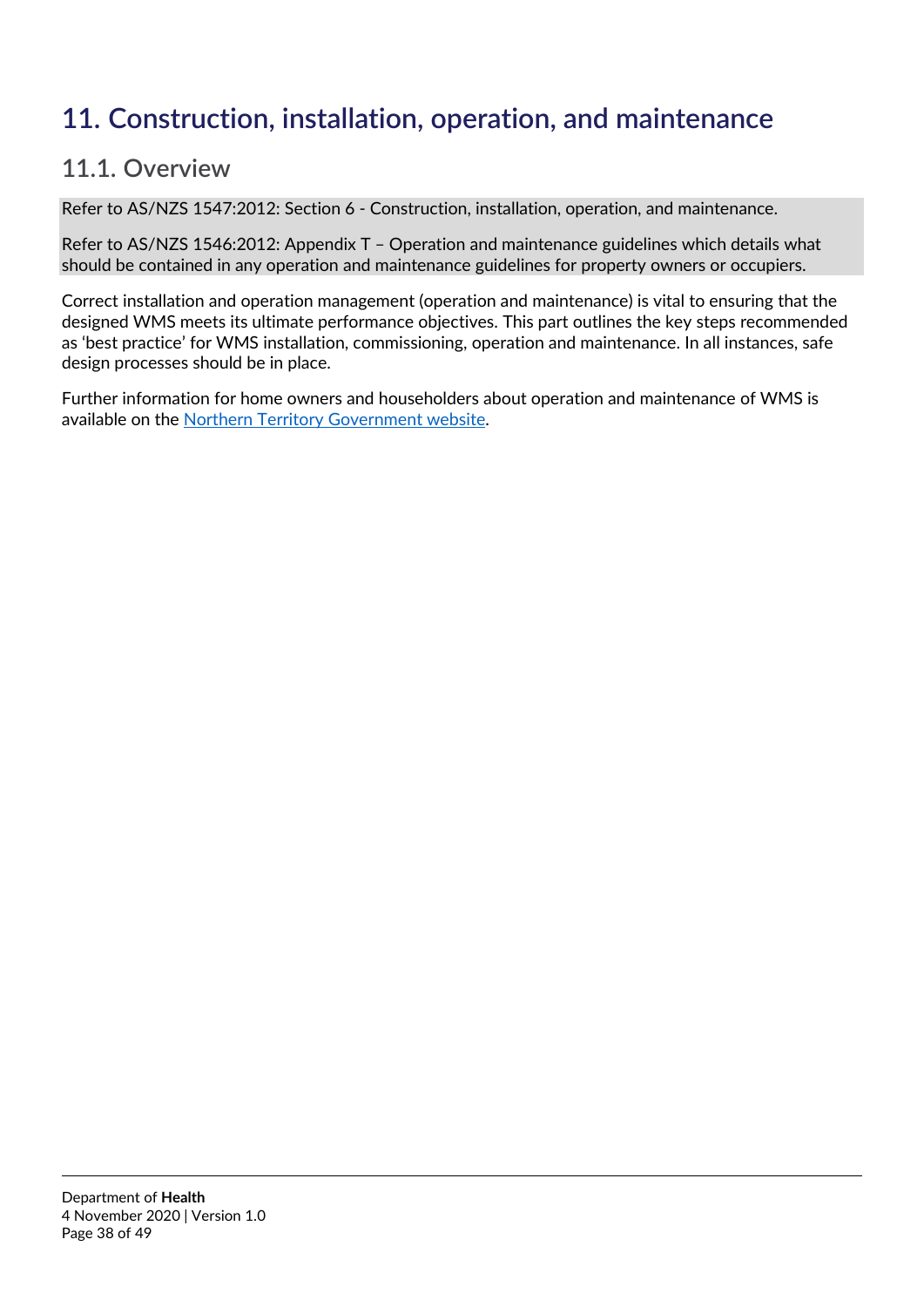# <span id="page-38-0"></span>**12. Risk management**

### <span id="page-38-1"></span>**12.1. Overview**

Refer to AS/NZS 1547:2012: Clause 1.4 – Risk management framework and Section 2 Risk management process.

Refer to AS/NZS 1547:2012: Appendix A – Risk management process guidelines.

The risk management process involves identifying hazards (something that can cause harm), determining the risk (the chance that that hazard will actually cause harm) and mitigating or eliminating that risk.

Hazards, as they relate to WMS, can be broadly grouped into three types:

- Public health: Hazards to human health, such as contamination of potable water supplies and public exposure to seepage
- Environment: The impact of poorly treated wastewater on the surrounding environment. This includes the potential effects on soils, surface water, groundwater, air (odour) and noise
- System: The design and operation of the WMS and may include systems that do not treat to a sufficiently high standard, that may be wrongly sized (e.g. too small), or are not being maintained.

The first step in risk reduction (reducing the likelihood of hazard occurrence) is good design (prevention). A good design uses highly conservative factors of safety that design against future malfunction and failure for the life of the WMS. All elements of the design process should be directed towards eliminating or mitigating risks of inadequate or poor performance to the fullest extent possible.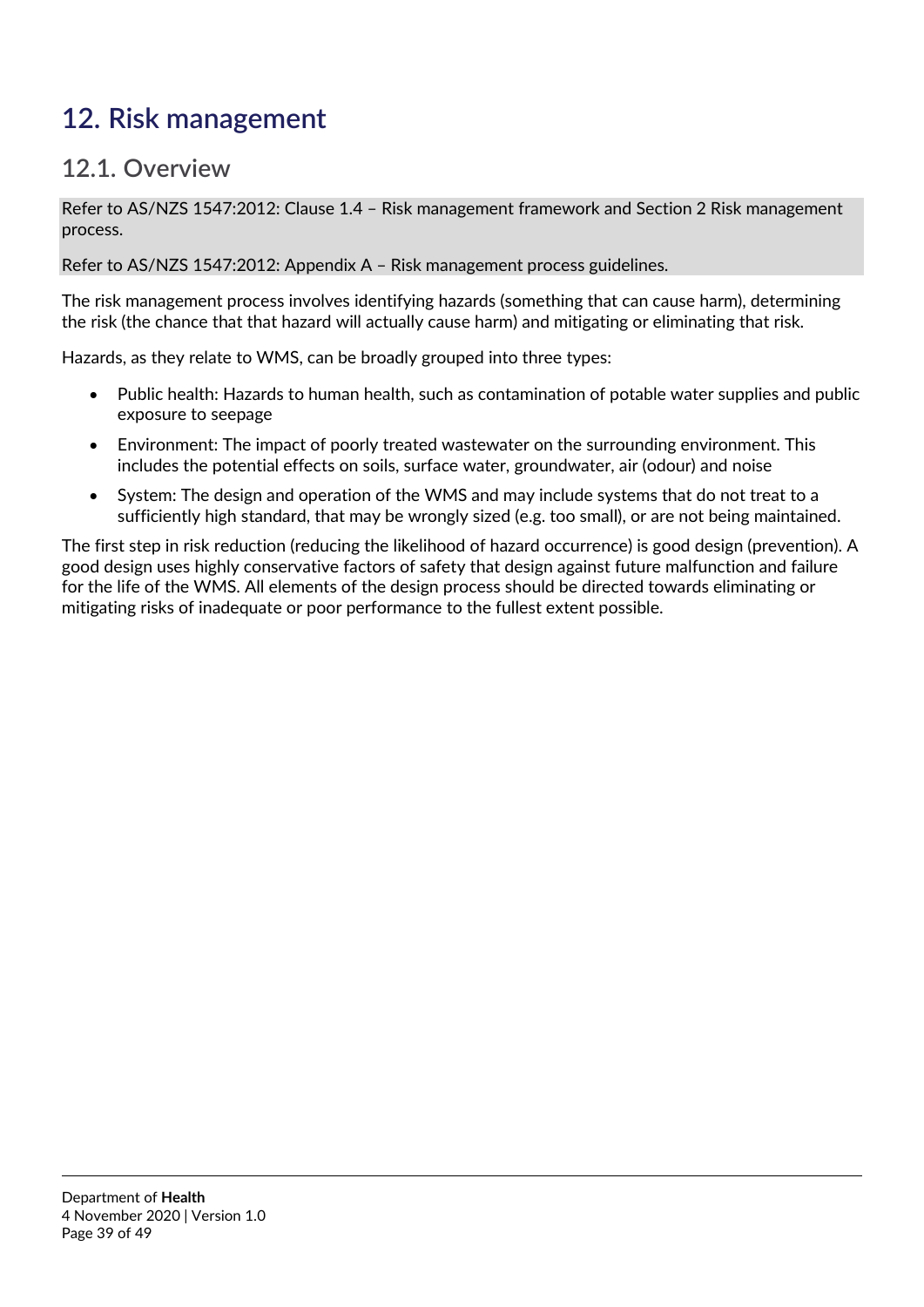# <span id="page-39-0"></span>**13. Community wastewater management system**

A community wastewater management system (CWMS) is a system for the collection and management of wastewater generated in a town, regional area or other community, but excludes PWC sewerage infrastructure. It is not uncommon for remote communities to use off-site wastewater management utilising a CWMS.

CWMS include septic tank effluent drainage schemes (STEDS), septic tank effluent pumping schemes (STEPS), sewage systems, pressure sewerage systems and vacuum sewage systems as well as any associated wastewater treatment facilities and recycled water reuse schemes.

As a guide, proponents of CWMS are should refer to the South Australia Department of Health - Community Wastewater Management Systems Code which provides information about:

- The technical requirements to be considered in the planning stages of a CWMS.
- The requirements for design, operation and management of the CWMS.

The SA Code is available on the SA Health website.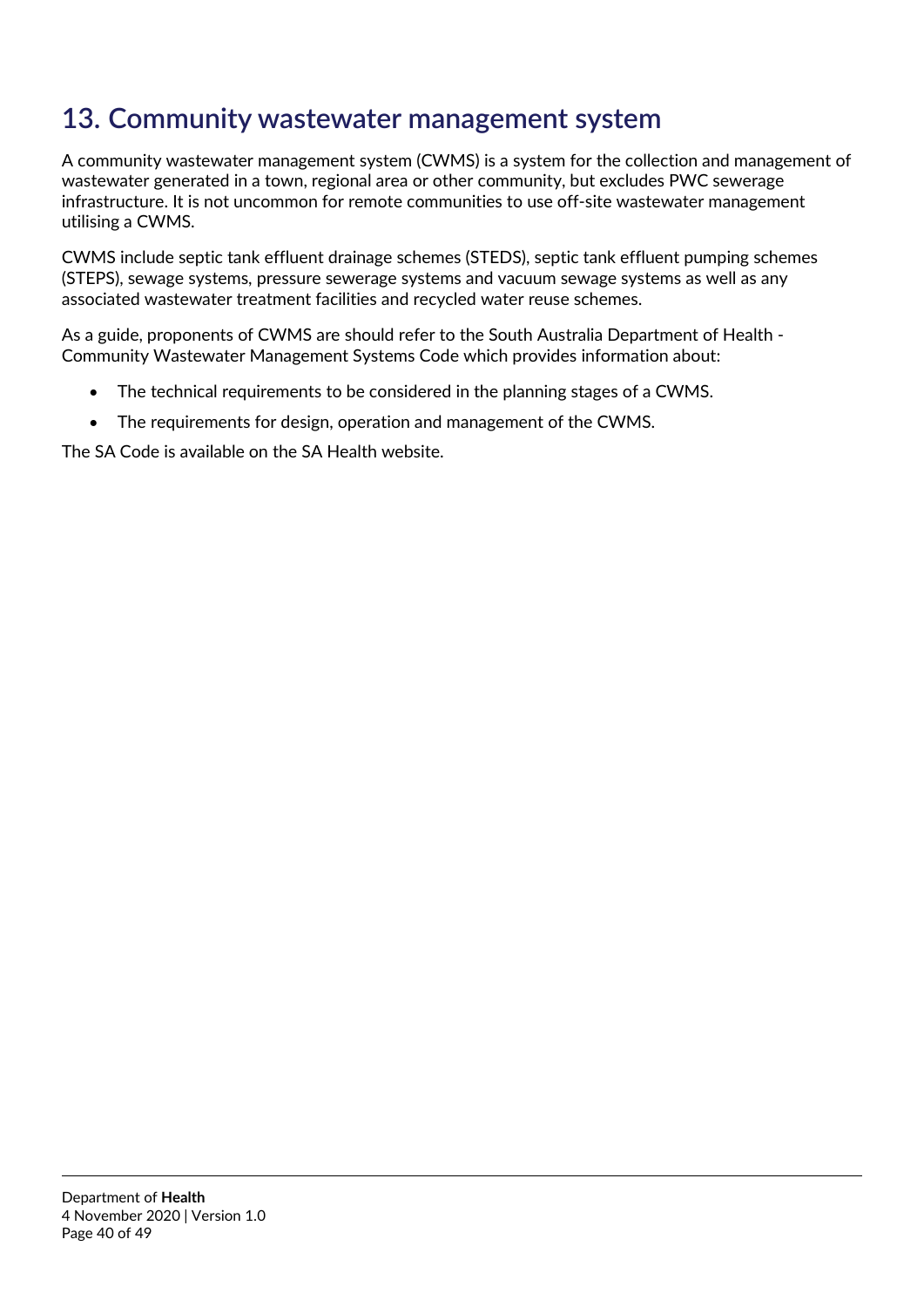# <span id="page-40-0"></span>**14. WMS for mining and construction camps**

The recommended specifications for WMS serving mining and construction camps outside Building Control Areas:

- Proponents engage a hydraulic consultant to design and certify the WMS
- The wastewater treatment units should provide a minimum of secondary treatment, i.e. STS
- The wastewater treatment unit should be transportable, preferably mounded on 'skids'
- Reticulate wastewater to a stock fenced, sign posted spray irrigation land application system
- Incorporate trade waste management system if the camp includes a commercial kitchen
- Ensure the entire WMS is removed from site at the completion of works, referring to Section 16 'destruction, removal and reuse of WMS'.
- Refer to Section 15 for information about the disposal of septage and sludge
- Refer to the 'Administrative procedures for the installation of WMS outside building control areas'.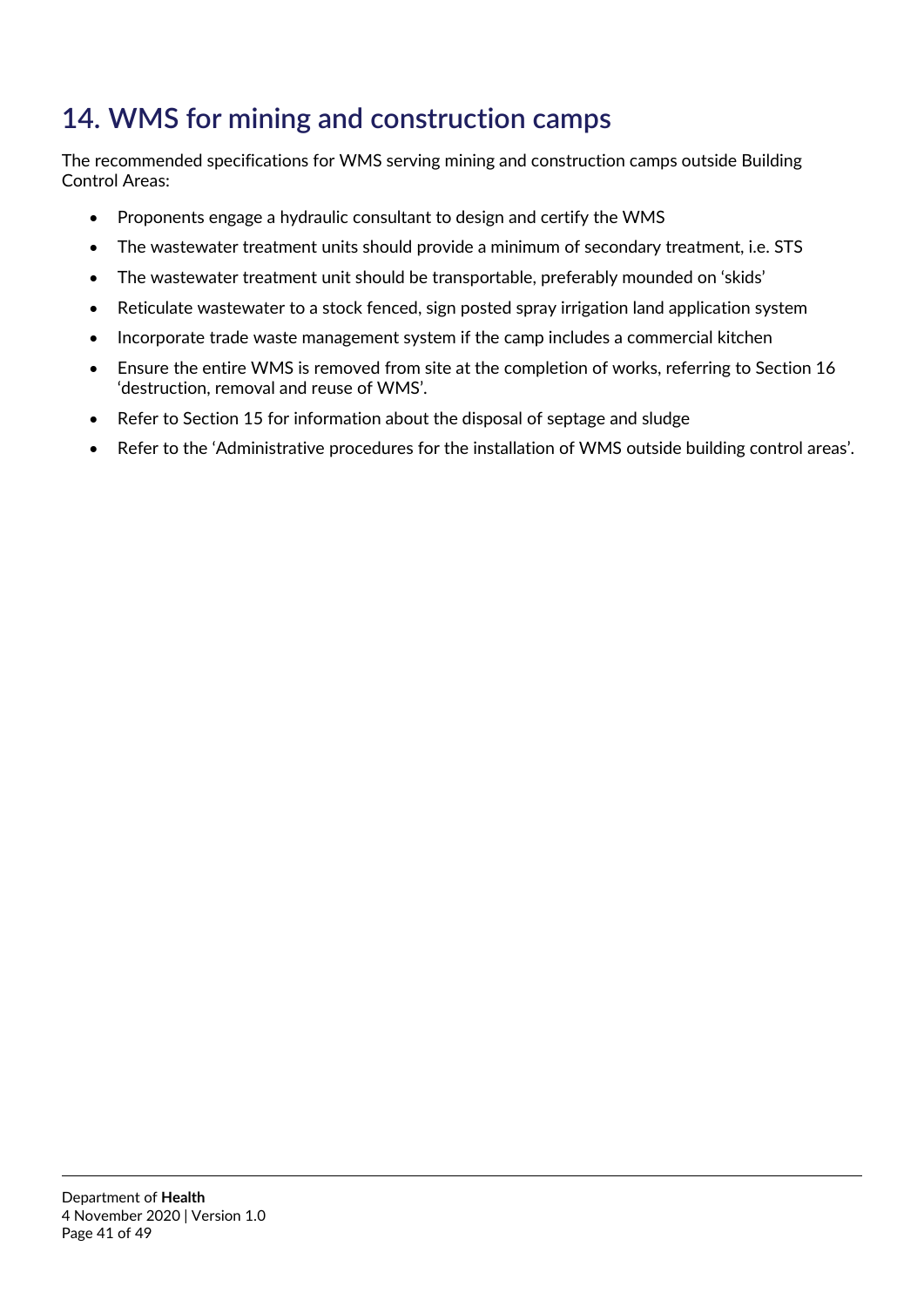# <span id="page-41-0"></span>**15. Disposal of septage and grease trap waste**

### <span id="page-41-1"></span>**15.1. Septage**

Septage is the material pumped out from septic tanks during desludging. This can be made up of solids and liquids and can contain high levels of microorganisms such as *E.coli*.

#### **15.1.1. Sludge and scum**

As organic matter from the wastewater and inert material, such as sand, settle to the bottom of the tank a layer of sludge forms. This layer contains an active ecosystem of mainly anaerobic micro-organisms which digest the organic matter and reduce the volume of sludge. Scum forms as a mixture of fats, oils, grease and other light material floats on top of the clarified liquid that has separated from the solids. When the clarified liquid flows out of the septic tank it is called 'primary treated effluent'.

It is not necessary or recommended that householders pour commercial products that are reputed to dissolve sludge build-up, down the toilet or sink. A teaspoon of granulated yeast flushed down the toilet once a fortnight may assist with microbial activity, though such a procedure is not an alternative to regular sludge and scum pump-out.

#### **15.1.2. Desludging septic tanks**

Over time, the sludge and scum layers build up and need to be removed for the tank to function properly. The level of solids accumulation in the tank cannot be accurately predicted, and will depend on the waste load to the tank. Therefore, the sludge and scum depth should be checked annually by a contractor. If a septic tank is under a maintenance contract, regular assessment (every 1 to 3 years) of the sludge and scum layers must be part of the maintenance agreement.

The sludge and scum need to be pumped-out with a vacuum suction system when their combined thickness equals 50% of the operational depth of the tank. The frequency of pump-out depends on:

- Whether the tank is an adequate size for the daily wastewater flow.
- The composition of the household and personal care products.
- The amount of organic matter, fat, oil and grease washed down the sinks.
- The use of harsh chemicals such as degreasers.
- The overuse of disinfectants and bleaches.
- The use of antibiotics and other drugs, especially dialysis and chemotherapy drugs.
- Whether any plastic or other non-organic items are flushed into the tank.

A well-functioning septic tank, i.e. one that is not overloaded with liquid, organic matter or synthetic material, typically only needs to be desludged once every 3 to 7 years (depending on the size of the tank). A septic tank connected to a home with a frequently used dishwasher will need to be pumped out more frequently (typically every 3 to 4 years) than a home with no dishwasher connected (typically every 5 to 6 years). A holiday home will need to be pumped out less frequently.

Septic tanks and grease traps in remote communities are typically pumped out by plumbers contracted by Regional Councils, Government agencies or property owners/business proprietors. The frequency of desludging will be determined by the septic tank size and the daily hydraulic flow going through the system.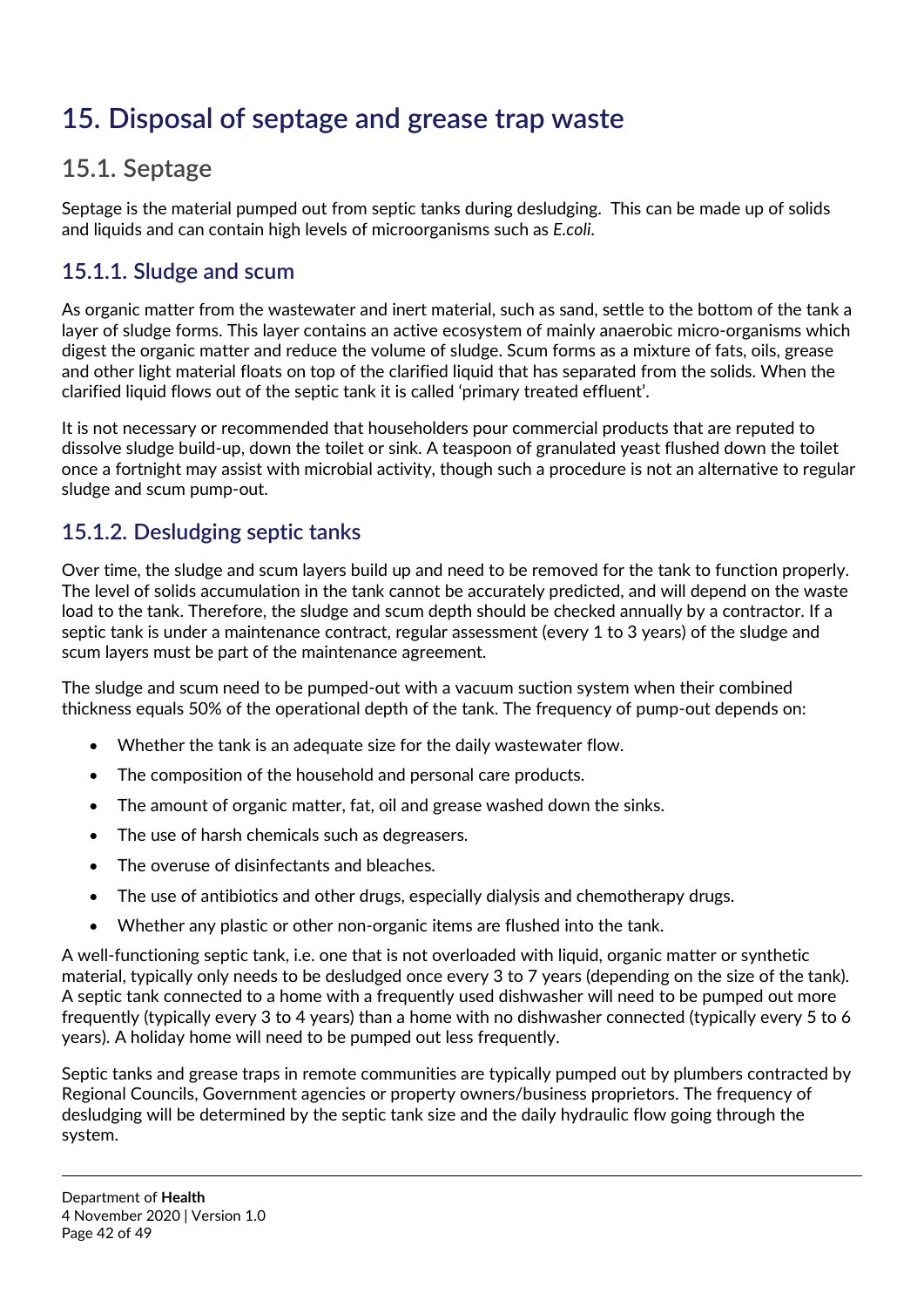After pump-out, tanks must not be washed out or disinfected. They should be refilled with water to reduce odours and ensure stability of plumbing fixtures. A small residue of sludge will always remain and will assist in the immediate re-establishment of bacterial action in the tank. Householders should keep a record of their septic tank pump-outs.

### <span id="page-42-0"></span>**15.2. Grease solids**

The preparation of food in commercial business can result in high levels of oils entering the septic tank. This fat can destroy the natural bacteria located within the septic tank, therefore preventing the anaerobic breakdown of waste solids. To prevent this occurring, a grease trap is installed to remove fats from the waste entering the septic tank. This fat builds up and is required to be disposed of regularly off-site. Like septage, this waste can have a strong smell and can contain a high level of microorganisms.

Grease traps servicing food businesses should be regularly inspected by the proprietors and pumped out on an 'as-required' basis. This will be dependent on the size of the grease trap and the amount of food preparation which involves the production of fats.

### <span id="page-42-1"></span>**15.3. Transport of septage and grease trap waste**

The transport operator must take all reasonable and practicable measures to prevent or minimise pollution or environmental harm resulting from the activity of collecting, storing and transporting septage and grease trap waste. As a minimum the equipment used must be fit for purpose; the operator must be trained in the appropriate operation of the equipment; and emergency spill response equipment and procedures appropriate to the scale of the activity must be accessible to the operator throughout the activity.

An operator engaged to desludge septage and grease trap waste may transfer the waste into a vacuum tanker for transport to an authorised disposal facility.

Where the operator is engaged on a commercial or fee for service basis, a Department of Environment and Natural Resources (DENR) - Environment Protection Licence (EPL) or authorisation to operate without EPL is required.

### <span id="page-42-2"></span>**15.4. Disposal**

The options for the disposal of septage and grease trap waste in remote areas are limited. Surface application of septage poses a public health and environmental risk and is not supported by the DoH or DENR.

Disposal of septage and grease trap waste on Crown Land is not permitted.

The options for waste disposal are:

#### **15.4.1. Transport to a PWC regional trade waste management facility.**

Power and Water Corporation (PWC) fees apply for the discharge of septage and grease trap waste to PWC facilities. PWC will accept septage and grease trap waste from waste contractors to the following regional trade waste facilities:

- Palmerston trade waste stabilisation ponds.
- Katherine, Alice Springs and Tennant Creek waste stabilisation ponds via a dedicated discharge area. The only exception is that Alice Springs does not accept grease trap waste which instead is disposed at the Alice Springs landfill.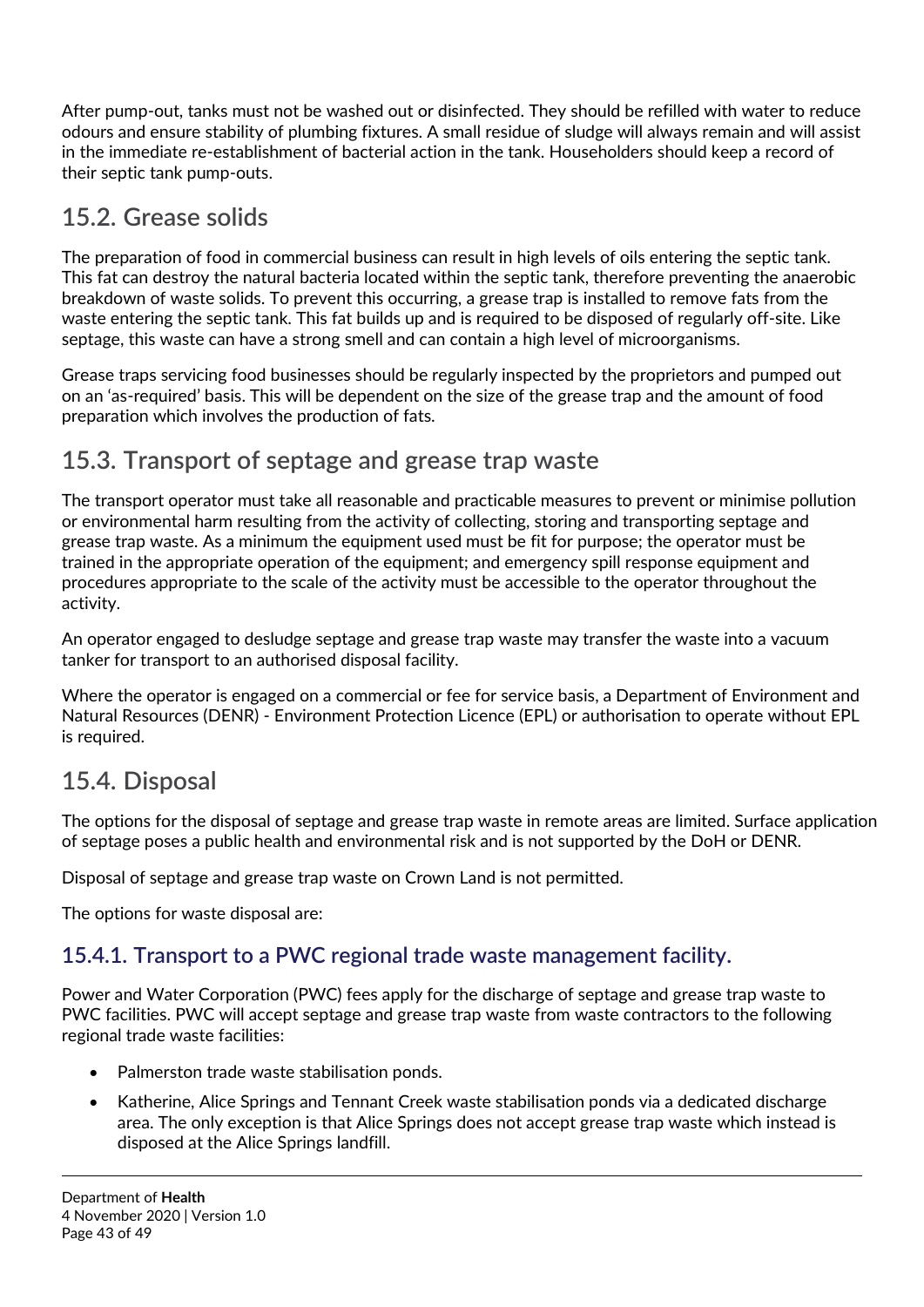PWC will not accept septage or grease trap waste to their waste stabilisation ponds in remote Aboriginal communities. The transport of septage and grease trap waste to regional waste stabilisation ponds is the preferred option for disposal, however it is acknowledged that it may be impractical to transport septage and grease trap waste from remote areas to the regional facilities.

#### **15.4.2. Land application to a Regional Council landfill**

This should only be done in agreement with the Regional Council in a specific area of the landfill that is authorised to dispose of septage and grease trap waste by burial.

#### **15.4.3. Land application to a private property**

In some cases it is not feasible to transport septage and grease trap waste from a remote area (e.g. mining sites, construction sites and pastoral leases) to a PWC regional trade waste management facility or a Regional Council landfill. In these cases there may be an option to dispose of septage and grease trap waste on private property providing conditions are met. This would require the waste handler/plumbing contractor to:

- Seek permission from the property owner (including land councils, traditional owners, etc).
- Advise the property owner of the source, type and quantity of waste.
- Advise the property owner of the proposed method of disposal and how the disposal area will be protected.
- Contact DENR to confirm if the land application to private property requires an authorisation.

Providing land application of the waste is permitted by the property owner then dedicated disposal trenches shall:

- Be of sufficient volume to contain the amount of septage requiring disposal. The minimum recommendations for the sizing of a trench to accommodate 4000 L of septage from a single septic tank is 4 m long x 1 m wide x 2 m deep with 1 m of cover. Septage trenches are generally single use.
- Be located so as to minimise access by humans and stock.
- Be recorded as a location using GPS coordinates or a Google map reference.
- Not cause a public health nuisance, environmental nuisance, or mosquito breeding.
- Be immediately covered with a minimum of 150 mm soil, though this depends on the extent of waste liquid (which should be as dry as possible).
- Meet the following setbacks:
	- o 1,000 m minimum from a dam, well or bore, reservoir, public or domestic water supply.
	- o 500 m minimum from a stream or water course.
	- o 250 m minimum from a growing edible vegetable or flowering fruit tree.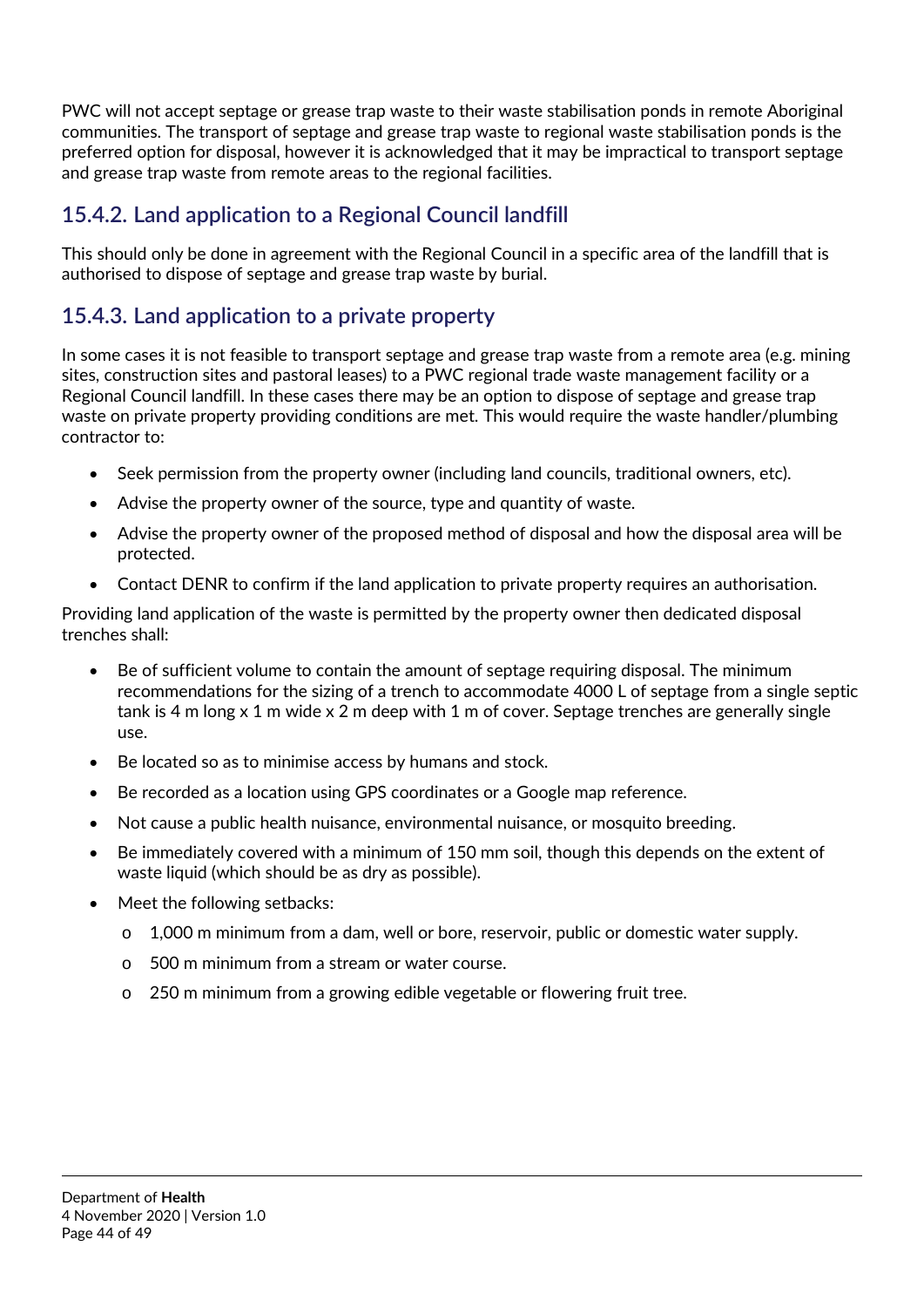# <span id="page-44-0"></span>**16. Destruction, removal and reuse of WMS**

### <span id="page-44-1"></span>**16.1. Decommissioning treatment systems**

When a septic tank is no longer required it may be removed, rendered unusable or reused to store stormwater. The contents of the tank must first be pumped out by a sewage sludge contractor. The contractor must also hose down all inside surfaces of the tank and extract the resultant wastewater. Where the tank will no longer be used but will remain in the ground, the contractor must first disinfect the tank by spreading (broadcasting) hydrated lime over all internal surfaces in accordance with NT WorkSafe safety precautions associated with using lime (i.e. wearing gloves, safety goggles and not using lime on a windy day).

Under no circumstances should anyone enter the tank to spread the lime or for any other reason, as vapours in confined spaces can be toxic.

A licensed plumber must disconnect the tank from the premises and from the land application system. The inlet and outlet pipes on the tank must be permanently sealed or plugged. To demolish a tank, the bottom of the tank is broken and then the lid and those parts of the walls that are above ground are collapsed into the tank. The tank is then filled with clean earth or sand.

Before a tank may be used to store stormwater a licensed plumber must disconnect it from the premises and the land application system and connect an overflow pipe from the tank to the stormwater legal point of discharge.

Before disinfecting the tank, it must be pumped out, the inside walls hosed down and then pumped out again. The tank is to be filled with fresh water and disinfected, generally with 100 mg/L of pool chlorine (calcium hypochlorite or sodium hypochlorite) to provide a resultant minimum 5 mg/L of free residual chlorine after a contact time of 30 minutes. However, advice should be obtained from a chemical supplier about safety precautions, dosage and concentrations to provide adequate disinfection for any tank. The chlorine is not to be neutralised, but be allowed to dissipate naturally for at least 1 week, during which time the water must not be used.

Pumps may be installed to connect the tank to the irrigation system. The contents of the tank must not be used for any internal household purposes or to top-up a swimming pool. The water may only be used for garden irrigation. The tank and associated irrigation system must be labelled to indicate the water is unfit for human consumption in accordance with AS/NZS 3500: Plumbing and Drainage.

Existing WMS such as septic tanks, holding tanks and secondary treatment systems (STS) become redundant where reticulated sewerage progresses through an area and premises connect. These WMS may be demolished or reused on-site as a storm water storage vessel. The existing septic tank, where suitable, may also be used when the premises is upgraded to a STS.

Where it is feasible to reuse a septic tank, holding tank, or STS, there are several precautions that need to be observed to ensure that public health risk is minimised. The reuse and/or removal of a septic tank, collection well or STS shall only be carried out once the premises is connected to sewer or an alternate WMS.

<span id="page-44-2"></span>Under no circumstances are WMS to be reused as vessels for holding water for drinking purposes, or for any internal household domestic purpose.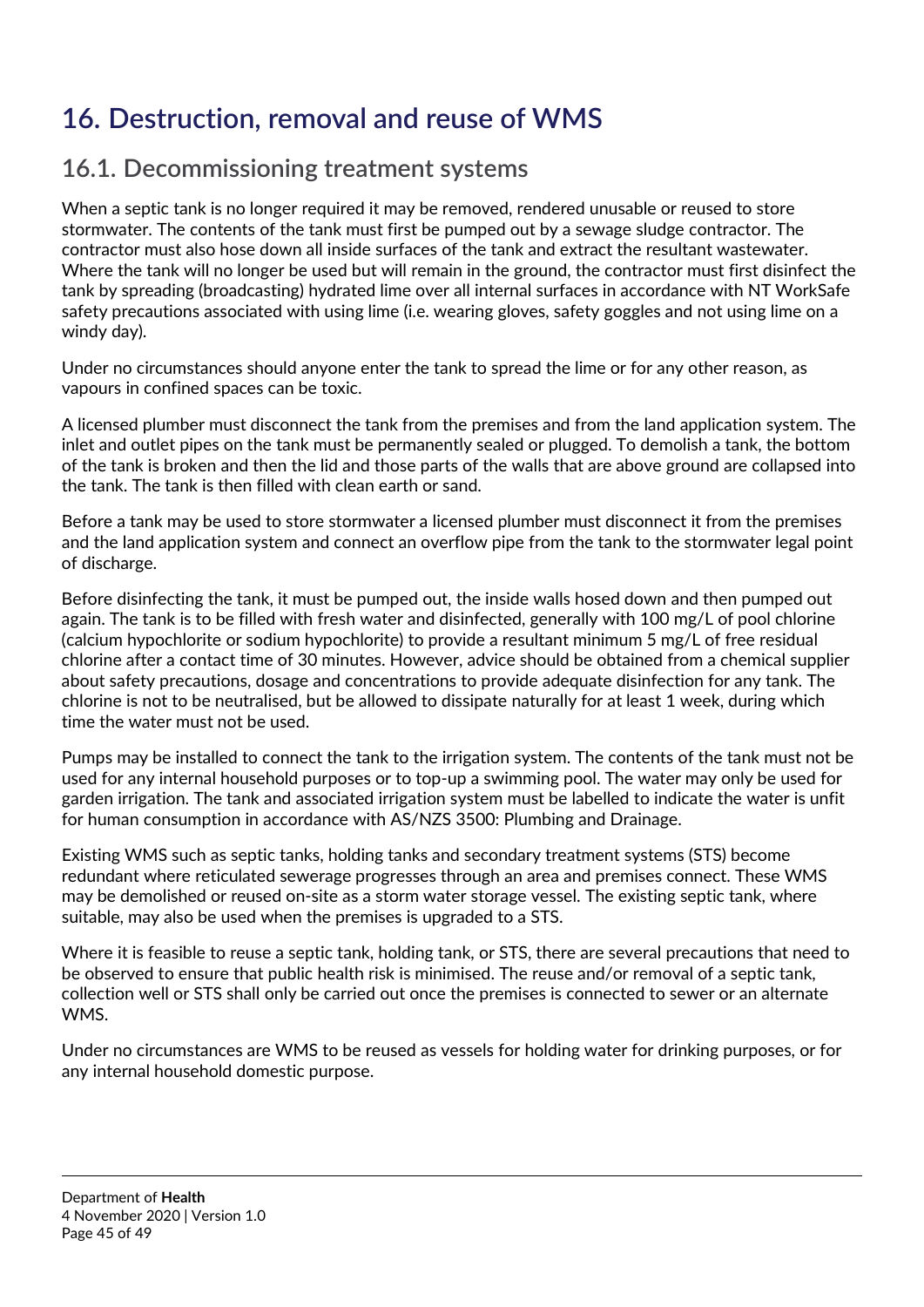# **16.2. Septic tank/holding tank/land application system**

#### **16.2.1. Demolition on-site**

The contents of the septic tank/holding tank/land application system are to be removed by either by tanker removal to an appropriate authorised site or pumped into the existing land application system if of sufficient capacity and which then should be sealed. The contents of a septic tank or collection well must not be broadcast or discharged above ground.

The sides, lid, baffle or partition (if fitted) and square junctions of the tank should be hosed down as the waste is being removed.

The tank is to be treated by liberally broadcasting builders' (hydrated) lime over the exposed surfaces. It is advisable to wear personal protective equipment.

Several holes should be punched or drilled into the base of the tank. The lid and those parts of the walls baffle and square junctions above the ground should be demolished and collapsed into the tank and the tank filled with clean soil or rubble and topped with clean soil. This should be performed to ensure that voids cannot develop which would allow collapse and injury in the future.

#### **16.2.2. Reused on-site as a stormwater storage and irrigation tank**

The water from such a stormwater or irrigation tank may be used for garden purposes but not for topping up swimming pools. Nor should the water be used for internal household purposes such as for toilet flushing, or in laundry tubs, washing machines, bathrooms or kitchen.

For reuse on-site as a non-domestic water containing vessel, the contents are to be removed either to an acceptable site or pumped into the existing land application system if of sufficient capacity which then should be sealed. The contents of a septic tank or collection well must not be broadcast or discharged above ground.

The sides, lid, baffle or partition (if fitted) and square junctions of the tank should be hosed down as the waste is being removed.

The tank should be filled with fresh water and disinfected to a minimum level of 5 mg/L of free residual chlorine with a half hour contact time. The chlorine should be allowed to dissipate naturally at least overnight and not be neutralised.

The inlet(s) and outlet(s) of the vessel should be sealed. Pumps and other accessories may then be installed and connected to an irrigation system. The tank is to be mosquito proofed and fitted with a strainer or first flush device to prevent the introduction of coarse particles and materials.

The tank is to be labelled as containing water unfit for human consumption.

Pipes, fittings or fixtures in accordance with the water utility requirements may only be used. No cross connection is to be made with any potable water supply, nor should the vessel be likely to contaminate any potable water supply. Backflow prevention devices may need to be installed in accordance with the water utility directions.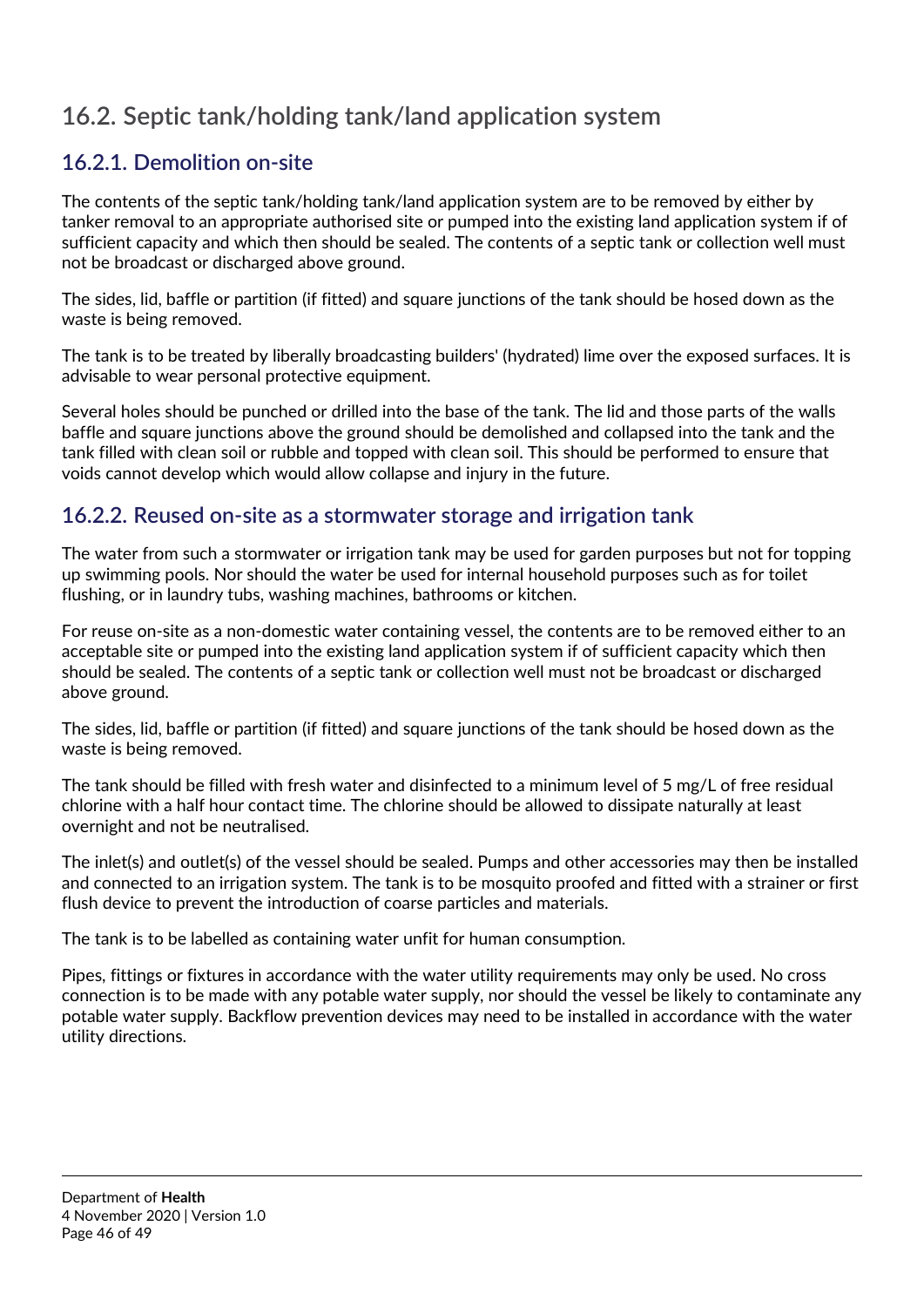#### **16.2.3. Upgrading to a secondary treatment system**

An existing septic tank may be used in conjunction with a STS on the same site provided:

- The existing septic tank is of at least the same size and capacity of the septic tank of the accredited STS and the existing septic tank is not to be relocated elsewhere on the same site.
- The contents of the septic tank are to be removed either to an acceptable site or pumped into the existing land application system if of sufficient capacity which then should be sealed.
- The contents of a septic tank or collection well must not be broadcast or discharged above ground.
- The septic tank when inspected by a competent person such as the installer of the STS or a plumber/drainer is found to be in a suitable condition and in conformity with AS/NZS 1546.1:2008.

#### **16.2.4. Removed and relocated**

Septic tanks and collection wells may only be removed, relocated and reused as such where the septic tank or collection well is subject to product approval.

The contents of the septic tank and/or collection well are to be removed either to an acceptable site or pumped into the existing land application system if of sufficient capacity which then should be sealed. The contents of a septic tank or collection well must not be broadcast or discharged above ground.

The sides, lid, baffle or partition (if fitted) and square junctions of the tank should be hosed down as the waste is being removed.

The inlets and outlets should be plugged and the tank should then be filled with clean water and disinfected to a minimum level of 5 mg/L of free residual chlorine, with a minimum one half hour contact time. The lid should be exposed to the chlorine solution. The chlorine should be allowed to dissipate naturally at least overnight and not be neutralised.

The contents of the tank and/or well may be then emptied as stated above in and the land application system should be sealed. The septic tank and/or collection well may be removed if the structural integrity of the tank and/or well can be maintained.

### <span id="page-46-0"></span>**16.3. Secondary treatment system**

#### **16.3.1. Demolition on-site**

The contents of the STS are to be removed either to an acceptable site or pumped into the existing land application system (if one exists) and sealed. The liquid content of the STS is not to be irrigated using the land application system and is not to be discharged to the environment.

The sides, lid, baffles or partitions, components and square junctions of the STS should be hosed down as the waste is being removed.

The pumps, blowers and internal components of the STS may be either collapsed into the STS or selectively removed by the owner/occupier, an STS manufacturer or service agent for proper disposal to landfill. The owner/occupier, manufacturer or service agent must remove such parts in a manner which will not contaminate the environment or compromise the health and safety of themselves or others. Unretrieved components must be left in the STS.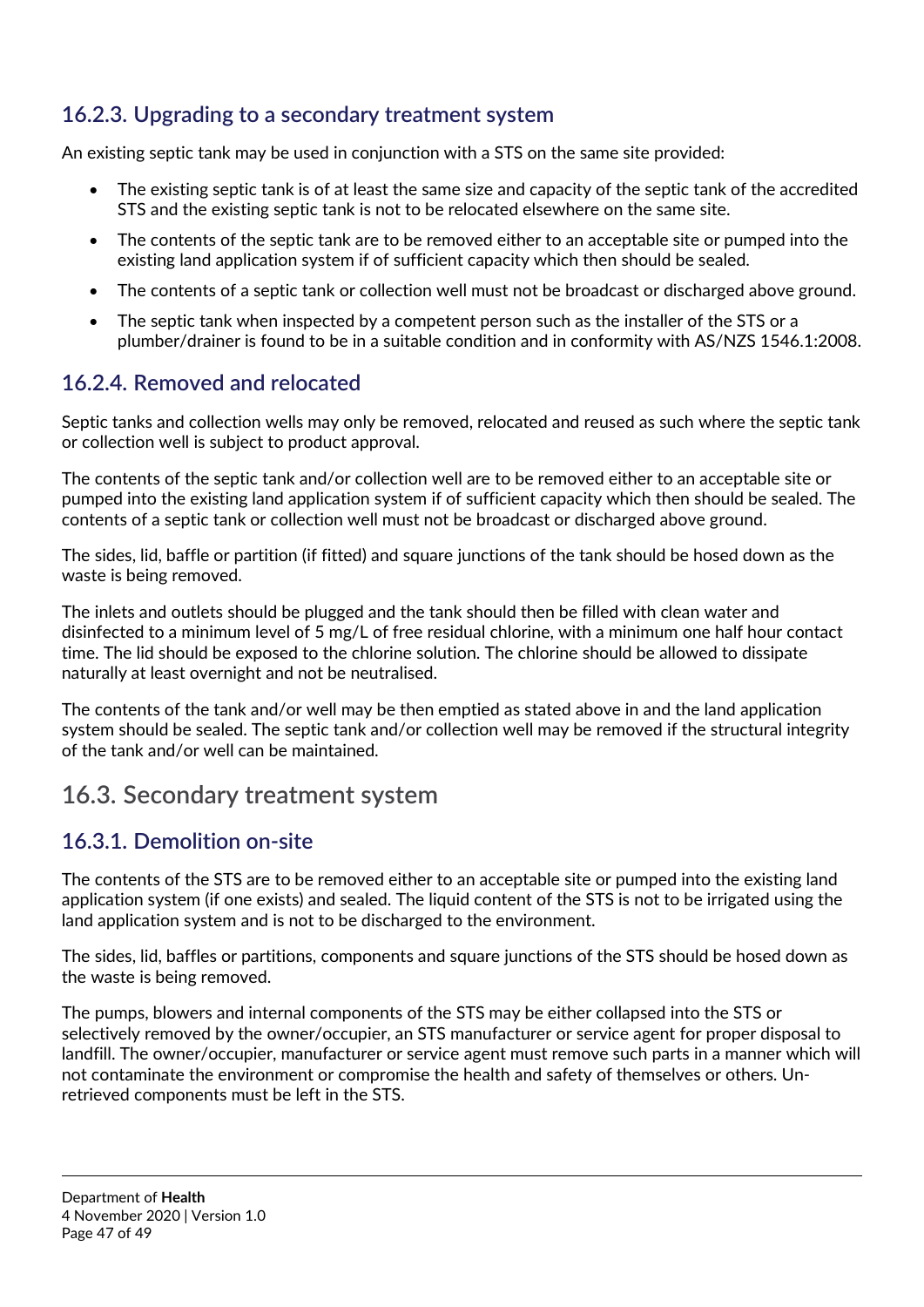The STS and remaining components are to be disinfected by broadcasting builders' (hydrated) lime over the exposed surfaces. It is advisable to wear personal protective equipment.

Several holes should be punched or drilled into the base of the tank. The lid and those parts of the walls, baffle and square junctions above the ground should be demolished and also collapsed into the tank and the tank filled with clean soil or rubble and topped with clean soil.

All irrigation lines and spray head, sprinklers, drippers and the like are to be flushed with potable water for 5 minutes. If the irrigation lines are to be connected to the reticulated water supply the installation shall comply with the water utility requirements and a backflow prevention device installed.